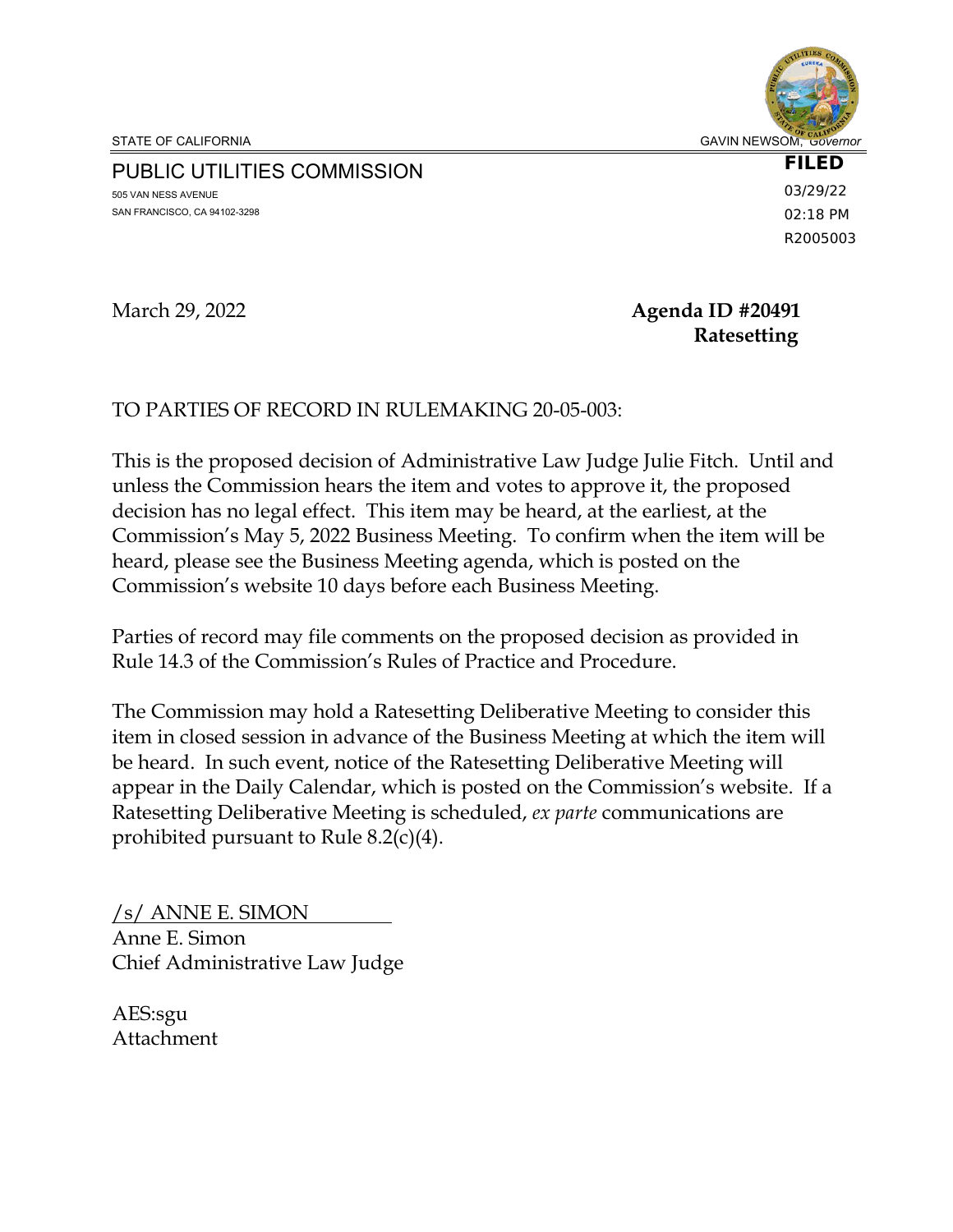# ALJ/JF2/sgu **PROPOSED DECISION** Agenda ID #20491

Ratesetting

# Decision **PROPOSED DECISION OF ALJ FITCH** (Mailed 3/29/2022)

## **BEFORE THE PUBLIC UTILITIES COMMISSION OF THE STATE OF CALIFORNIA**

Order Instituting Rulemaking to Continue Electric Integrated Resource Planning and Related Procurement Processes.

Rulemaking 20-05-003

# <span id="page-1-0"></span>**DECISION ON MODIFIED COST ALLOCATION MECHANISM FOR OPT-OUT AND BACKSTOP PROCUREMENT OBLIGATIONS**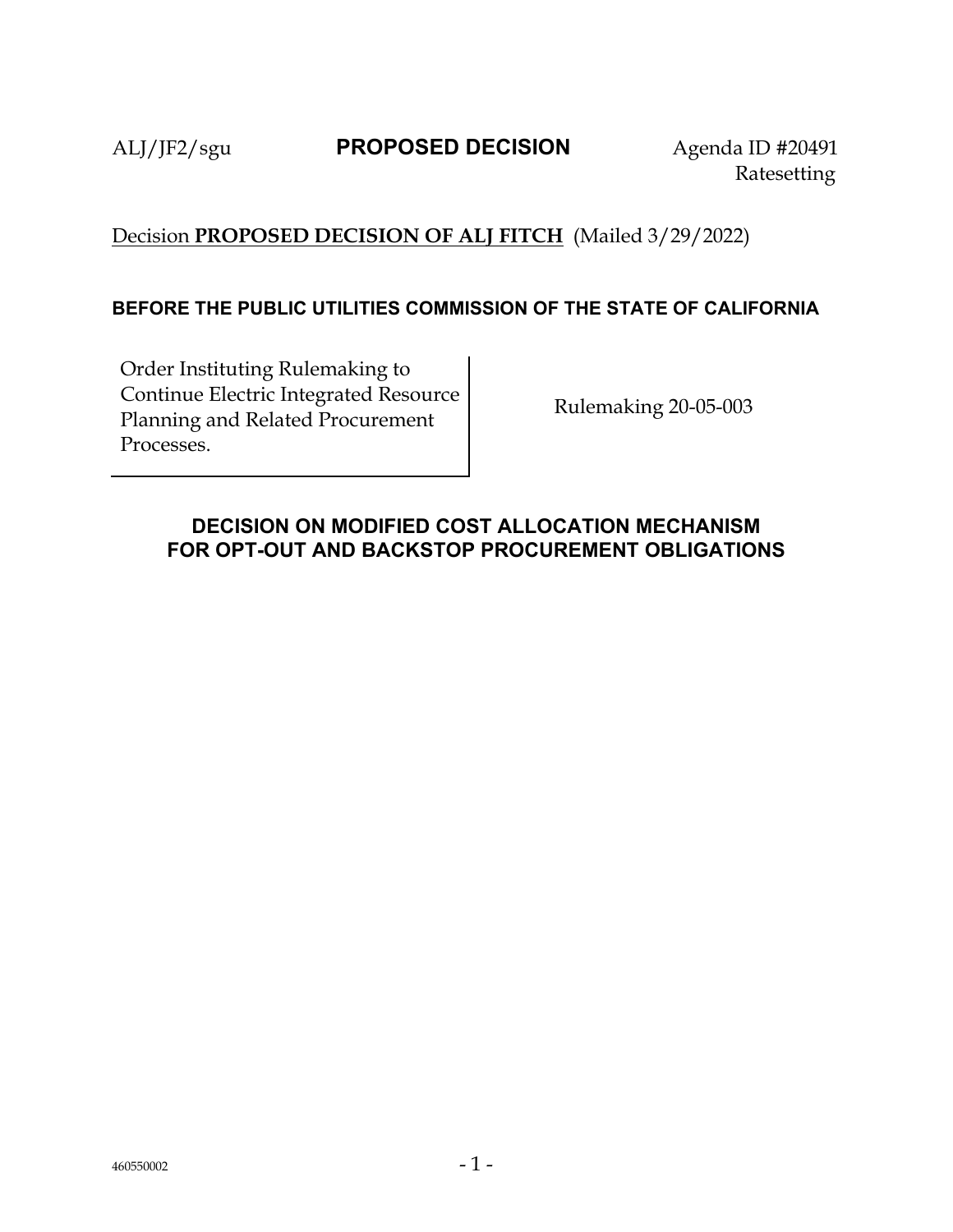# **Table of Contents**

| DECISION ON MODIFIED COST ALLOCATION MECHANISM FOR OPT-                        |
|--------------------------------------------------------------------------------|
|                                                                                |
|                                                                                |
| 1.                                                                             |
| 2.                                                                             |
| 3.                                                                             |
|                                                                                |
|                                                                                |
|                                                                                |
|                                                                                |
|                                                                                |
|                                                                                |
|                                                                                |
|                                                                                |
|                                                                                |
|                                                                                |
| 4.5.                                                                           |
| Modifications to D.19-11-016 Addressing Cost Recovery for Procurement on<br>5. |
|                                                                                |
|                                                                                |
|                                                                                |
| Joint Southern California CCA Motion for Clarification and Interim<br>6.       |
|                                                                                |
| 6.1.                                                                           |
| 6.2.                                                                           |
| 6.3.                                                                           |
| 6.4.                                                                           |
|                                                                                |
| 7.1.                                                                           |
| Treatment of Backstop Procurement Costs and Benefits  - 45 -<br>7.2.           |
| 7.3.                                                                           |
| 7.4.                                                                           |
| Allocation of Renewable Energy Credits (RECs) and GHG Attributes-51 -<br>7.5.  |
| 7.6.                                                                           |
| 8. Financial Protection in the Event of LSE Bankruptcy or Exit from Serving    |
|                                                                                |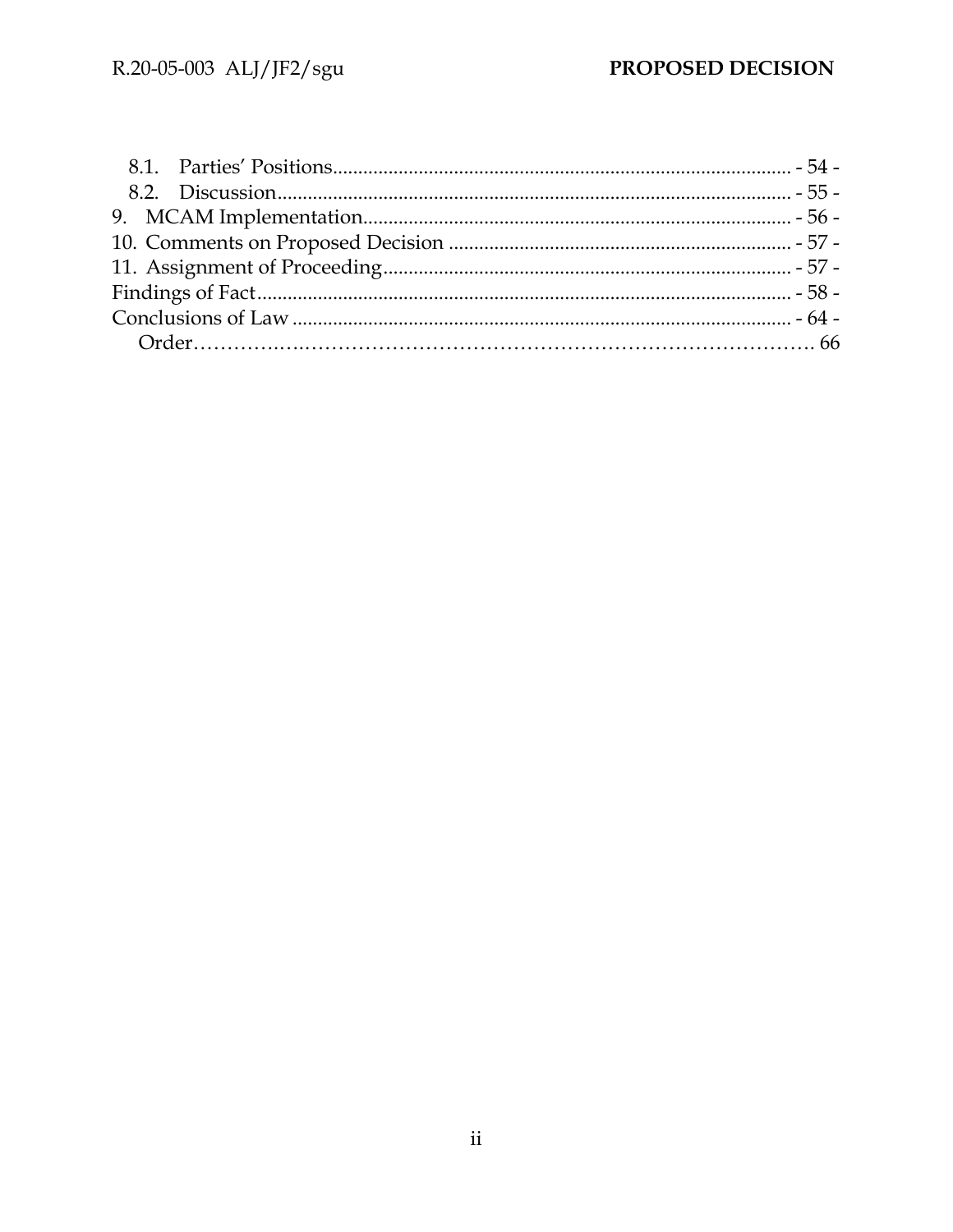### **DECISION ON MODIFIED COST ALLOCATION MECHANISM FOR OPT-OUT AND BACKSTOP PROCUREMENT OBLIGATIONS**

## <span id="page-4-0"></span>**Summary**

This decision adopts a Modified Cost Adjustment Mechanism (MCAM)<sup>1</sup> to ensure that the net costs of electric resource procurement obligations mandated in Decision (D.) 19-11-016 and D.21-06-035 are allocated and recovered in a fair, economical, and legally-compliant manner. We authorize the use of non-bypassable customer charges<sup>2</sup> as the means through which to recover abovemarket MCAM costs, while assigning the costs of the associated resource adequacy and renewable energy benefits at the relevant market price benchmark to the non-utility load-serving entities (LSEs).

In general, each LSE should be responsible for meeting procurement obligations to serve its own customers. The incumbent investor-owned utilities (IOUs), however, were directed in D.19-11-016 to procure additional resource generation capacity on behalf of other LSEs in their service territory that either (a) elected to opt out of self-procurement or (b) failed to acquire their share of required capacity after electing to do so. We refer to the procurement for the former situation as "opt-out procurement" and the latter as "backstop procurement." Eleven LSEs opted out of D.19-11-016 requirements, representing approximately 113 megawatts (MW) out of the total 3,300 MW of required capacity.

<sup>1</sup> The Modified Cost Adjustment Mechanism is thus entitled because it is a modification of the Cost Adjustment Mechanism originally adopted in Decision 06-07-030.

<sup>2</sup> Non-bypassable charges are billed in a separate line item to distribution customers by the investor-owned utilities.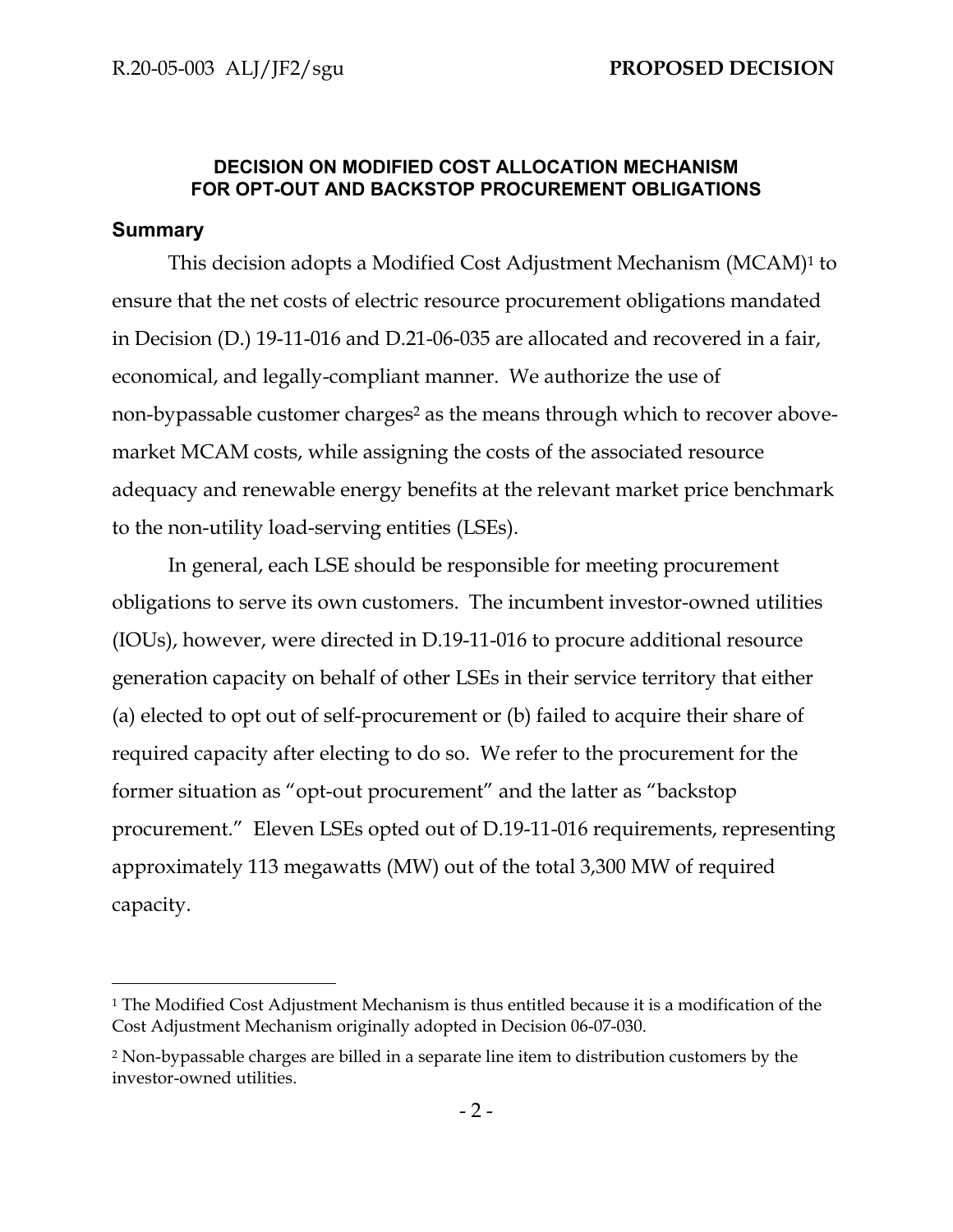Unlike D.19-11-016, D.21-06-035 did not allow for LSEs to opt out of self-providing capacity, but did provide for backstop procurement in the event of failure by one or more LSEs to deliver their share of the capacity and/or energy procurement requirements.

The MCAM adopted herein sets forth governing principles and methodologies whereby the costs associated with this incremental procurement conducted by the incumbent IOUs on behalf of other non-IOU LSEs will be allocated and recovered. The MCAM adopted herein sets precedent for any future backstop procurement authorized in the integrated resources planning (IRP) process in the future, unless and until the Commission adopts a more comprehensive programmatic approach to IRP procurement authorizations.

We authorize the IOUs to file Tier 2 advice letters to implement various aspects of the MCAM in accordance with the directives of this order. We also authorize the filing of Tier 1 advice letters to notify the Commission when a non-IOU LSE has entered into an agreement to purchase the resource adequacy capacity and renewable energy credits associated with opt-out or backstop procurement.

Rulemaking 20-05-003 remains open.

### <span id="page-5-0"></span>**1. Background**

The Commission instituted Rulemaking (R.) 20-05-003 to address the process for integrated resource planning (IRP) for implementation of Public Utilities Code Sections 454.51 and 454.52.3 The instant decision is issued in

<sup>&</sup>lt;sup>3</sup> All references to code sections in this Decision are to the Public Utilities Code, unless otherwise noted. Section 454.51(a) requires that the Commission "identify a diverse and balanced portfolio of resources needed to ensure a reliable electricity supply that provides optimal integration of renewable energy in a cost-effective manner."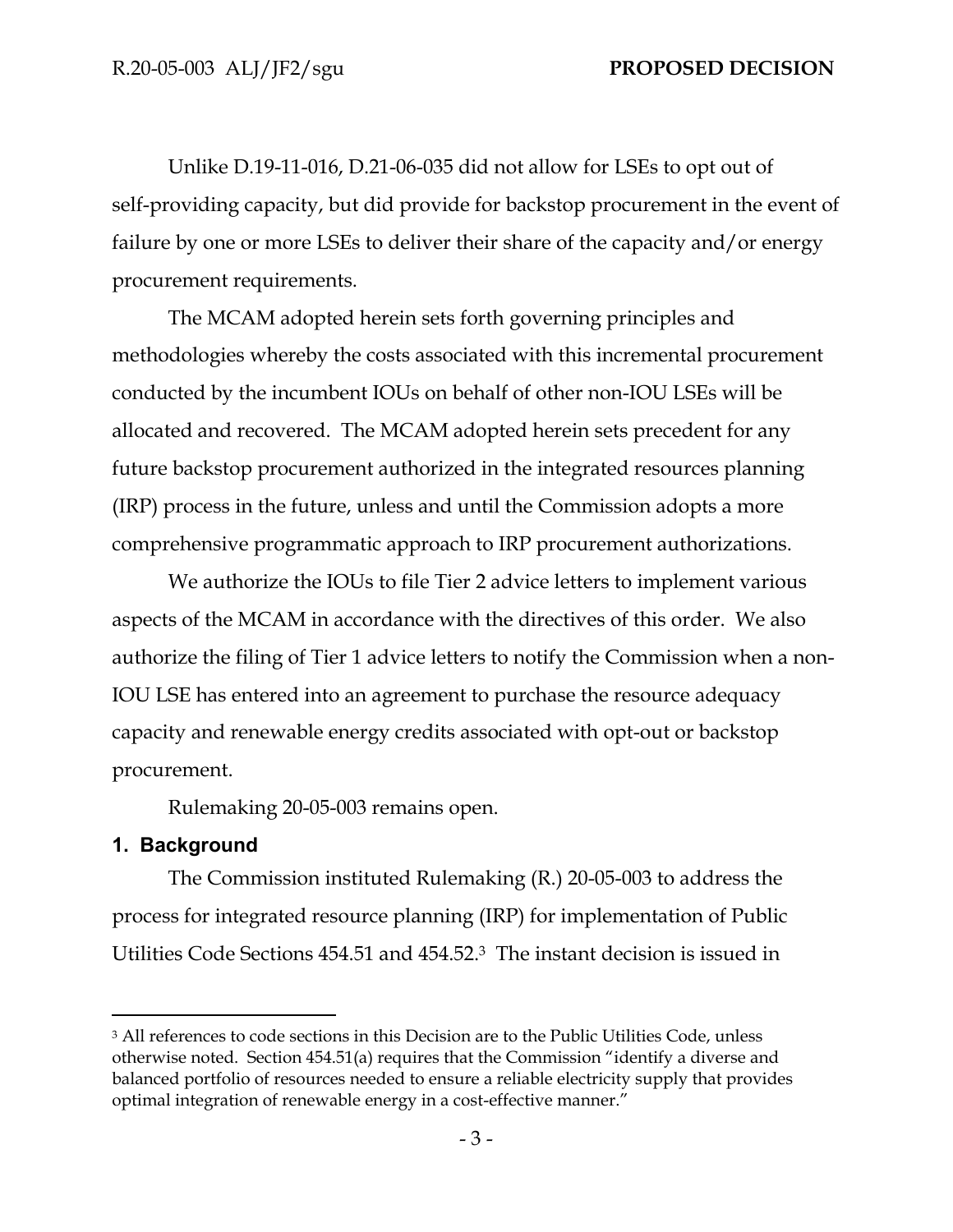R.20-05-003 to implement cost allocation and recovery provisions relating to the resource procurement obligations mandated in Decision (D.) 19-11-016, D.21-06-035, and any subsequent procurement orders where either opt-out procurement or backstop procurement are required by the Commission.

To address a potential reliability challenge, D.19-11-016 determined that LSEs<sup>4</sup> within the Commission's purview for IRP purposes required an additional 3,300 megawatts (MW) of resource adequacy (RA) capacity over the 2021-23 period.5 D.21-06-035 addressed further reliability challenges in the medium term by requiring procurement of at least 11,500 MW of resource adequacy (RA) capacity over the 2023-2026 (with possible extension to 2028) period.<sup>6</sup>

While D.21-06-035 required each LSE to bear primary responsibility for resource procurement of its customers' needs, D.19-11-016 allowed non-IOU LSEs to opt out of procuring their share of the incremental capacity requirements and have IOUs procure these resources on their behalf (*i.e.,* Opt-Out LSEs). <sup>7</sup> Both decisions recognized the potential that LSEs could fail to self-procure, in

<sup>4</sup> As defined in Section 380(k) a "load serving entity" is an "electrical corporation, electric service provider, or community choice aggregator" subject to the Commission's resource adequacy requirements.

<sup>5</sup> D.19-11-016 required incremental procurement, beyond the baseline resources assumed for 2022, of system-level resource adequacy capacity of 3,300 megawatts (MW), by all load-serving entities serving load within the California Independent System Operator (CAISO) balancing authority area with at least 50% delivered by August 1, 2021, 75% delivered by August 1,2022, and 100% delivered by August 1, 2023.

<sup>6</sup> D.21-06-035 required incremental procurement of system-level resource adequacy capacity of 11,500 MW, with 2,000 MW delivered by August 1, 2023, 8,000 MW by August 1, 2024, 9,500 MW by August 1, 2025 and 11,500 MW by August 1, 2026, and allowing for a possible extension to 2028 for the last 2,000 MW.

<sup>7</sup> Ordering Paragraph 3 of D.19-11-016 and Ordering Paragraph 3 of D.21-06-035 prescribed the respective MW share of resource procurement obligation applicable to each specified LSE.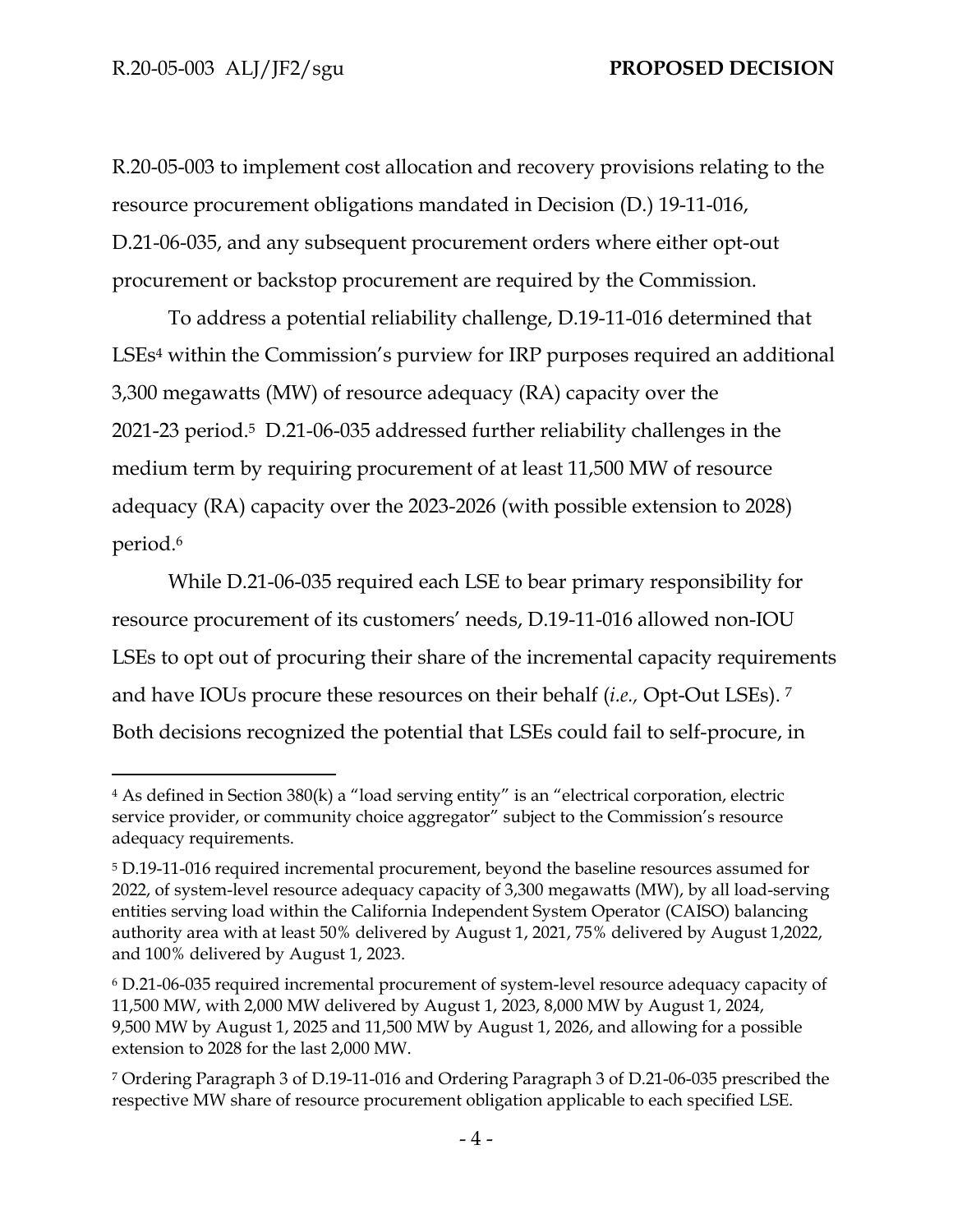whole or in part, even after electing to do so (*i.e.,* Deficient LSEs). Pursuant to § 451.51(c), the Commission required the incumbent investor-owned utilities (IOUs) to conduct procurement as mandated in D.19-11-016 and D.21-06-035 on behalf of these Deficient LSEs (*i.e.,* backstop procurement).<sup>8</sup>

In D.20-12-044, issued on December 17, 2020, the Commission prescribed how IOUs may conduct backstop procurement for LSEs, and how to determine that LSEs who elected to self-provide capacity requirements had failed to do so. As noted therein, after the Commission determines that backstop procurement is required and an IOU initiates backstop procurement, all administrative and procurement costs associated therewith will be eligible for cost recovery by the IOU.

Because cost allocation issues originally raised in D.19-11-016 involve "complex questions that are not completely addressed by current mechanisms," the Commission called upon Energy Division to initiate a workshop "to begin to develop proposals for the exact mechanisms contemplated here."9 A workshop was held on February 3, 2020, in which parties discussed options for implementing a cost allocation methodology. On June 5, 2020, an Administrative Law Judge's (ALJ's) Ruling was issued calling for detailed proposals on how to allocate costs for the procurement obligations in D.19-11-016. The ALJ Ruling invited any and all workable proposals, regardless of whether they conformed strictly to the directional language in D.19-11-016.

<sup>8</sup> D.19-11-016 noted, however, that designating the IOU as backstop provider was merely an interim step and not intended to prejudge the outcome of the central procurement entity discussions in the resource adequacy proceeding.

<sup>9</sup> D.19-11-016 at 67.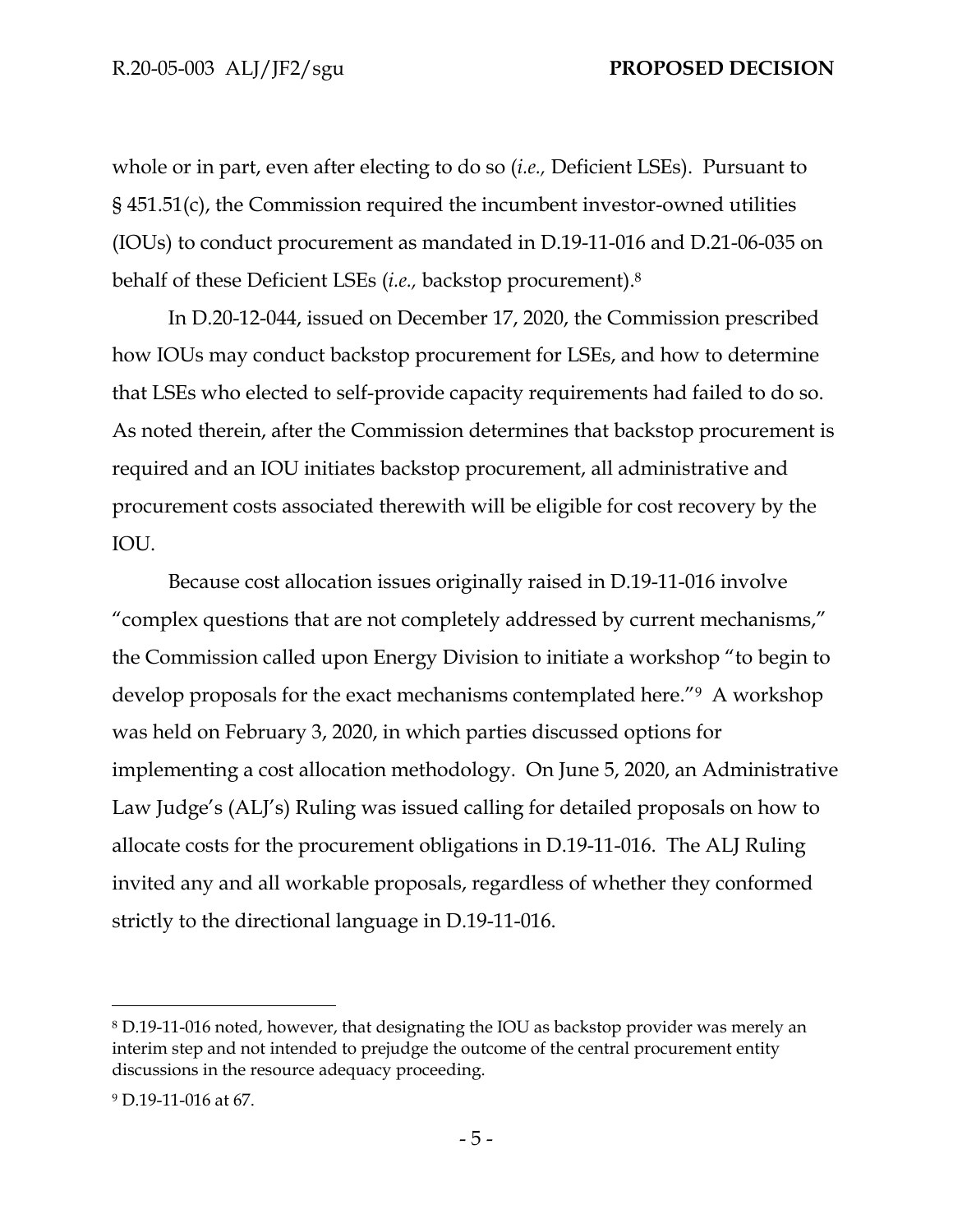On July 22, 2020, comments in response to the ALJ Ruling were filed by: Southern California Edison Company (SCE); Pacific Gas and Electric Company (PG&E); and San Diego Gas & Electric Company (SDG&E) (together, the IOUs). Other parties filing comments were: Alliance for Retail Energy Markets (AReM); American Wind Energy Association of California (AWEA); California Community Choice Association (CalCCA); California Large Energy Consumers Association (CLECA); Public Advocates Office of the California Public Utilities Commission (Cal Advocates); Calpine Energy Solutions, LLC (Calpine); Constellation New Energy, Inc. (Constellation); CPower, California Efficiency and Demand Management Council (CEDMC), and Enel North America, Inc. (Enel), jointly; Green Power Institute (GPI); Protect Our Communities Foundation (PCF); Shell Energy North America (Shell).

Reply comments were filed on August 7, 2020 by each of the IOUs; AReM; AWEA; CalCCA; Constellation; GPI; PCF; The Utility Reform Network (TURN); and Women's Energy Matters (WEM).

In June 2021, additional system resource adequacy capacity procurement was required of LSEs in this proceeding in D.21-06-035. D.21-06-035 did not allow for opt-out procurement, but adopted an approach to backstop procurement that is identical to the backstop procurement allowed in D.19-11-016. D.21-06-035 also determined that the MCAM addressed herein would apply to any backstop procurement associated with D.21-06-035.

On December 10, 2021, San Diego Community Power (SDCP), Clean Energy Alliance (CEA), Desert Community Energy (DCE), City of Pomona (Pomona), and Santa Barbara Clean Energy (SBCE), (collectively the Joint Southern California CCAs), jointly filed a motion for clarification and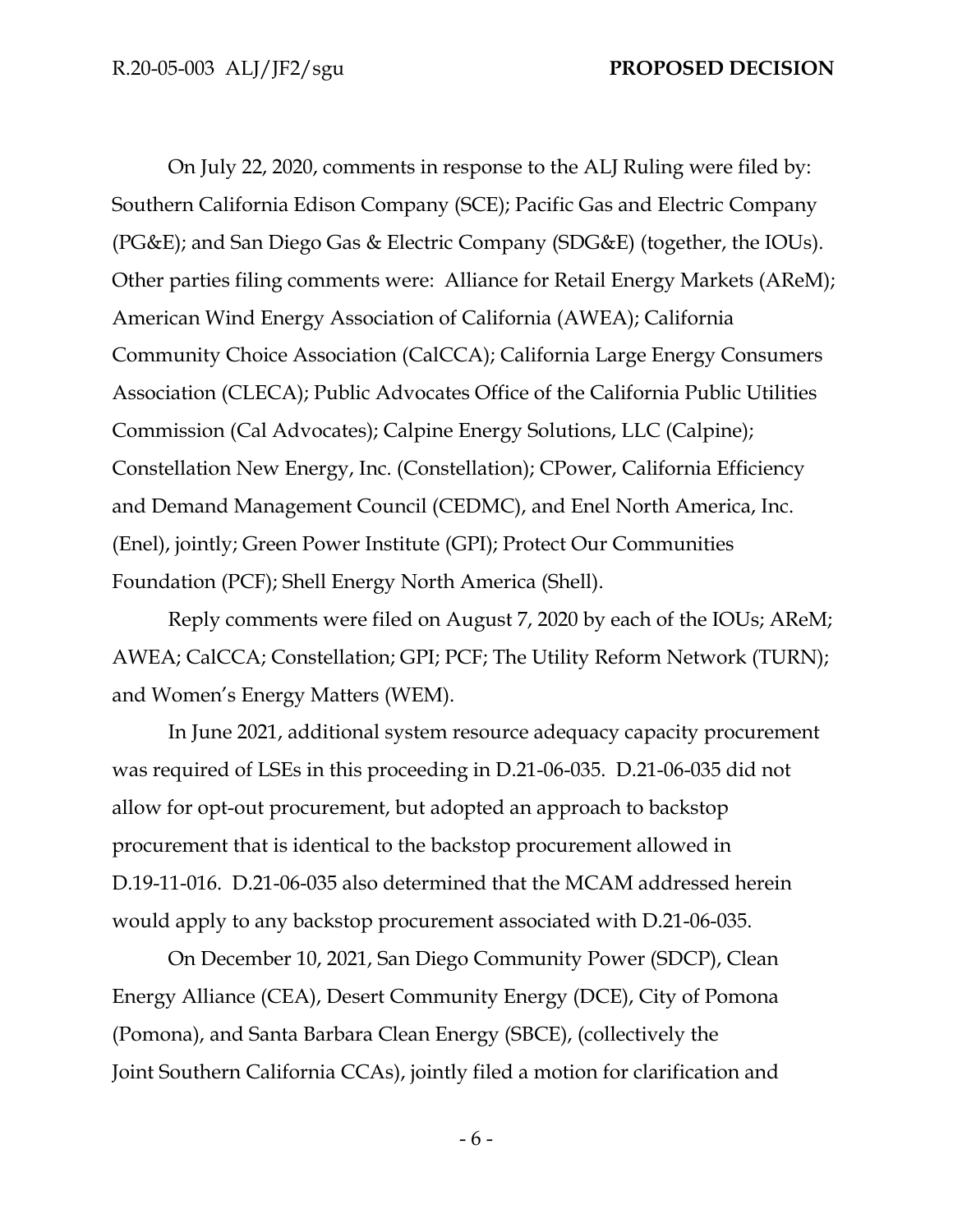interim guidance related to MCAM issues, on both the allocation of costs and benefits. The motion sought interim guidance while a final decision on MCAM was still pending. On December 22, 2021 SDG&E, PG&E, and SCE filed responses to the Joint Southern California CCA motion. The Joint Southern California CCAs filed a joint reply on the responses on January 10, 2022.

Based on this background and consideration of the filed comments, this decision adopts measures to ensure that net costs to meet procurement obligations mandated in D.19-11-016, D.21-06-035, and any subsequent procurement orders in the IRP context are allocated and recovered in an equitable, economical, and legally-compliant manner.

# <span id="page-9-0"></span>**2. General Principles for Cost Allocation**

As a starting point for designing cost allocation for our purposes here, we affirm the following guiding principles. In particular, the cost allocation must:

- meet cost causation principles (*i.e*., generally, costs are borne by and benefits are credited to the customers on behalf of whom they were procured).
- require that customers of Opt-Out LSEs pay as close to equivalent costs and receive as close to equivalent benefits, per MW, as bundled customers.
- are based on publicly available information, avoiding reliance on confidential or commercially sensitive information, as much as possible.

As specified in D.19-11-016, the adopted MCAM will be generally more similar to the Cost Allocation Mechanism (CAM) adopted in D.06-07-029, and not the Power Charge Indifference Adjustment (PCIA), but with certain modifications. For purposes of allocating the net costs of backstop procurement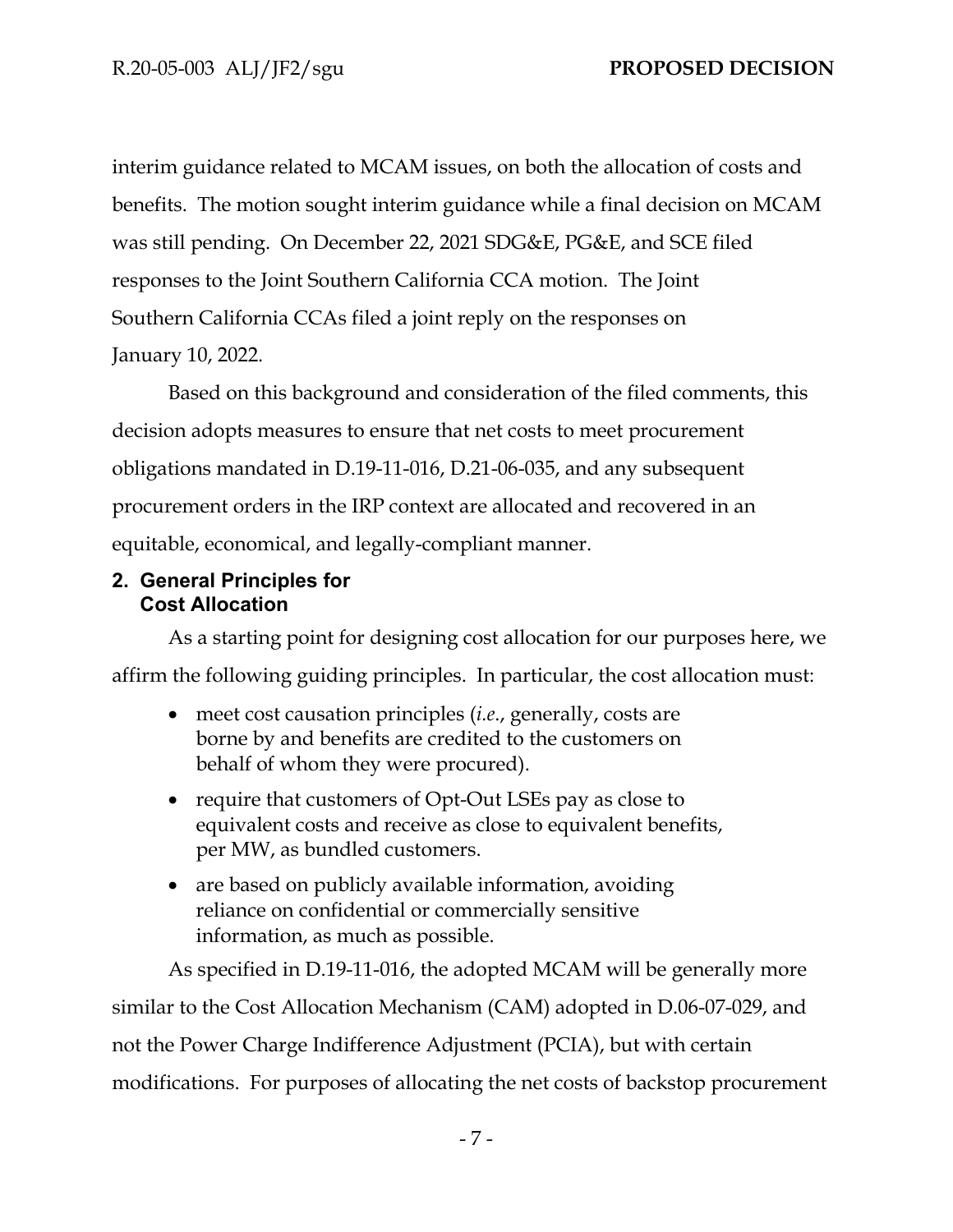subject to D.19-11-016 and D.21-06-035, the traditional CAM was to be applied on a modified basis (i.e., MCAM). The traditional CAM adopted in D.06-07-029 was a vehicle for allocating capacity costs net of related benefits of applicable generation resources among benefiting customers. 10 Over time, the CAM evolved through various decisions including D.14-06-050.11 The MCAM adopted for our current purposes entails adjustments to the traditional CAM to account for the fact that procurement costs will only be recovered from bundled service customers, Opt-Out LSE customers, and potentially Deficient LSE customers, rather than all customers in an IOU's service territory. Regarding the MCAM, D.19-11-016, stated:

We also clarify that the capacity procured by the IOUs in response to this decision will be allocated on a non-bypassable basis through a modified CAM mechanism and not PCIA. In other words, we will not reduce the cost allocation amounts to be recovered by the IOUs after load migrates. Thus, we do not make the modifications suggested by SDG&E, in its comments, to account for load migration before or after the

<sup>10</sup> D.06-07-029 at 52-53; Ordering Paragraph 1 of D.06-07-029 states: "The LSEs in the IOUs' service territory will be allocated rights to the capacity that can be applied toward each LSE's resource adequacy (RA) requirements. The LSEs' customers receiving the benefit of this additional capacity pay only for the net cost of this capacity, determined as a net of the total cost of the contract minus the energy revenues associated with dispatch of the contract."

As defined in D.06-07-029, benefitting customers are all bundled service, DA, and CCA customers, as well as customers located within a utility distribution service territory, but who take service from a local Publicly Owned Utility after the date the new generation goes into service.

<sup>11</sup> *See* D.13-02-015 at 98; also D.14-06-050 extended that the CAM as applied to Local Resource Adequacy (RA) benefits to include the allocation of Flexible RA CAM benefits to provide committed flexible capacity.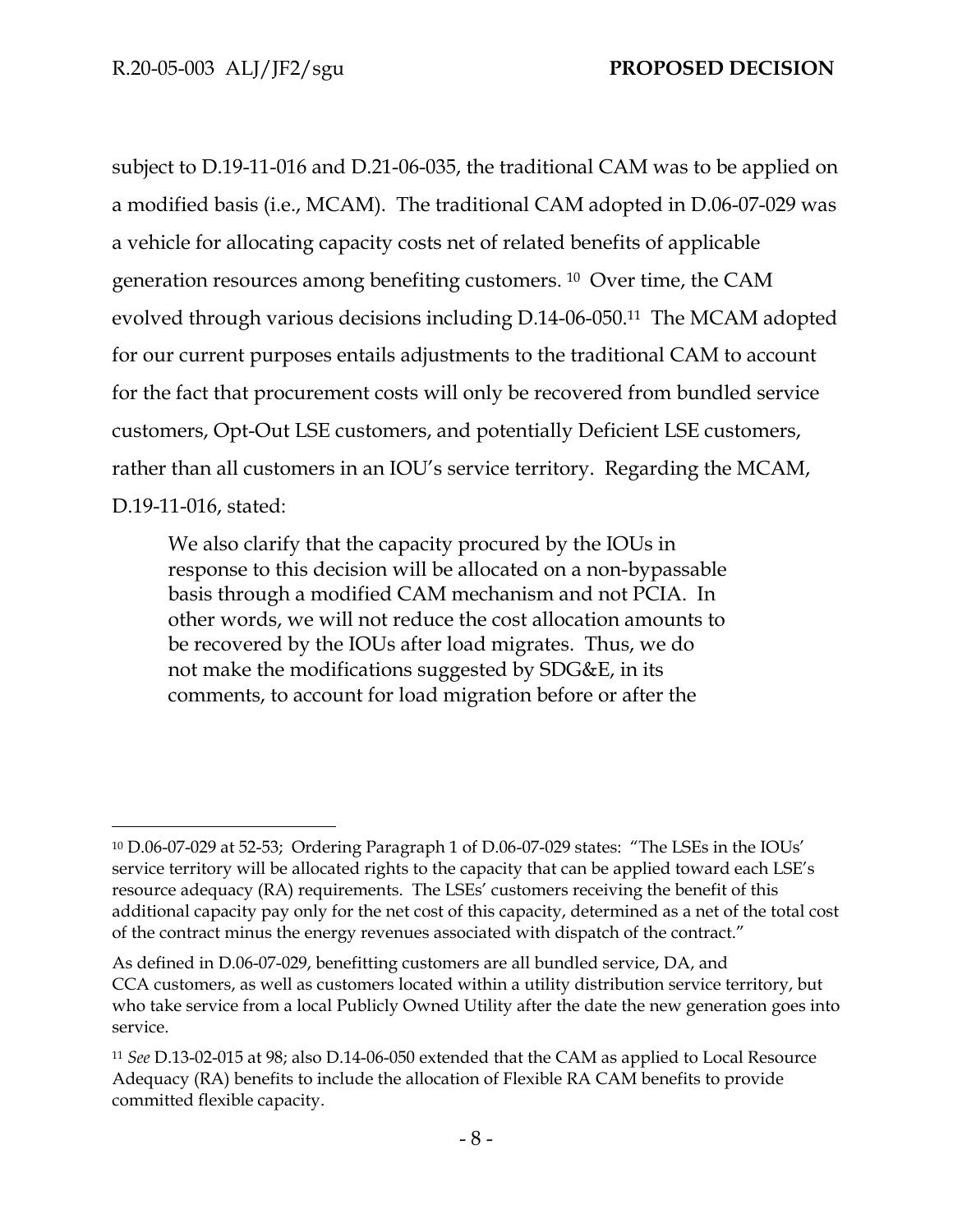LSE elects whether it will self-provide, or for PCIA vintaging.<sup>12</sup>

The CAM adopted in D.06-07-029 offers a framework for design of the

MCAM, based on its guiding principles as summarized herewith. <sup>13</sup>

- The IOUs were designated to procure new generation capacity while the LSEs in the IOU's service territory were allocated rights to the capacity as applied toward each LSE's resource adequacy (RA) requirements. The LSEs' customers receiving the benefit of the capacity were to pay the net cost of the capacity, (*i.e.,* total contract cost minus energy revenues associated with dispatch of the contract).
- The approved new generation eligible for the CAM was to receive cost recovery for the term of the respective contract up to 10 years from the time that the new unit comes online.
- The administrative costs of selecting the contract were borne only by bundled customers, because there was no way to easily separate out the costs. These costs were intermingled with the rest of IOU procurement activities.
- Bundled customers were to be responsible for long-term commitments entered into by the IOUs for 10 years, unless otherwise modified by the Commission.
- As determined in D.04-12-048, departing load remained responsible for the resource commitments entered into by the IOUs on their behalf for the previous period when they were bundled customers.
- If the utility signed a "hybrid" contract which included some years of service from an existing unit, and some years

<sup>12</sup> *See* D.19-11-016 at 67. PCIA vintaging refers to how each generation resource and departing customer is separately identified for cost recovery. Each vintage consists of a separate portfolio of resource costs based on the year a commitment to procure each resource was made. Customers are assigned a vintage according when they depart bundled service. Customers are responsible for the cumulative PCIA rates for their vintage.

<sup>13</sup> *See* D.06-07-029 at 26-33.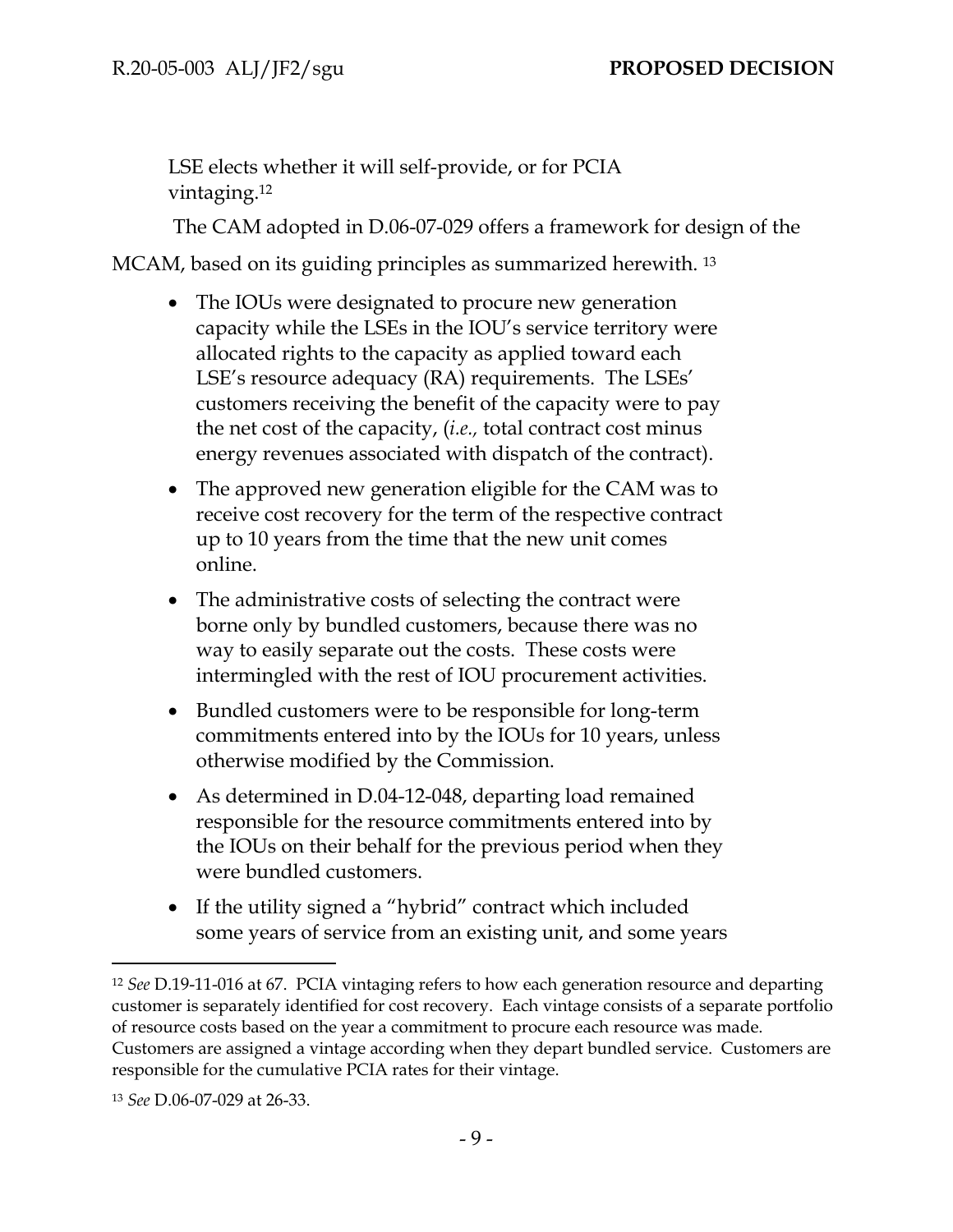of service for a new unit on the same or on a near site—the CAM only applied to the part of the contract with the new facility. Any part of the contract using the existing facility must be paid fully by bundled ratepayers.

- If a new unit subject to the CAM falls within a local area, the local RA counting benefit would also go to all LSEs paying for the resource.
- The energy and capacity would be unbundled, with the costs and benefits of the RA capacity component socialized to all customers connected to the utility's distribution system.
- The IOU should charge the benefiting customers the net cost of capacity, determined as total contract cost minus the energy revenues associated with dispatch. All RA counting benefits and net costs were spread to the LSEs whose customers are allocated costs based on share of 12-month coincident peak, adjusted on a monthly basis to facilitate load migration. The contract costs paid and RA benefits received by DA (or CCA and municipal load) and bundled customers should be based on a share basis equal to the credit share received.

While these principles form a foundation, disputes remain regarding cost allocation for the opt-out and backstop procurement that has been mandated in D.19-11-016, as well as the backstop procurement associated with D.21-06-035, as discussed further below.

# <span id="page-12-0"></span>**3. Billing And Rate Design Issues**

As a threshold matter, we address issues regarding billing and rate design to recover MCAM costs. In particular, parties dispute whether to apply (a) a non-bypassable charge on retail customers' bills or (b) direct billing to each LSE on whose behalf the IOU incurs procurement costs.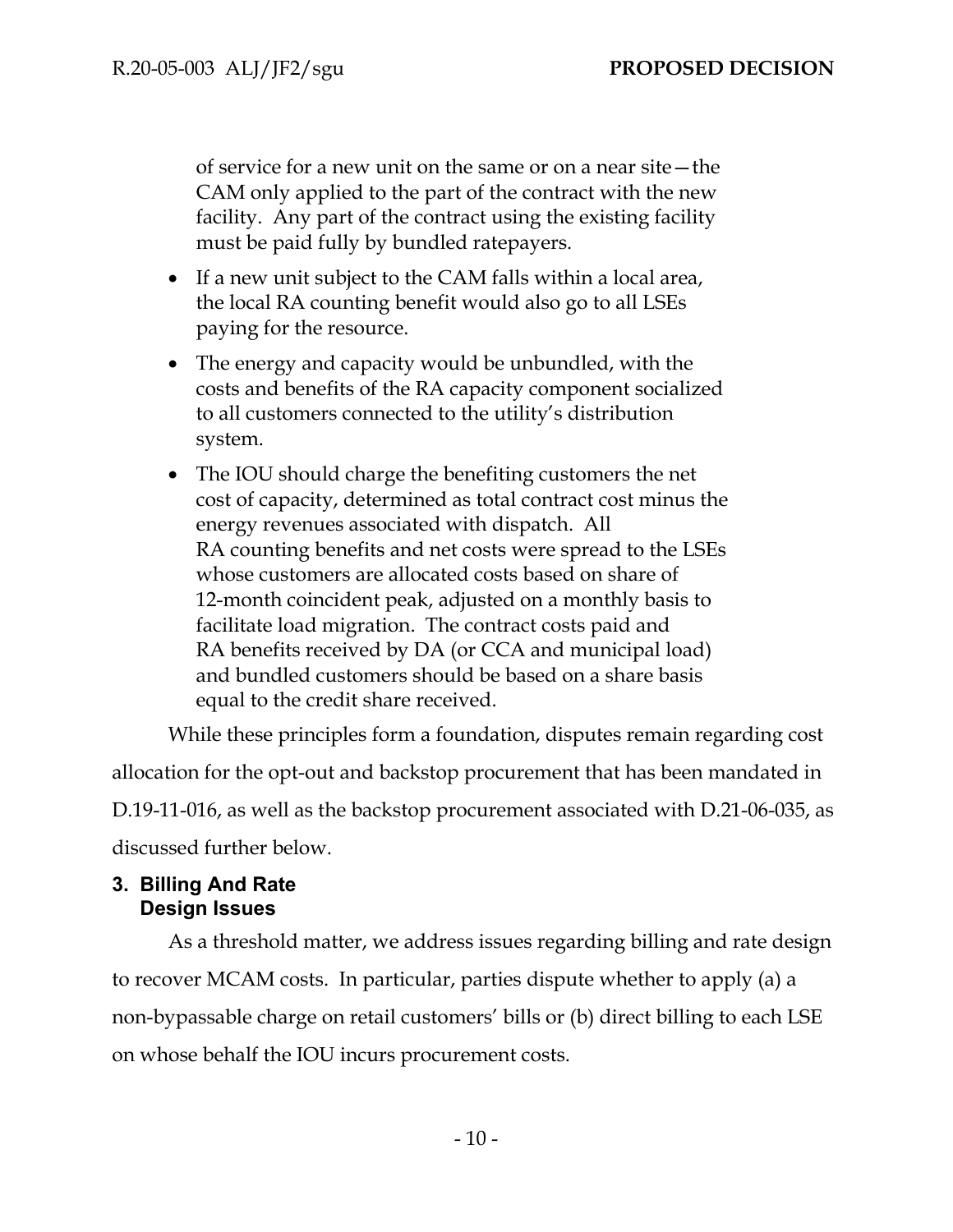# <span id="page-13-0"></span>**3.1. Parties' Positions**

The IOUs, CLECA, TURN, and Constellation all argue that the MCAM should be recovered through a non-bypassable customer charge to comply with statutory law. The IOUs, in particular, argue that Section 454.51(c) and 365.1(c)(2) together require that the net costs of IOU opt-out or backstop procurement required by D.19-11-016 be allocated on a fully non-bypassable basis to the benefitting customers. In this regard, Section 454.51(c) requires the Commission to

"[e]nsure that the net costs of any incremental renewable energy integration resources procured by an electrical corporation to satisfy the need identified in subdivision (a) *are allocated on a fully nonbypassable basis consistent with the treatment of costs identified in paragraph (2) of subdivision (c) of Section 365.1*."

Section  $365.1(c)(2)$  states that the Commission shall:

ensure that, in the event that the commission authorizes, in the situation of a contract with a third party, or orders, in the situation of utility-owned generation, an electrical corporation to obtain generation resources that the commission determines are needed to meet system or local area reliability needs for the benefit of all customers in the electrical corporation's distribution service territory, the net capacity costs of those generation resources are allocated on a fully nonbypassable basis consistent with departing load provisions as determined by the commission, to all of the following:

- (i) Bundled service customers of the electrical corporation.
- (ii) Customers that purchase electricity through a direct transaction with other providers.
- (iii) Customers of community choice aggregators.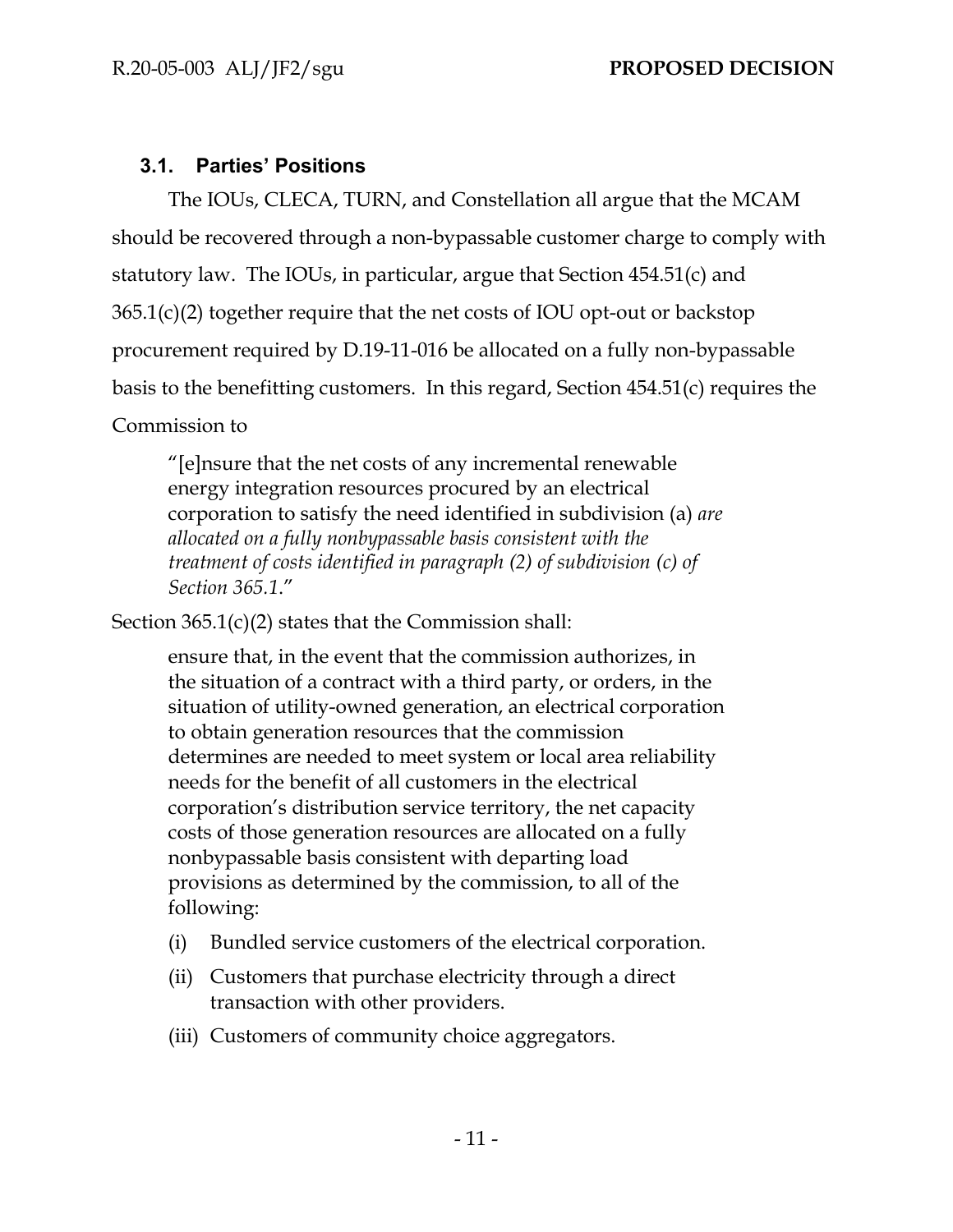Based on these statutory provisions, the IOUs thus argue that the MCAM must ensure compliance with statutory cost indifference principles. They argue that requiring the IOUs to undertake backstop procurement on behalf of departing load customers may not, as a matter of law, result in increased costs for bundled service customers. They argue that direct billing of opt-out or Deficient LSEs for applicable procurement costs would violate the statutory prohibition against cost shifting because retail customers of the LSEs could bypass such costs. The IOUs argue that a non-bypassable customer charge is the only way to comply with the statutory requirements.

TURN also advocates for the allocation of backstop procurement costs to retail customers through a non-bypassable charge. TURN argues that direct billing of these procurement costs to the LSEs could be problematic if the overall customer load share served by an individual LSE changes over the duration of backstop procurement commitments. An LSE may opt to participate in the IOU procurement, receive an assigned share of resources based on current loads, and then lose (or gain) customer load. If the LSE's share of overall load changes over time, TURN argues, the LSE should bear a proportionate change in the original procurement obligation. TURN argues that assigning procurement to LSEs based on a static load share (determined at a single point in time) could lead to inequitable outcomes. An LSE that subsequently gained load (through customer migration) is not subject to increased obligations, and would have no appetite to procure excess resources assigned to other LSEs. An LSE that subsequently loses load may end up with excess commitments that are not easily resold unless other LSEs gaining load also receive an increased obligation.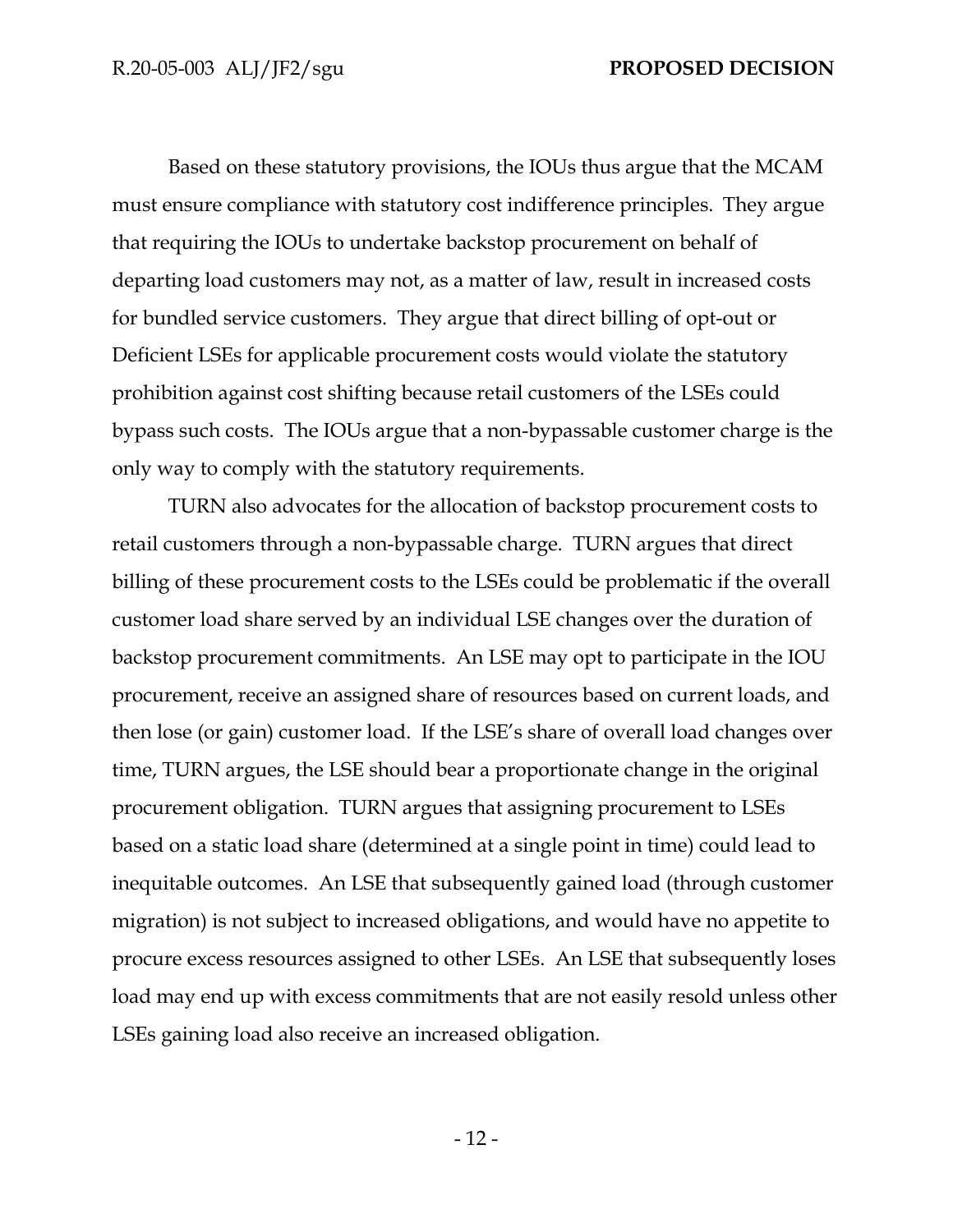Constellation notes that D.19-11-016 provided for cost recovery of procurement via a non-bypassable charge imposed on the customers of the Opt-Out LSEs. Constellation characterizes the proposals for an LSE-based cost allocation as an abrupt and retroactive change in the implementation of the capacity requirement. If the Commission approves such a change, Constellation argues, it that should be implemented prospectively only and should not be imposed retroactively. Constellation argues that substantial new risks should not be imposed on LSEs in comparison to the risks at the time they made their choice between self-provision and opting out.

CLECA also supports allocation of costs and benefits through a non-bypassable customer charge and opposes an LSE-based direct charge for procurement. CLECA believes an LSE-based direct charge would create problems as load migrates, and allow a non-utility LSE to allocate procurement costs among customer classes differently than would the IOU for its own customers. While acknowledging that non-IOU LSEs are free to allocate the costs of generation that they procure, CLECA believes that bundled and opt-out customers should be treated with similar cost allocations for IOU backstop procurement.

CLECA likewise argues that to maintain competitive neutrality, a separate interim CAM charge should appear on the bills of both the Opt-Out LSEs and, ideally, bundled customers' bills similar to the PCIA charge for bundled customers pursuant to D.18-11-019. CLECA believes a similar charge, denoted as a generation charge, should appear on bills of customers whose LSEs fail to self-procure, although at a different level. CLECA argues that in this manner, the

- 13 -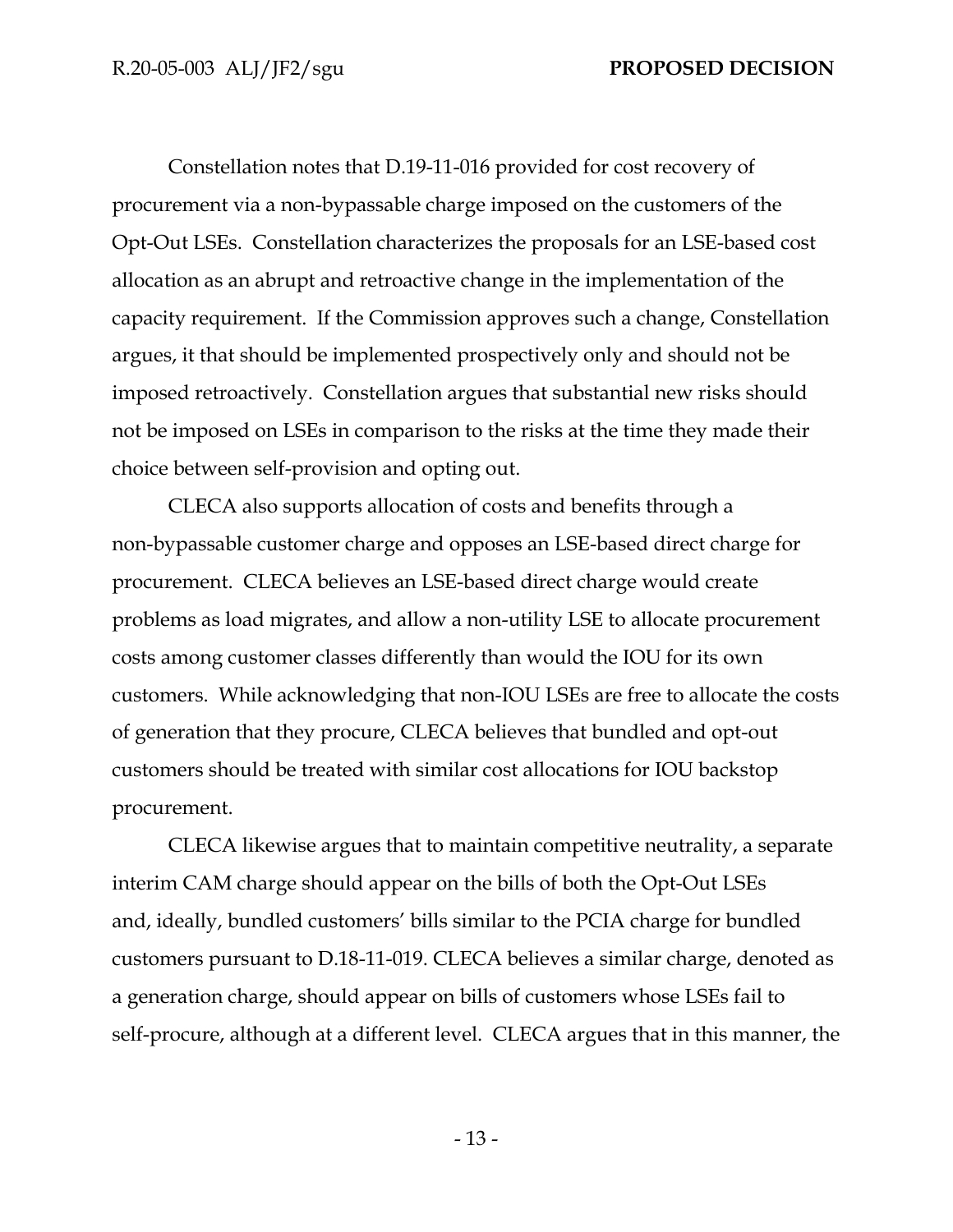rates of different LSEs can be compared by customers in a competitively neutral manner.

CalCCA, Calpine, PCF, and Shell all oppose the use of a non-bypassable charge on retail customers' bills for the MCAM. They propose that backstop procurement costs be directly assigned to (and billed to) the LSE on whose behalf the IOU undertakes backstop procurement. These parties propose direct billing of LSEs for all incremental costs procured by the IOU on behalf of those LSEs' customers.

CalCCA proposes using an EEI Master Agreement and Confirmation transaction structure for billing the LSEs directly. CalCCA claims that direct billing of LSEs (a) aligns with the principal of LSE cost responsibility adopted in D.19-11-016; (b) is simpler, with no need to develop new customer charges, (c) ensures that all LSEs equally bear the risk and costs of their choices, and (d) prevents billing distortions by keeping costs in each LSE's generation charges.

CalCCA argues that customers of LSEs who meet their commitment to self-procure their share of incremental resources should not be burdened with costs of any other LSE that relies on the IOU. CalCCA argues that billing retail customers, rather than the Deficient LSE, could shift credit risk and other administrative costs from the LSE to IOU bundled customers. If these costs are not internalized within the contract struck by the IOU or recovered through the associated charge, CalCCA argues, IOU customers would subsidize other LSE customers.

CalCCA argues that direct billing of the LSE creates incentives for LSEs to engage in the procurement required to meet their customers' needs. If, however,

- 14 -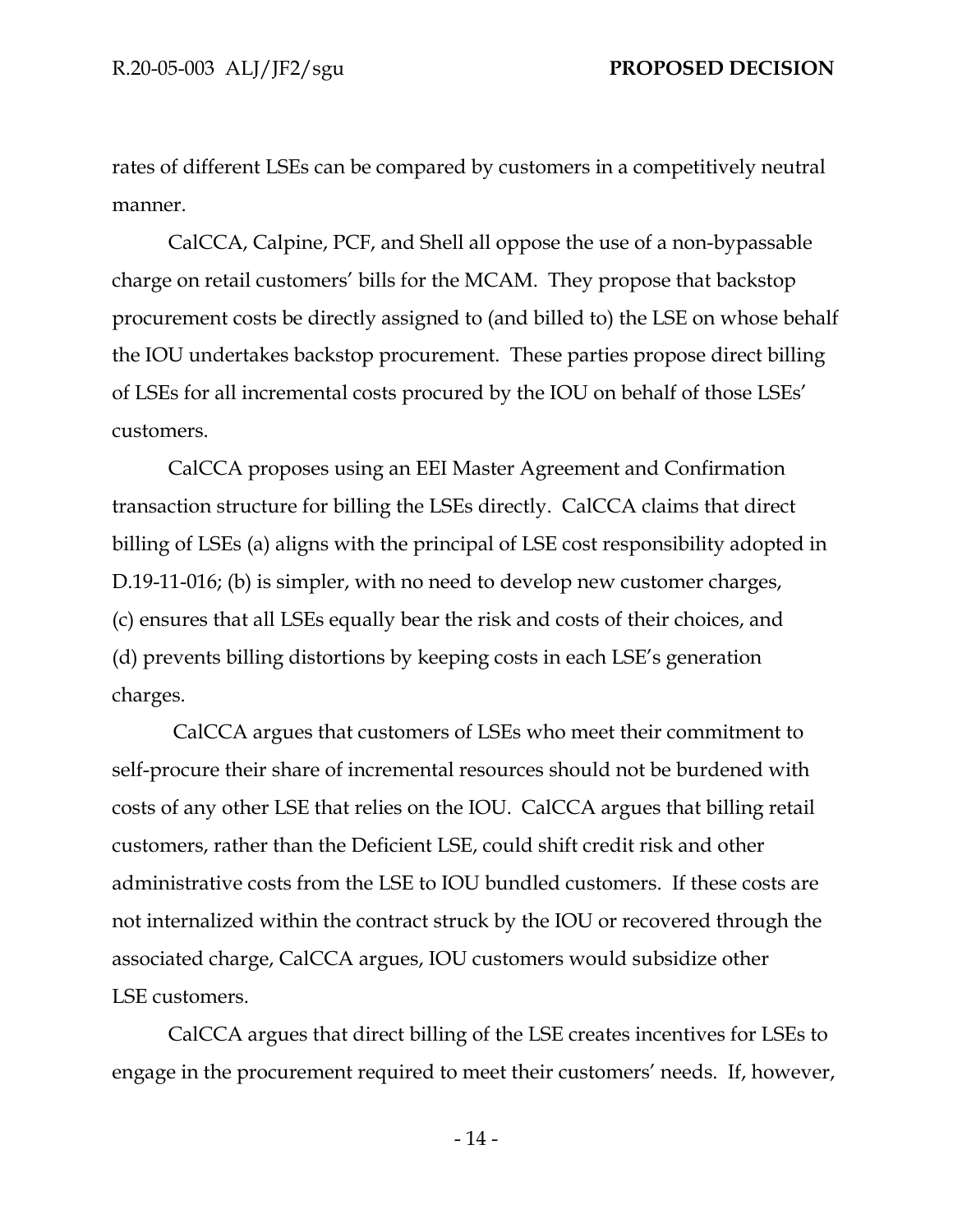the costs are recovered from LSEs' customers, CalCCA argues, the LSE would face no financial consequences for incremental procurement costs when exiting the market.

CalCCA argues that billing the LSE directly would place all LSEs on a level playing field. Under CalCCA's proposal, the IOU's opt-out and backstop procurement costs would be allocated among and billed to Deficient LSEs directly using the ratio of their relative procurement obligations specified in Ordering Paragraph 3 of D.19-11-016. CalCCA argues that a ratio allocation ensures that excess procurement costs are spread proportionally only among Opt-Out and Deficient LSEs. By contrast, the CAM historically required the rights to capacity procured by designated IOUs be allocated among *all LSEs* in the IOU's service territory.<sup>14</sup>

Self-procuring LSEs' costs would also appear in their generation rates. CalCCA believes that treating opt-out and backstop procurement costs as CAM charges, however, undermines consumer protection and favors opt-out and Deficient LSEs relative to LSEs who do their own procurement.

CalCCA argues that directly billing LSEs eliminates the distortion in bill presentation inherent in the traditional CAM. CalCCA argues that the New System Generation Charge (NSGC), billed under the traditional CAM, is merged with delivery charges for billing purposes and does not differentiate customers based on which LSE serves them. Consequently, CalCCA argues, this bill presentation distorts markets and undermines consumers' ability to easily compare rates among generation providers.

<sup>14</sup> D.13-02-015, at 98.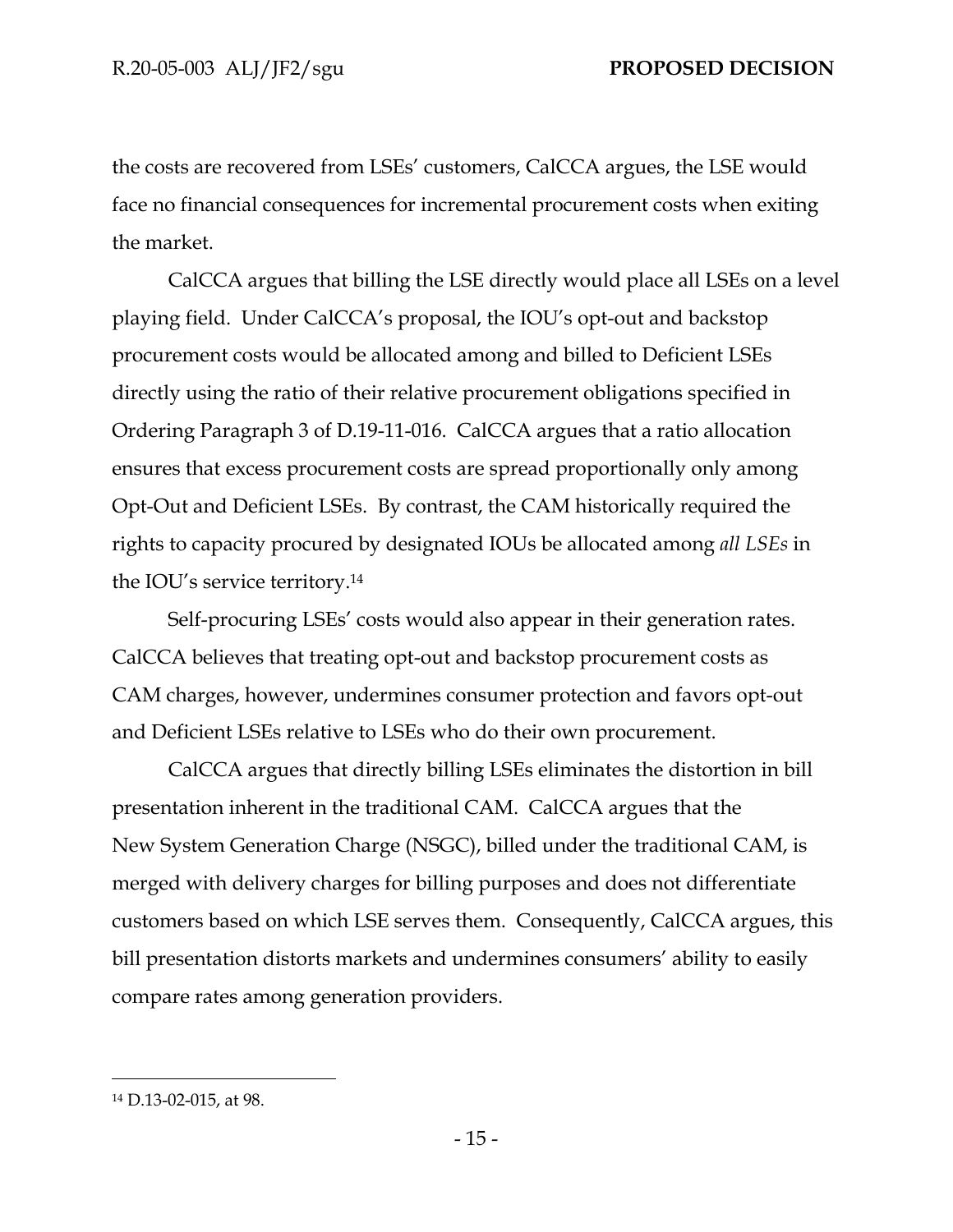CalCCA argues that reflecting cost recovery through the IOU distribution charge would allow a Deficient LSE to appear to have lower rates than one that elected to self-procure. CalCCA reasons that the cost of their IRP reliability procurement would be hidden within the IOU's distribution charge rather than appearing in the Deficient LSE's generation rate component. The cost of IRP reliability procurement incurred by an LSE who self-procures, however, would be fully reflected in its generation rate component. CalCCA argues that such treatment creates the appearance that the generation costs of the self-procuring LSE are higher than those of the opt-out or Deficient LSE, and customers' ability to perform an apples-to-apples rate comparison between non-IOU LSEs is hampered.

Shell likewise argues that under direct LSE billing, the LSE will include its costs in its generation rate. In this way, Shell argues, all LSEs will compete on an "apples-to-apples" basis, at least with respect to the cost of incremental system RA. All LSEs will include incremental system RA costs in their generation rate. If a CAM-like mechanism is adopted, however, Shell argues, the IOU may include the backstop procurement cost in customers' "distribution" charge, thus distorting price competition between and among LSEs.

Shell further argues that direct billing of LSEs ensures that the LSEs bear cost responsibility for the IOU's backstop procurement, eliminates cost shifting when customers migrate, and is the simplest allocation mechanism. Shell argues that the issue of a customer escaping its cost obligation by switching to another LSE is a matter of contract between the customer and its LSE. If, notwithstanding the contract language, a customer escapes its obligation by switching to another LSE, the ESP remains responsible for the backstop

- 16 -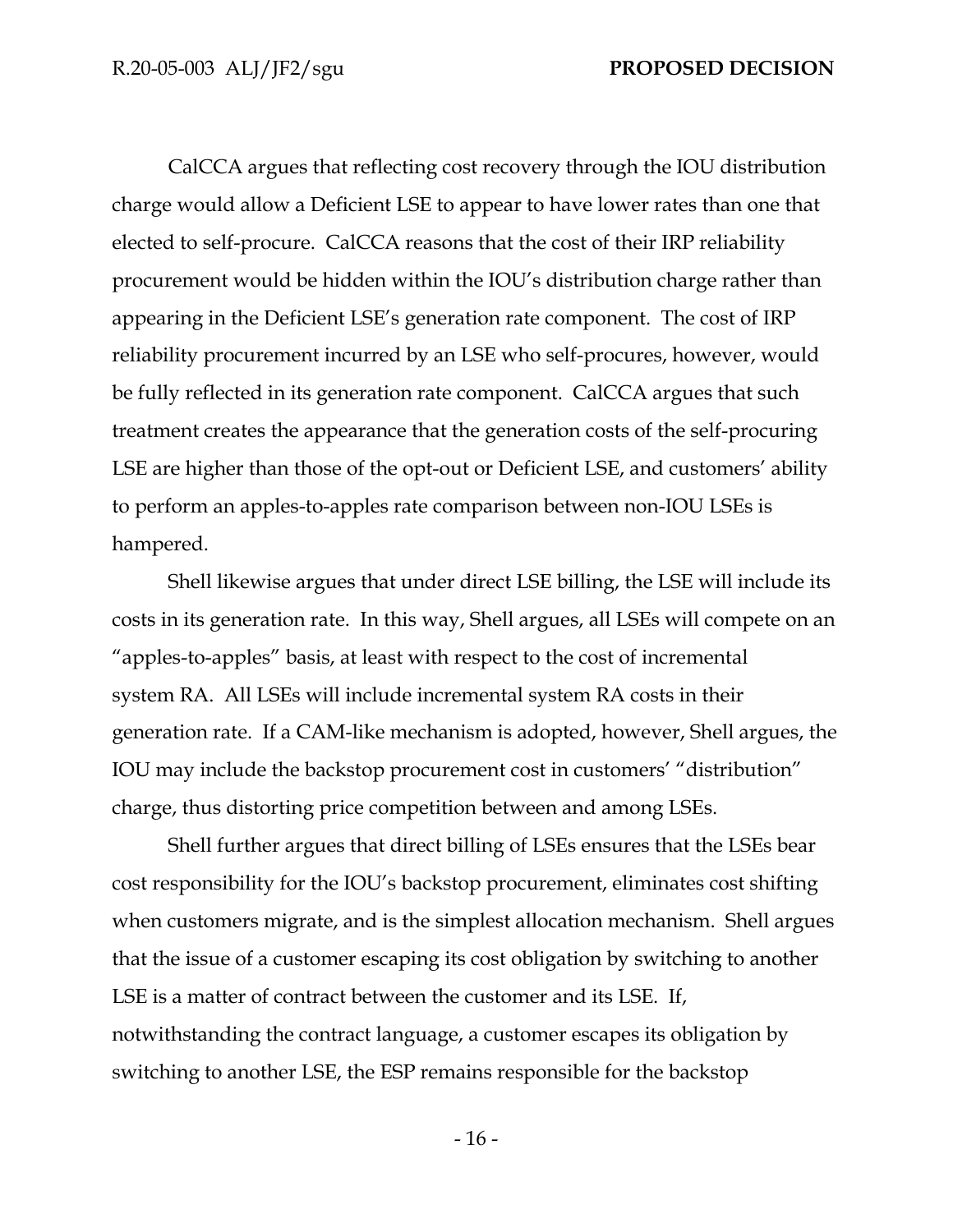procurement cost. Shell argues there is no cost-shifting to the IOU's bundled sales customers or other customers.

Calpine argues if the Commission requires backstop procurement costs to be recovered at the customer level, those customers will have had their future energy procurement options and potential savings therefrom impaired. All other things being equal, Calpine argues, this will create two classes of customers and constrains one class to a reduced value for a decision they did not directly elect. To promote a level playing field associated with price visibility, Calpine supports allocation of the costs and/or benefits attributable to IOU procurement on behalf of Opt-Out LSEs directly to those LSEs and not their customers.

### <span id="page-19-0"></span>**3.2. Discussion**

In some ways it would be preferable, on a policy basis, to have the IOUs bill the appropriate LSEs directly for either opt-out or backstop procurement.<sup>15</sup> This would put responsibility for the management decisions of the LSE where it belongs, on the management of the LSE. LSEs who opted out or failed to procure capacity would be responsible for their own costs and approach to collecting the associated costs. In addition, this would be far easier to implement, because it would involve a direct contractual obligation between LSEs, with no requirement for billing system changes or the complexity of tracking customers over long periods of time by the IOUs.

One objection from PG&E to the proposal for direct billing of opt-out or Deficient LSEs is that it would result in a need for collateral, in some form, to

<sup>15</sup> We note that this issue was raised by CalCCA in its May 14, 2020 Petition for Modification of D.19-11-016. In D.20-09-026, the Commission deferred this issue to this proceeding, stating: "This is not an explicit endorsement of the concept, nor are we making conclusions about its legality. We are simply stating that the Commission is open to considering the possibility, subject to further legal and policy analysis."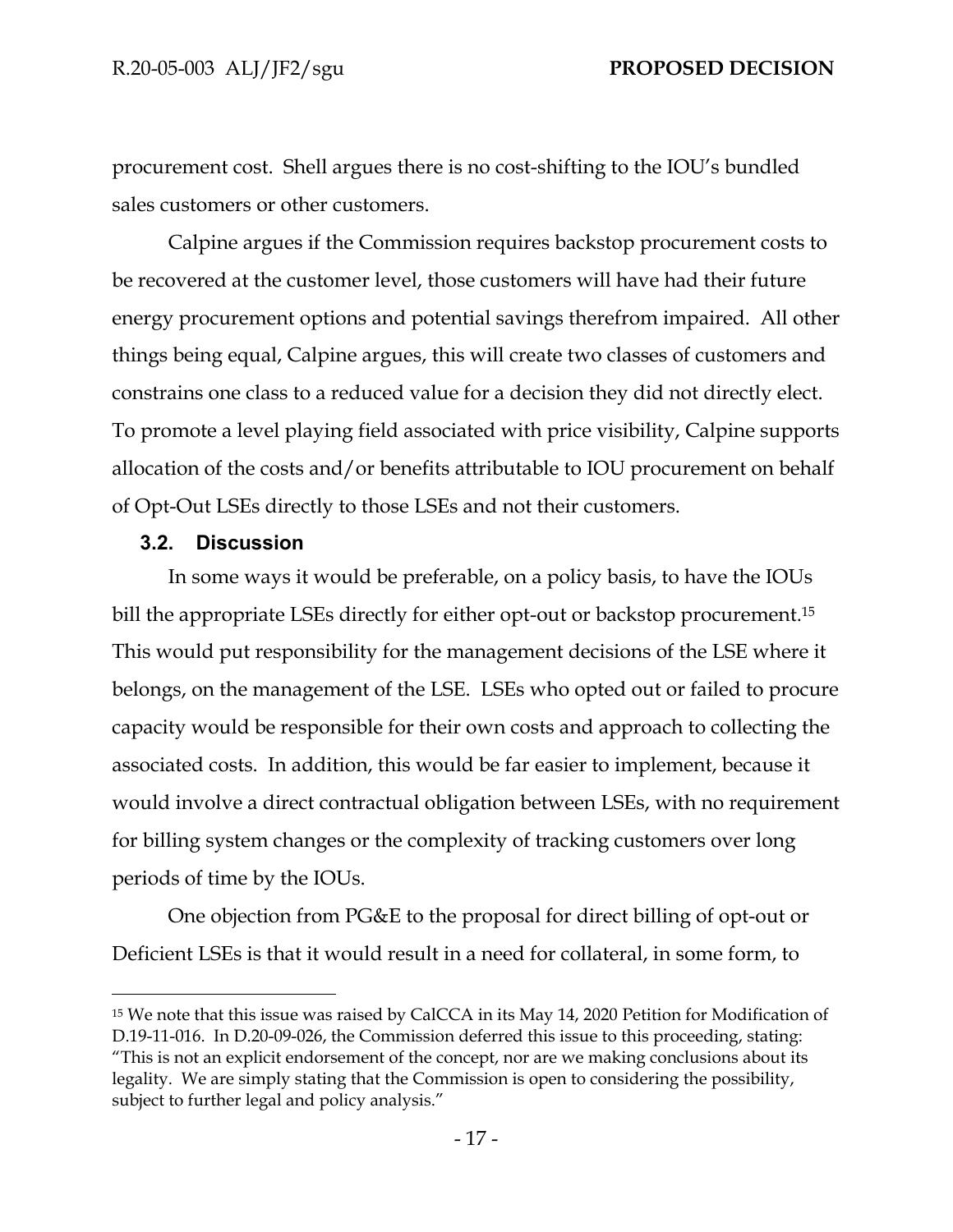address the IOUs' credit risk. Under that scenario, PG&E proposes that Opt-Out LSEs and Deficient LSEs should be required to pay upfront annually for procurement done on their behalf (e.g., in September after final RA allocations are made). Otherwise, PG&E argues, in the event an LSE defaults, the procurement costs (net of any collateral received by the defaulting LSE) would likely have to be allocated to the remaining bundled service customers and the customers of other Opt-Out and Deficient LSEs. This would result in cost shifting from customers whose LSE is in default to customers whose LSEs are not in default.

However, we can imagine options to guard against this credit risk issue, such as by allowing the IOU to retain the resource adequacy or RPS capacity credit in the event of default by the Opt-Out or Deficient LSE. Moreover, individual retail customers may also not have good credit.

Arguably, allocating the costs directly to the LSE could be characterized as allocating costs on a nonbypassable basis to the LSE on behalf of its customers. However, Section 365.1(c)(2)(i)-(iii) expressly direct cost allocation "on a fully nonbypassable basis" to "customers."

Accordingly, we do not adopt the option to allow for direct billing of the full MCAM costs from the IOU to the non-IOU LSE. We find that a nonbypassable customer charge on retail customers is most appropriate to recover the above-market procurement costs incurred by the IOUs for both opt-out and backstop LSE procurement pursuant to D.19-11-016 and backstop procurement pursuant to D.21-06-035. A non-bypassable charge has the benefit of ensuring bundled customer indifference and minimizing the potential for cost shifting.

- 18 -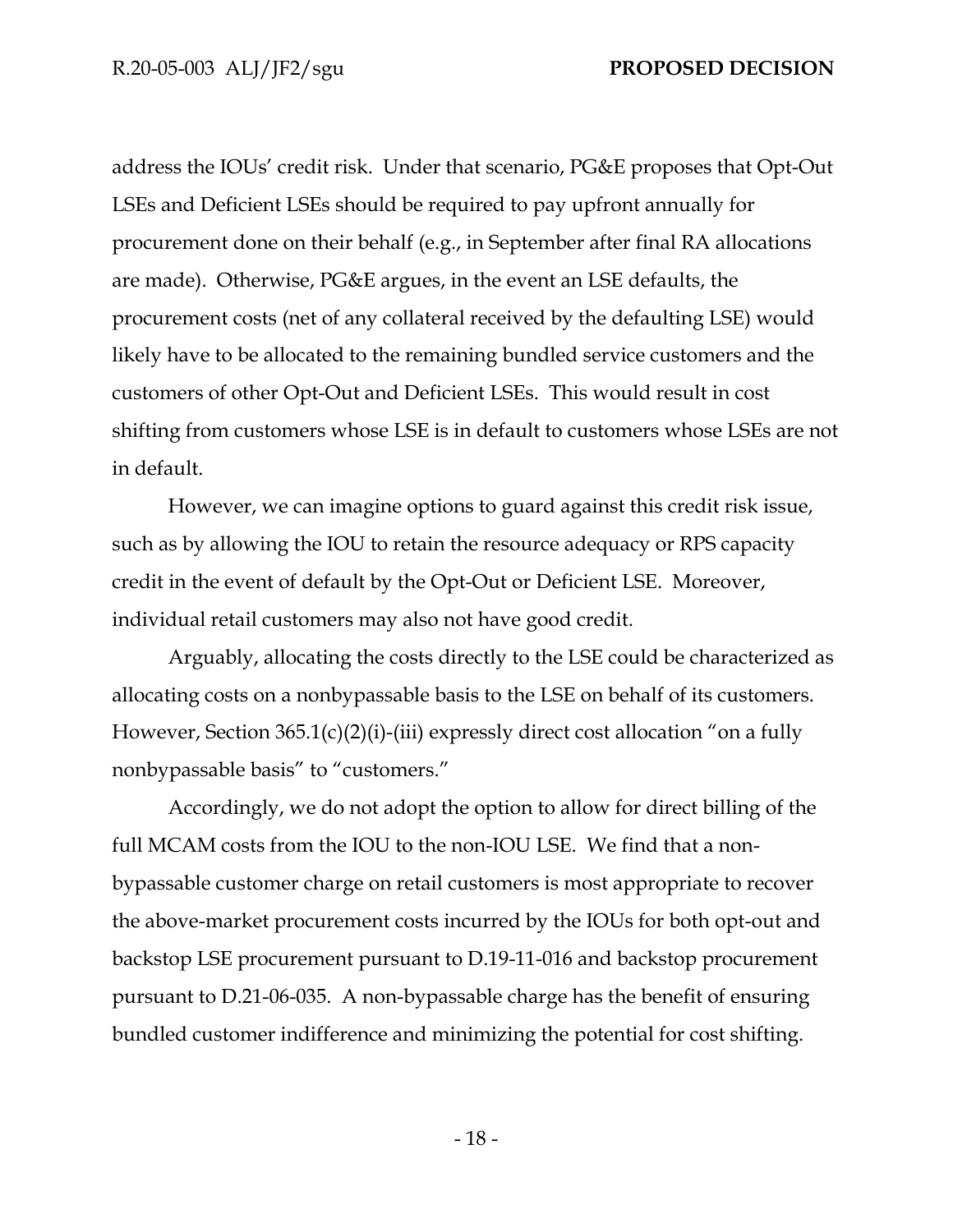The Commission's policy of requiring the IOUs to undertake opt-out or backstop procurement on behalf of customers of other LSEs may not, as a matter of law, result in increased costs for bundled service customers. Pursuant to Sections 454.51(c) and 365.1(c)(2), the above-market costs of any IOU opt-out or backstop procurement required by D.19-11-016 or D.21-06-035 must be allocated on a non-bypassable basis to customers, including the relevant benefitting bundled service customers, CCA customers, and ESP customers. Section 454.51(c) expressly requires the Commission to "[e]nsure that the net costs of any incremental renewable energy integration resources procured by an electrical corporation to satisfy the need identified in subdivision (a) *are allocated on a fully nonbypassable basis consistent with the treatment of costs identified in paragraph (2) of subdivision (c) of Section 365.1*." (Emphasis added.)

Therefore, we reject the proposals to adopt direct LSE billing for the entirety of backstop procurement costs. Instead, we require the above-market portion of the costs to be imposed through a non-bypassable customer charge for purposes of MCAM billing, which is consistent with applicable statutory law and our prior interpretations of it. In the sections below, we discuss the details of how the market costs and benefits will be addressed as part of the MCAM.

In addition, disputes remain around other details of the IOUs' proposals for a MCAM. Accordingly, we next review the IOUs' proposals and parties' responses thereto.

### <span id="page-21-0"></span>**4. IOU Proposals for a Modified Cost Allocation Mechanism**

# <span id="page-21-1"></span>**4.1. SCE Proposal**

Under SCE's proposal for MCAM, backstop procurement costs for both bundled service customers and Opt-Out LSE customers would be pooled in one

- 19 -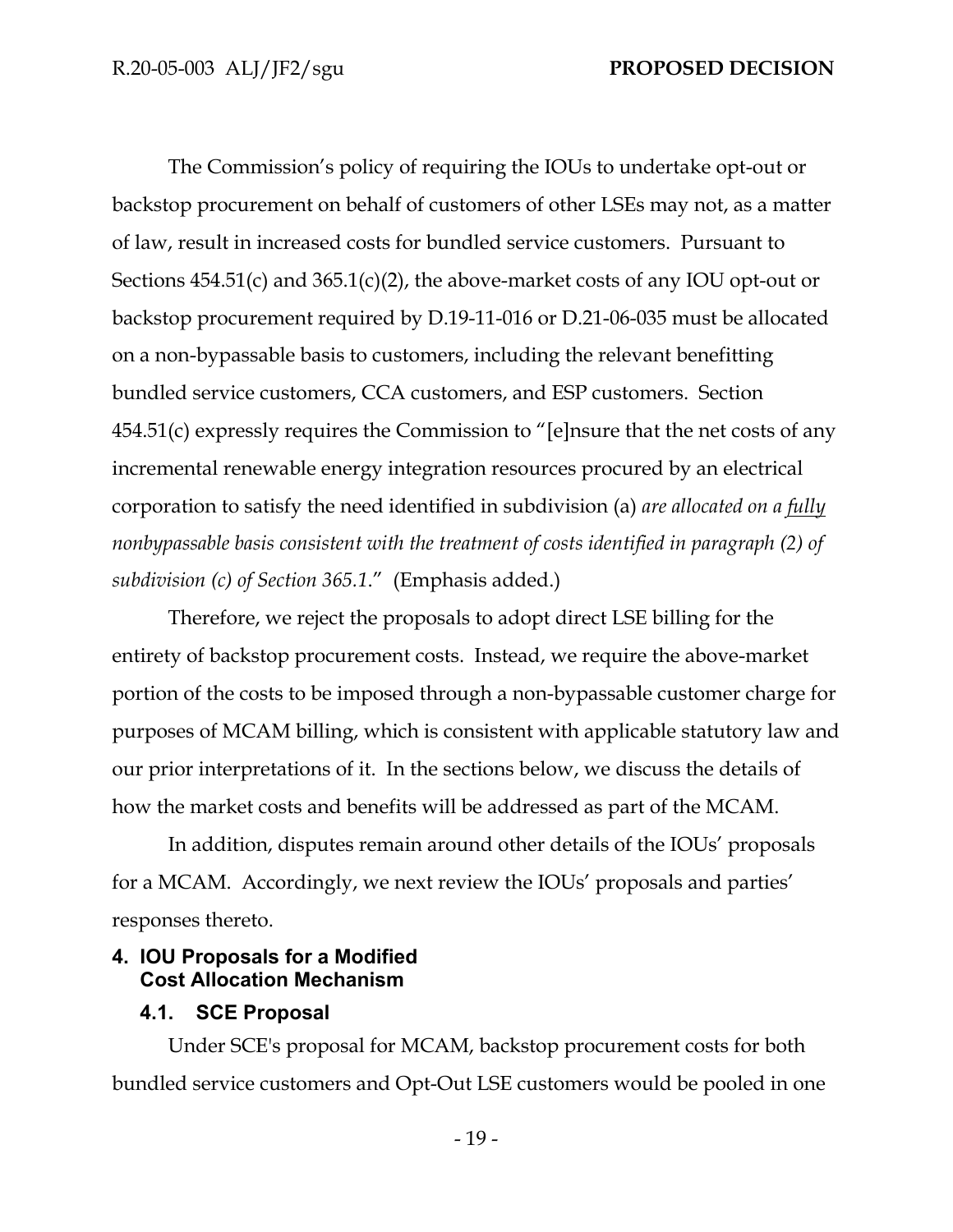bucket. Incremental administrative costs associated with the procurement would be pooled in one bucket. These cost pools would be segregated for recovery from bundled service customers and opt-out customers.

For incremental resources procured to meet the backstop procurement need, SCE seeks flexibility to either pool such costs with the existing pool of procurement costs serving bundled service and opt-out customers, or to create a separate pool of costs allocated only to Deficient LSE customers. This separate pool of costs would be derived based on Commission-approved contract(s) in the IOU's portfolio with the lowest Net Present Value (NPV). The costs would be removed from the pool of procurement costs recovered from bundled service and Opt-Out LSE customers.

For incremental administrative costs related to backstop procurement, SCE proposes pooling the costs in one bucket to be recovered from bundled service customers and Opt-Out LSE customers but excluding Deficient LSE customers. To the extent the IOU can use excess procurement to meet backstop procurement, Deficient LSE customers would pay their share from this pool of administrative costs. However, if a separate solicitation or other separate bilateral procurement is required, the full amount of incremental procurement costs would be recovered from Deficient LSE customers.

Under SCE's proposal, customers would be tagged with a specific classification in the billing system related to these costs. That tag tracks them if they migrate to any subsequent LSE(s). A similar "tagging" process would apply for Deficient LSE customers if backstop procurement is required.

Each customer would be classified as "bundled service" or "Opt-Out LSE" based on their status as of November 2019 when D.19-11-016 was issued. New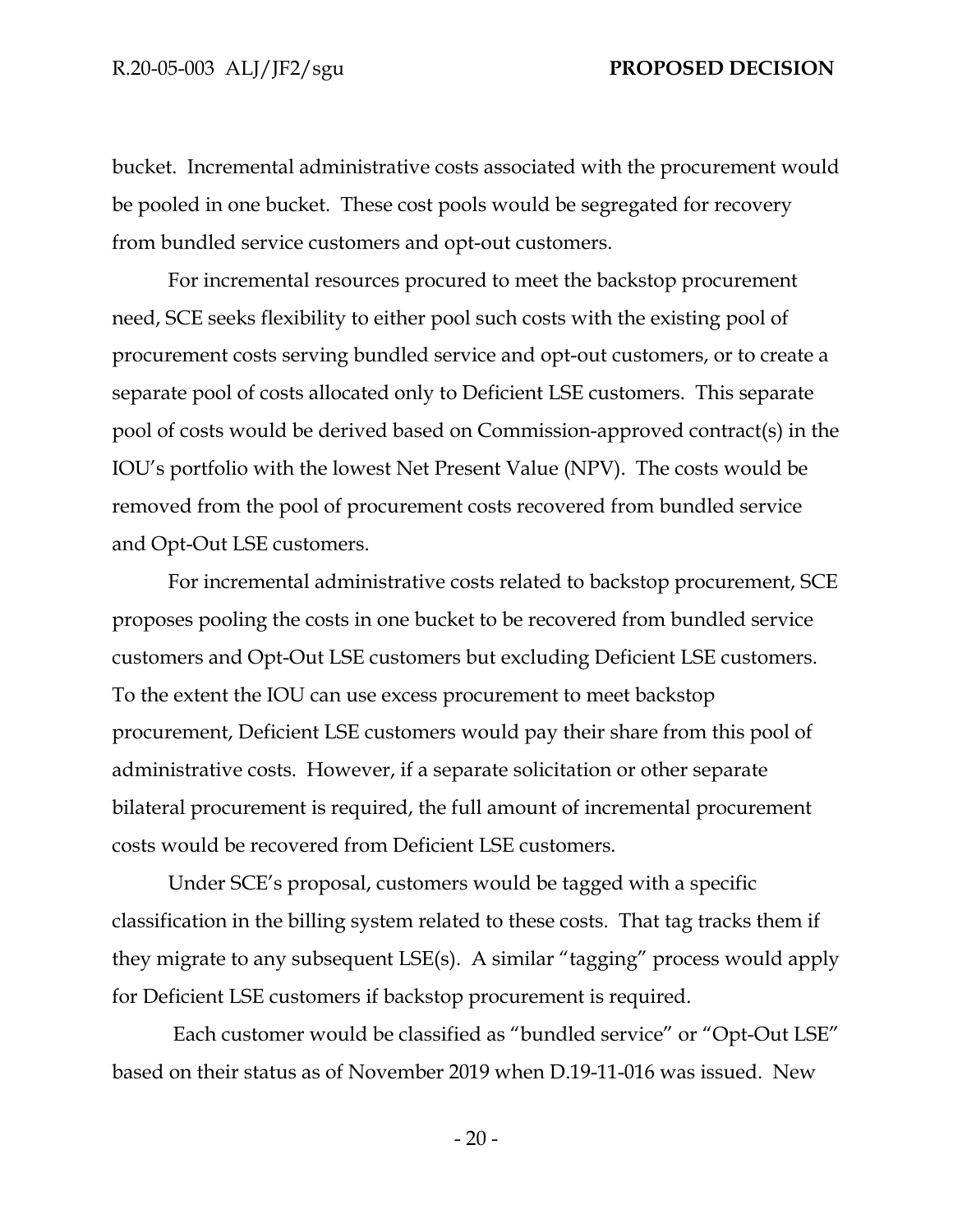bundled service or Opt-Out LSE customers (*i.e.,* excluding existing accounts changing LSEs) would be similarly tagged. SCE argues that customers would find it difficult to escape their cost obligation where they all are tagged with their respective costs. SCE argues that under its tagging proposal, the IOU would continue to recover the net costs of any procurement from the LSE's customers even in the event of bankruptcy of the LSE. Under SCE's proposal, all net costs follow bundled service, Opt-Out, and Deficient LSE customers in the event they switch LSEs.

SCE proposes that procurement-related costs be accounted as debit entries in an MCAM-specific balancing account or sub-account. These costs would be offset by a credit entry equal to the System RA market price benchmark (MPB) published pursuant to D.19-10-001 (paid for by the IOU or Opt-Out LSEs) and a credit entry(ies) equal to any net CAISO or other revenues received from the contracts. Remaining net costs would be recovered from bundled service and Opt-Out LSE customers via a per-kWh charge.

SCE proposes that MCAM-related charges be included in bundled service and Opt-Out LSE customers' delivery rate charge. The delivery rate charge is comprised of several rate components, one of which is the New System Generation Charge currently used to recover CAM-related costs. The portion of the MCAM related costs included in the delivery rate charge would be identified in the so-called "Fastlane" section of the bill, as shown in italics on the righthand side of the SCE bill.

SCE proposes that RA benefits be allocated on a CAM-like basis to specific LSEs remain fixed based on D.19-11-016 procurement requirements and not

- 21 -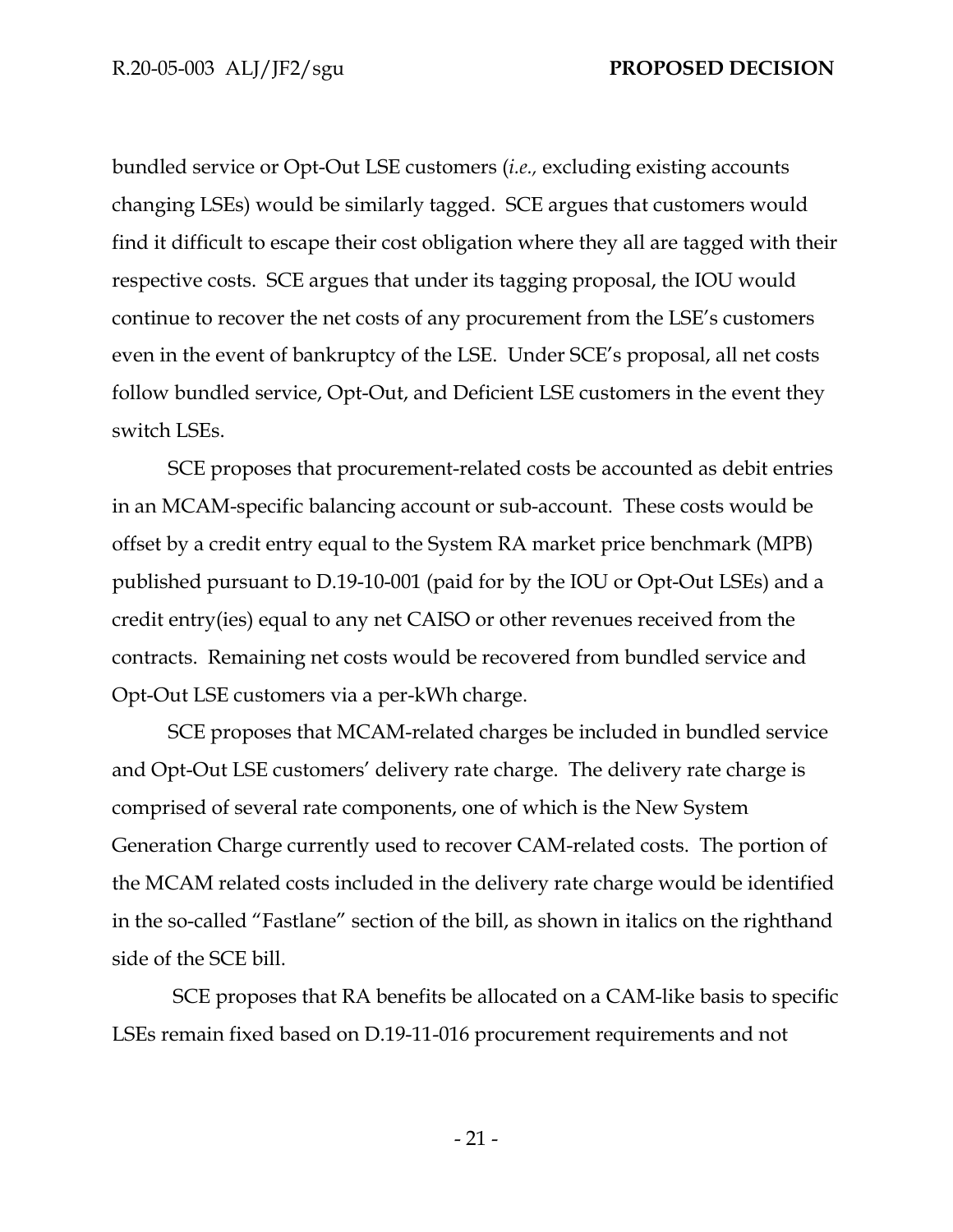change them based on customer migration. 16 SCE proposes that to receive the RA benefits, however, the IOUs<sup>17</sup> and Opt-Out LSEs have to pay for their allocation at the System RA Adder MPB published pursuant to D.19-10-001 for the PCIA.18 Any new CCA formed would receive a fixed RA and/or renewable energy credit (REC) allocation, reducing the IOU allocation. The same fixed RA and/or REC allocation from the IOU would be provided to any Deficient LSEs.

SCE's proposed allocation of RA benefits would apply only for LSEs that enter into a Commission-approved contracts with appropriate credit support terms for the RA allocation based on the System RA MPB for the term of the contracts.19 Each Opt-Out LSE and the IOU would have the option to retain its share of RA benefits its customers (by paying the System RA MPB) or monetizing the RA value via a solicitation, with resulting revenues offsetting the procurement costs. Because forecast and final System RA MPBs are published annually pursuant to D.19-10-001, a year-end "true-up" would apply to the RA MPB. Allocation of RA benefits to Deficient LSEs would work the same way, except they would receive a fixed RA allocation once the IOU is required to

<sup>16</sup> New entrants into the market could be provided a fixed RA allocation from the IOU allocation at the time of formation.

<sup>&</sup>lt;sup>17</sup> SCE would effectuate this for itself by recording a credit entry in the MCAM balancing account and a corresponding debit entry in the Energy Resource Recovery Account balancing account.

<sup>18</sup> Market Price Benchmarks (MPBs) are estimates of the value per unit associated with three principal sources of value in utility portfolios (energy, resource adequacy, and renewable energy). Each MPB is multiplied by the relevant portfolio volume as part of the overall calculation of Market Value.

<sup>19</sup> If the IOU and Opt-Out LSE fail to enter into an agreement and/or if the Opt-Out LSE fails to pay for any benefits, the IOU would have the option to either retain the benefit for use by bundled service customers (compensation would be based on the PCIA MPBs, where applicable) or monetize the value of the benefit, with the compensation/proceeds recording in the MCAM balancing account.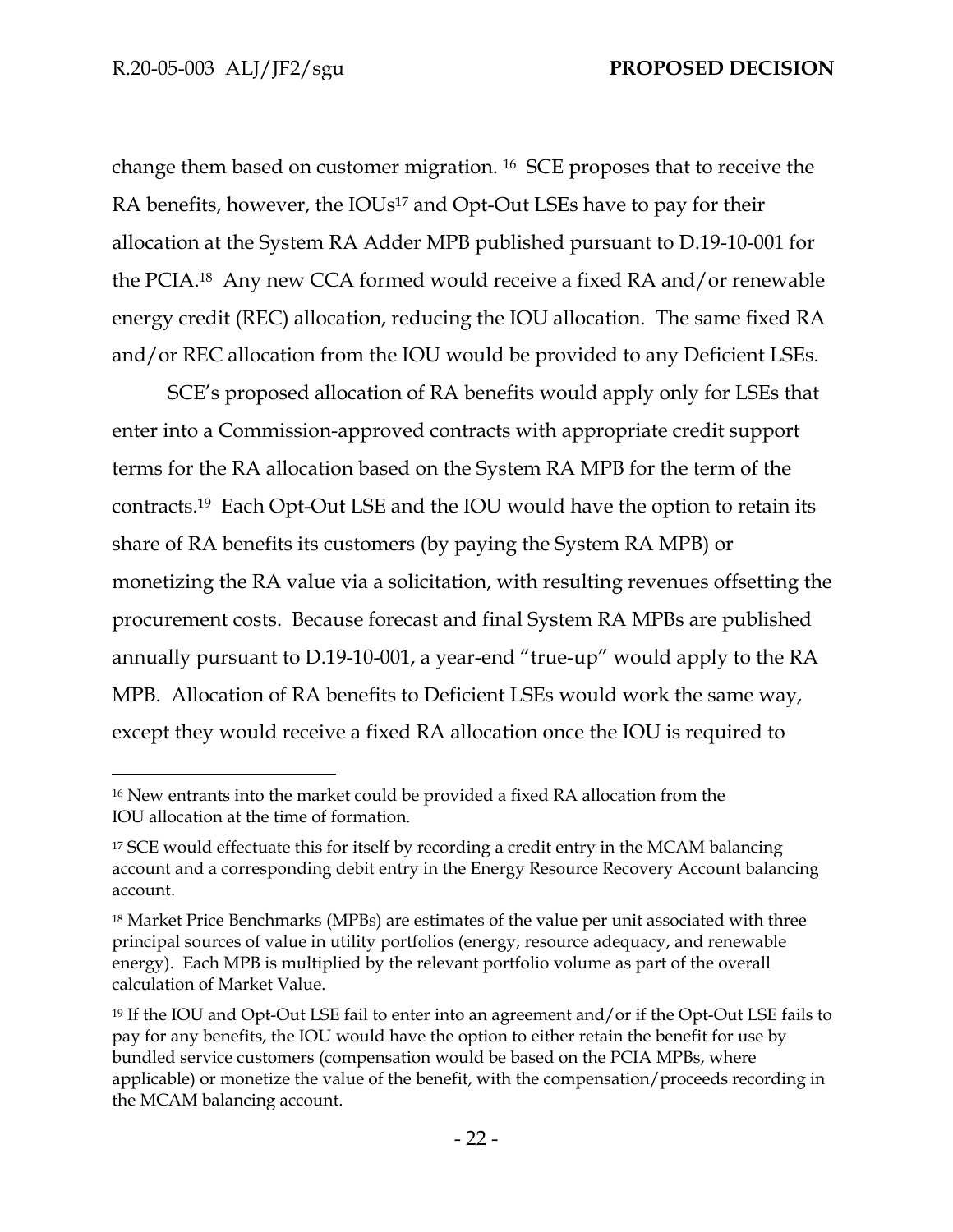backstop them. RA reallocation would occur only for new entry into the IOU's service territory.

SCE proposes that Renewables Portfolio Standard (RPS)-eligible energy benefits such as RECs be treated the same way as RA benefits except payment will be at the RPS Adder MPB published pursuant to D.19-10-001 instead of the System RA MPB. <sup>20</sup>

Under SCE's proposal, the IOU would offer Opt-Out LSEs a Commission-approved agreement with credit support terms regarding payment for the RECs. If an Opt-Out LSE declines to pay for RECs at the RPS Adder MPB, SCE proposes having the option to retain that LSE's share of the RECs for bundled service customers (by paying the RPS Adder MPB or monetizing the REC value via a solicitation), using the resulting revenues to offset the procurement costs. Allocation of RECs to Deficient LSEs would work the same way, except Deficient LSEs would receive a fixed REC allocation from the IOU allocation at the time the IOU is required to backstop the Deficient LSE. RECs "would retain their original portfolio content category and long-term contract classification."<sup>21</sup>

With respect to accounting for other attributes of the procurement in the IRP process, such as greenhouse gas (GHG) emissions, SCE proposes to allocate the GHG attributes to bundled service, Opt-Out, and Deficient LSE customers by applying the relevant LSE's prior year's load share to determine the proportion of GHG attributes attributable to the LSE's customers

<sup>20</sup> SCE proposes that the IOUs would offer a 10-year agreement for RECs and that they would retain their original portfolio content category and long-term contract classification.

<sup>21</sup> SCE opening comments, at 25.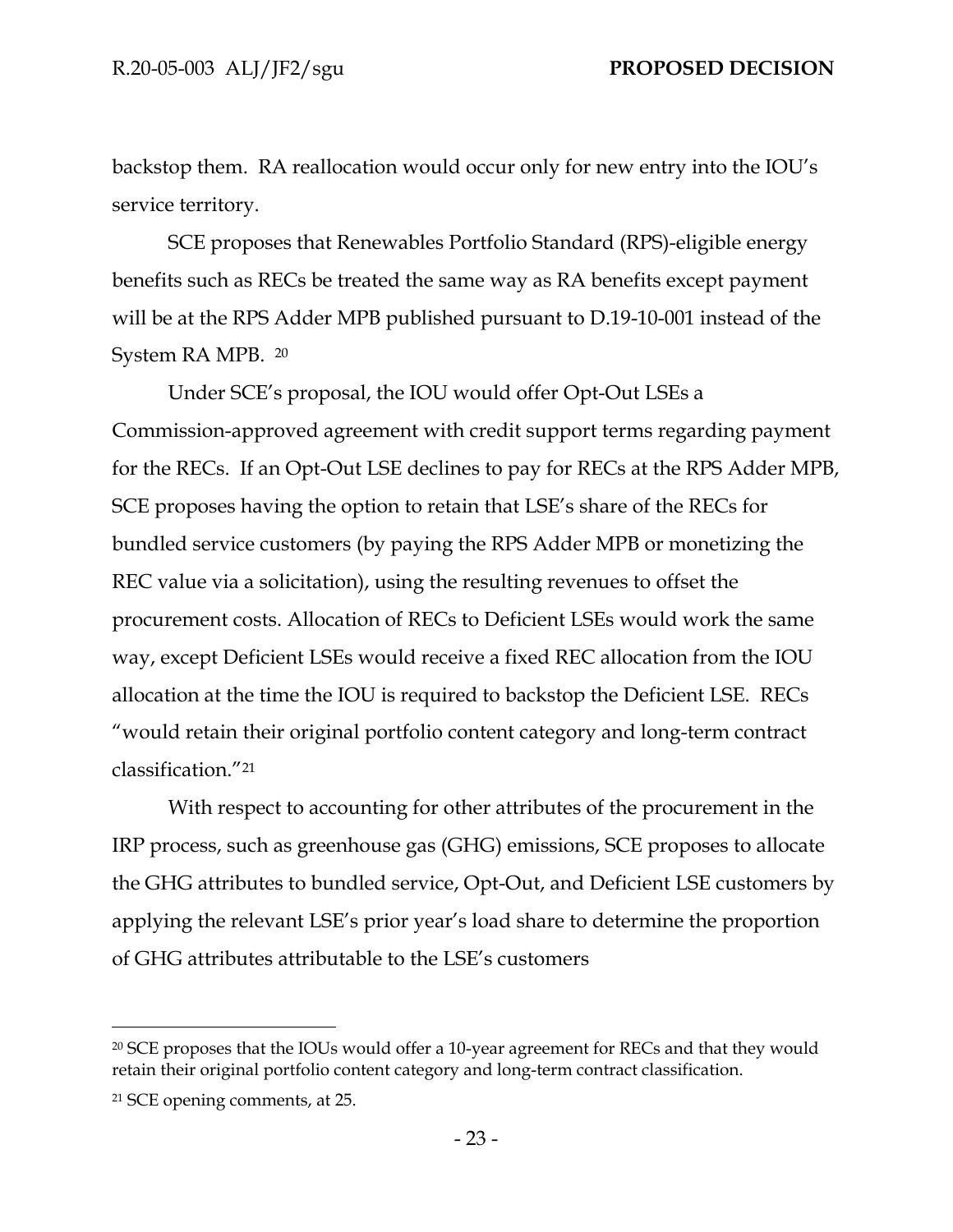All remaining net costs (i.e., procurement/administrative and contract costs less System RA MPB, less RPS Adder MPB if applicable, less actual net CAISO or other revenues) would be recovered from bundled service, Opt-Out, and Deficient LSE customers via a non-bypassable charge. SCE argues that its proposal ensures that the net costs of procurement follow customers as they migrate to avoid cost-shifting, while simplifying the allocation of RA and other benefits based on the original procurement requirements in D.19-11-016.

### **4.1.1. Implementation Timeline**

<span id="page-26-0"></span>In its comments filed in 2020, SCE estimated that its billing system would be ready to bill MCAM costs at the earliest by first quarter of 2022, as SCE must avoid "freeze" and system stabilization periods associated with the implementation of its new billing system. In the interim, SCE proposed to open an MCAM balancing account or sub-account to track the costs associated with the MCAM procurement. Once the billing system changes are implemented (including "tagging" of customers), SCE proposes to amortize the tracked costs over a 12-month period for recovery from applicable customers.

### <span id="page-26-1"></span>**4.2. PG&E Proposal**

Under PG&E's proposal, procurement costs incurred by the IOU for bundled service and Opt-Out LSE customers would be allocated and recovered on a pro-rata basis according to their respective capacity procurement obligations. For bundled customers, PG&E proposes that procurement costs be recovered through bundled service generation rates and be eligible for cost recovery from future departing load customers via the Power Charge Indifference Adjustment (PCIA) mechanism.

PG&E proposes to use the existing PCIA vintaging structure to mitigate cost shifting resulting from bundled service customer migration. PG&E,

- 24 -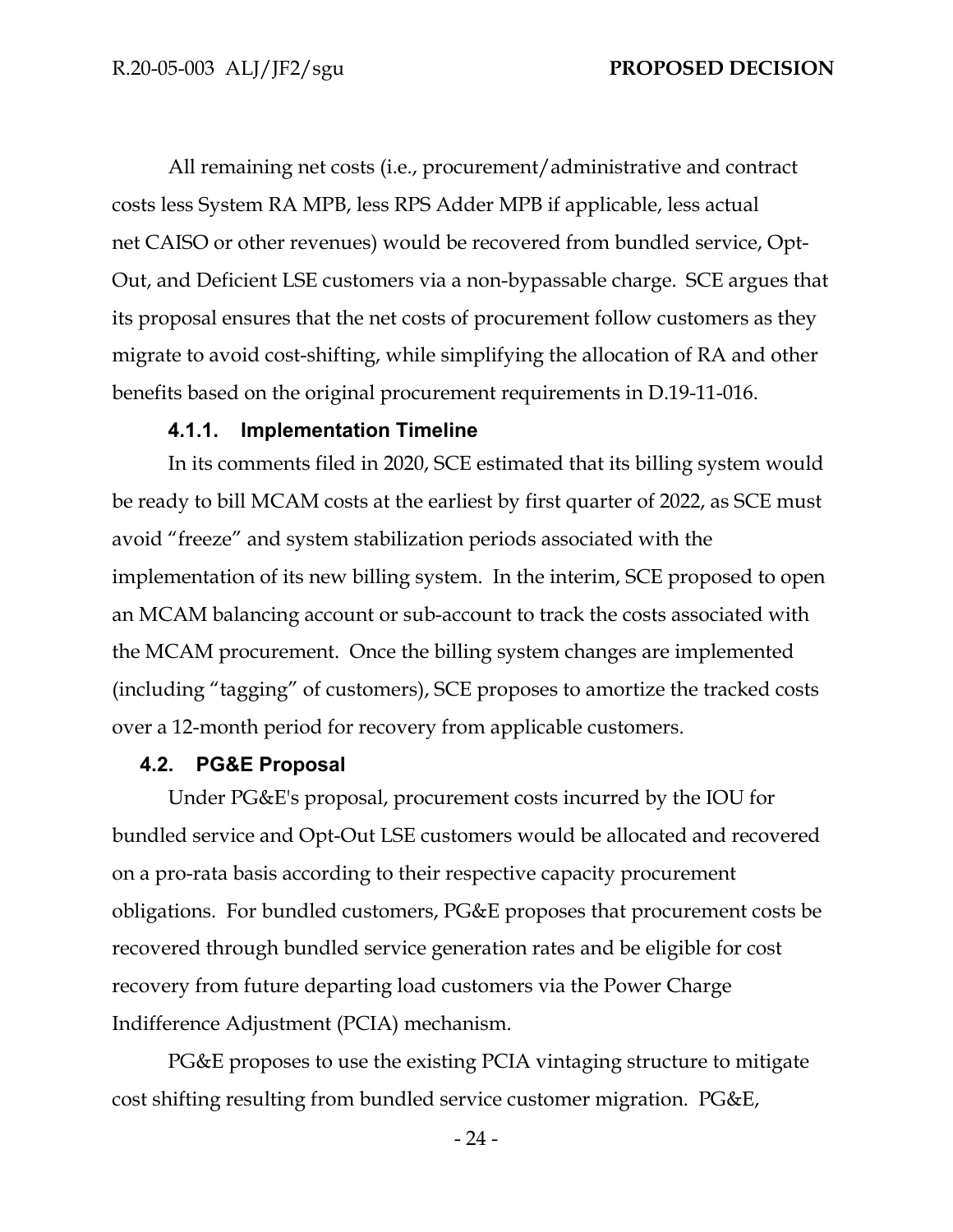however, proposes one change to PCIA rules for allocation of procurement cost under D.19-11-016. The vintage for all Commission-approved contracts used to meet the procurement obligation for bundled service customers would be based on the load share at the effective date of D. 19-11-016.<sup>22</sup> If resource vintages are not modified from existing PCIA vintaging methodology, PG&E argues, customers departing between 2019 and 2023 (*i.e.*, the last year of the procurement obligation) could avoid paying for procurement conducted on their behalf.

The cost of procurement for Opt-Out LSEs would be recovered through PG&E's proposed Backstop Allocation Mechanism (BAM). PG&E notes that BAM mirrors the existing CAM, but with two differences. First, costs are only allocated to LSEs for which the procurement was conducted (e.g., the Opt-Out LSEs). LSEs that elect to self-procure and are successful in meeting their procurement obligation would not be responsible for costs recovered through the BAM. Second, PG&E proposes not to adjust the costs and RA benefits allocated to the Opt-Out LSEs for subsequent load migration. The Opt-Out LSE would pay for any backstop procurement being recovered through BAM and no customer tracking is expected to be needed.

To the extent IOUs commence backstop procurement on behalf of LSEs that have elected to self-procure, but fail to secure the required resources following formal notice by the Commission, PG&E argues that LSE must be fully responsible for the associated procurement costs.

To the extent excess procurement can meet backstop procurement need, PG&E proposes that Deficient LSE customers pay their share of administrative

<sup>22</sup> The 2019 PCIA vintage would apply the procurement costs to existing bundled service customers and departing load customers who departed between July 2019 and June 2020.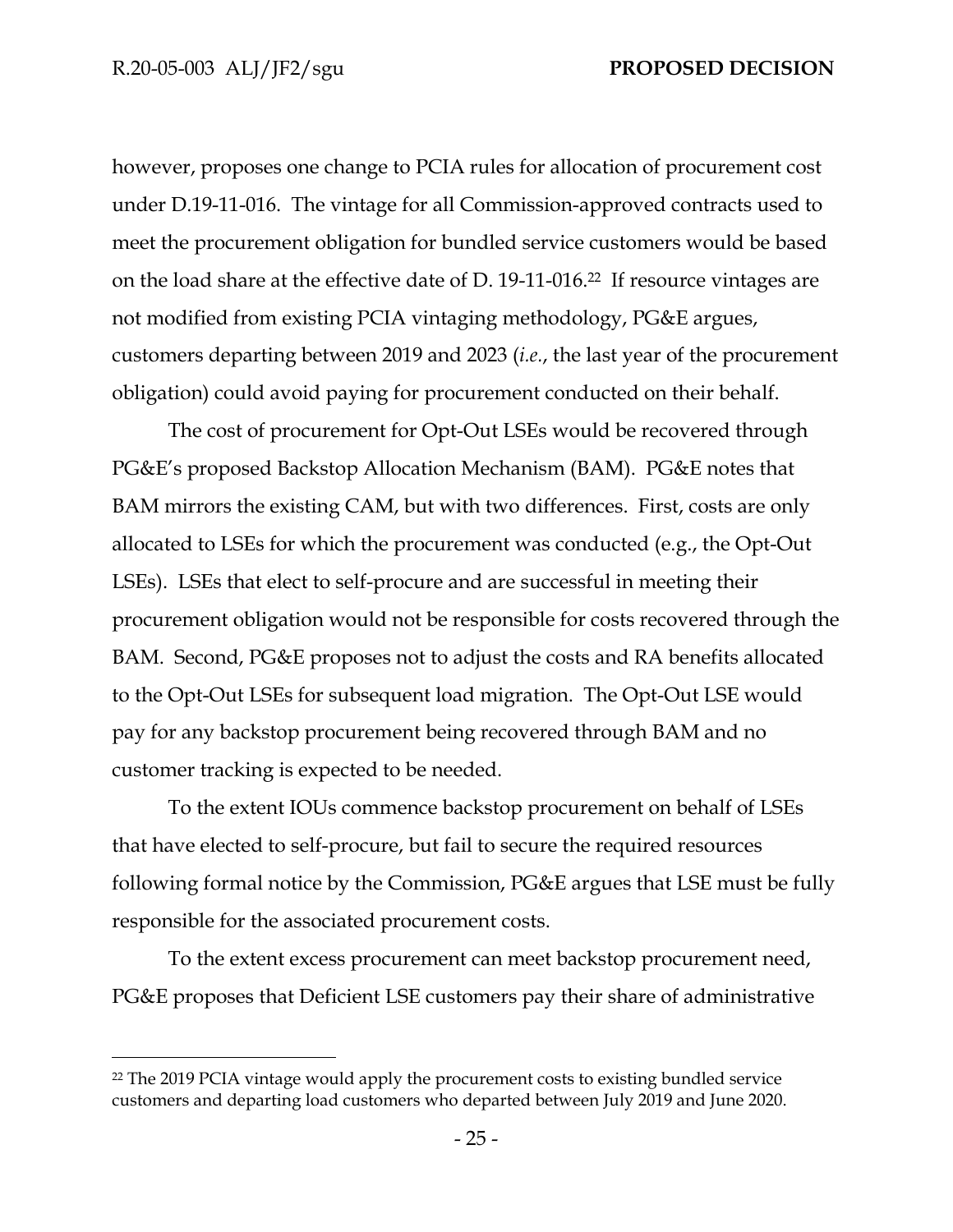costs from the same pool of costs recovered from bundled service and opt-out customers. If a separate solicitation or other separate bilateral procurement activities are required to meet backstop procurement need, PG&E proposes that Deficient LSE customers not be included in this pool of administrative costs and that all incremental costs of the separate procurement activities be recovered from the Deficient LSE customers.

PG&E proposes that the costs associated with billing system upgrades and modifications solely for the benefit of Opt-Out LSEs or Deficient LSEs be allocated only to those benefiting LSEs and not to bundled service customers. PG&E suggests these costs be tracked in a memorandum account until the billing system changes are implemented and then be allocated proportionally to the benefitting LSEs' customers.

PG&E does not propose readjusting the cost allocation percentages if there is significant load departure from an Opt-Out LSE (except in the event of LSE bankruptcy). PG&E argues that this is consistent with how non-IOU LSEs would be responsible for the costs had they elected to self-procure and the IOU had not performed backstop procurement on their behalf.

PG&E argues that procurement and administrative costs incurred on behalf of Opt-Out LSEs should remain with those LSEs to promote equivalent cost recovery treatment with self-procuring LSEs. PG&E argues that allowing costs to migrate with departing load of Opt-Out LSEs would create a benefit unavailable to self-procuring LSEs. PG&E believes that Opt-Out LSEs should be indifferent relative to an entity that elected to self-procure its resource obligation and should not be given an incentive to opt out of procuring on their own behalf.

- 26 -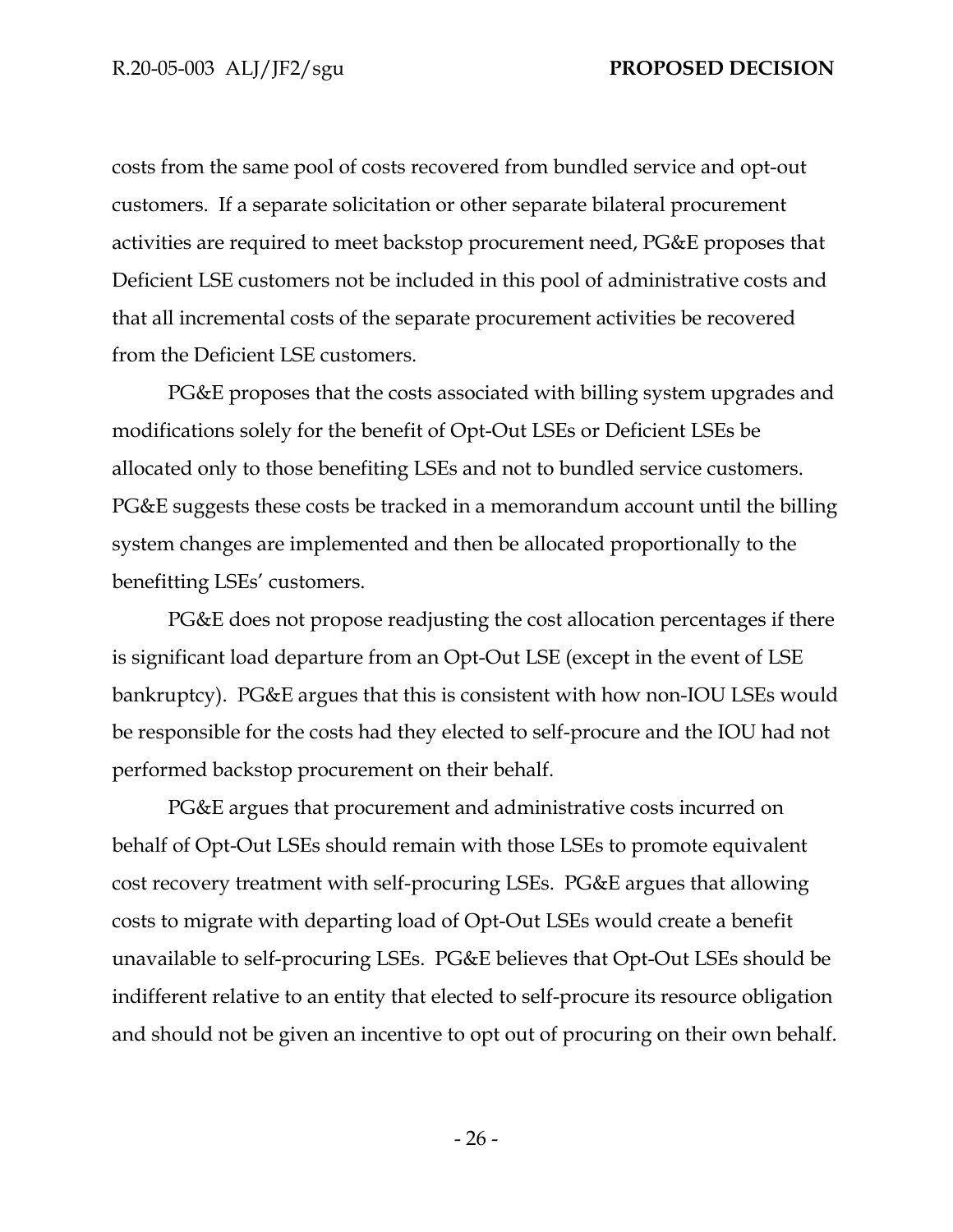PG&E proposes that the incremental non-billing system administrative costs associated with the procurement conducted on behalf of bundled service customers and Opt-Out LSEs be shared on a pro-rata basis.

Under PG&E's proposal, procurement costs would appear on an Opt-Out LSE's customer bill in the same way as existing CAM costs, which are included in New System Generation Charges and appear under the "Distribution" charge portion of the bill. This would differ from the presentation of the D.19-11-016 procurement costs for LSEs that chose to self-procure, given that those costs appear under the "Generation" charge. Today, customers comparing PG&E bundled service rates to CCA or ESP rates must compare PG&E bundled service generation rates (a single number) to a CCA or DA generation rate plus the PCIA rate (two numbers), and, under PG&E's BAM proposal, customers would also have to compare differing "Distribution" charges.

PG&E proposes that RA benefits be allocated to Opt-Out LSEs in a manner similar to the current CAM, and not readjusted based on load migration. PG&E does not propose to use the MPB for RA allocations. If the IOU were to meet the RA procurement obligation for Opt-Out LSEs through the procurement of a bundled product (e.g., capacity plus energy), then the IOU would offset the contract costs with the energy revenues.

Under PG&E's proposal, the non-RA attributes (e.g. GHG-emissions, RPS and/or GHGs-free credits) would be allocated the same way as for other CAM resources.

### **4.2.1. Implementation Timeline**

<span id="page-29-0"></span>PG&E estimates that to modify its billing system to meet the requirements of its proposal would take 12- to-24 months after the Commission issues its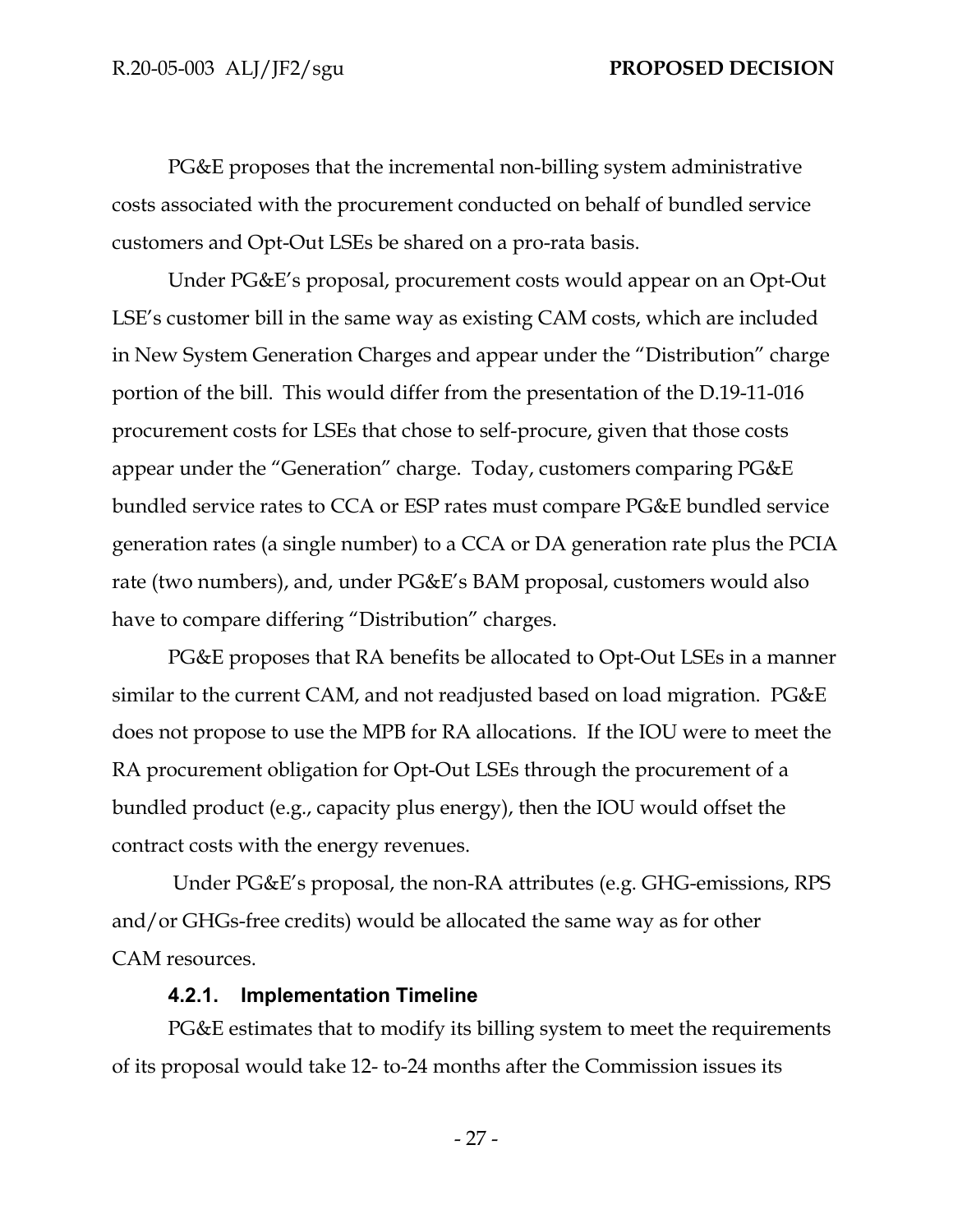decision. In the interim, a memorandum account would be used to track costs in a similar manner as proposed in PG&E's Advice Letter 5826-E.

PG&E estimates the costs of billing system changes under its proposal to be \$3 million to \$5 million. The total administrative costs are expected to be minimal compared to total procurement costs for bundled service and Opt-Out LSE customers. PG&E argues the added complexity (and cost) to implement tracking of customers migrating among multiple LSEs, as SCE proposes, would be significant and require significant billing system upgrades. PG&E argues that it would be increasingly difficult to track costs as customers move from one LSE to another, especially if there is backstop procurement for additional cycles.

PG&E proposes that any costs associated with billing system upgrades and modifications solely for the benefit of Opt-Out LSEs or Deficient LSEs should be allocated only to those benefiting LSEs and not to bundled service customers. These costs could be tracked in a memorandum account until the billing system changes are implemented and then be allocated proportionally to the benefiting LSEs' customers.

#### <span id="page-30-0"></span>**4.3. SDG&E Proposal**

SDG&E proposes allocating costs in a manner similar to the current CAM methodology whereby bundled service customers pay for the duration of the procurement contract through a non-bypassable charge.

Under SDG&E's proposal, backstop procurement costs incurred on behalf of a Deficient LSE will continue to be recovered from customers of that LSE through a non-bypassable charge. The overall procurement cost allocated to the Deficient LSE would remain fixed for the life of the contract, but the non-bypassable rate would be calculated annually based on estimated usage of the customers and classes to which they belong.

- 28 -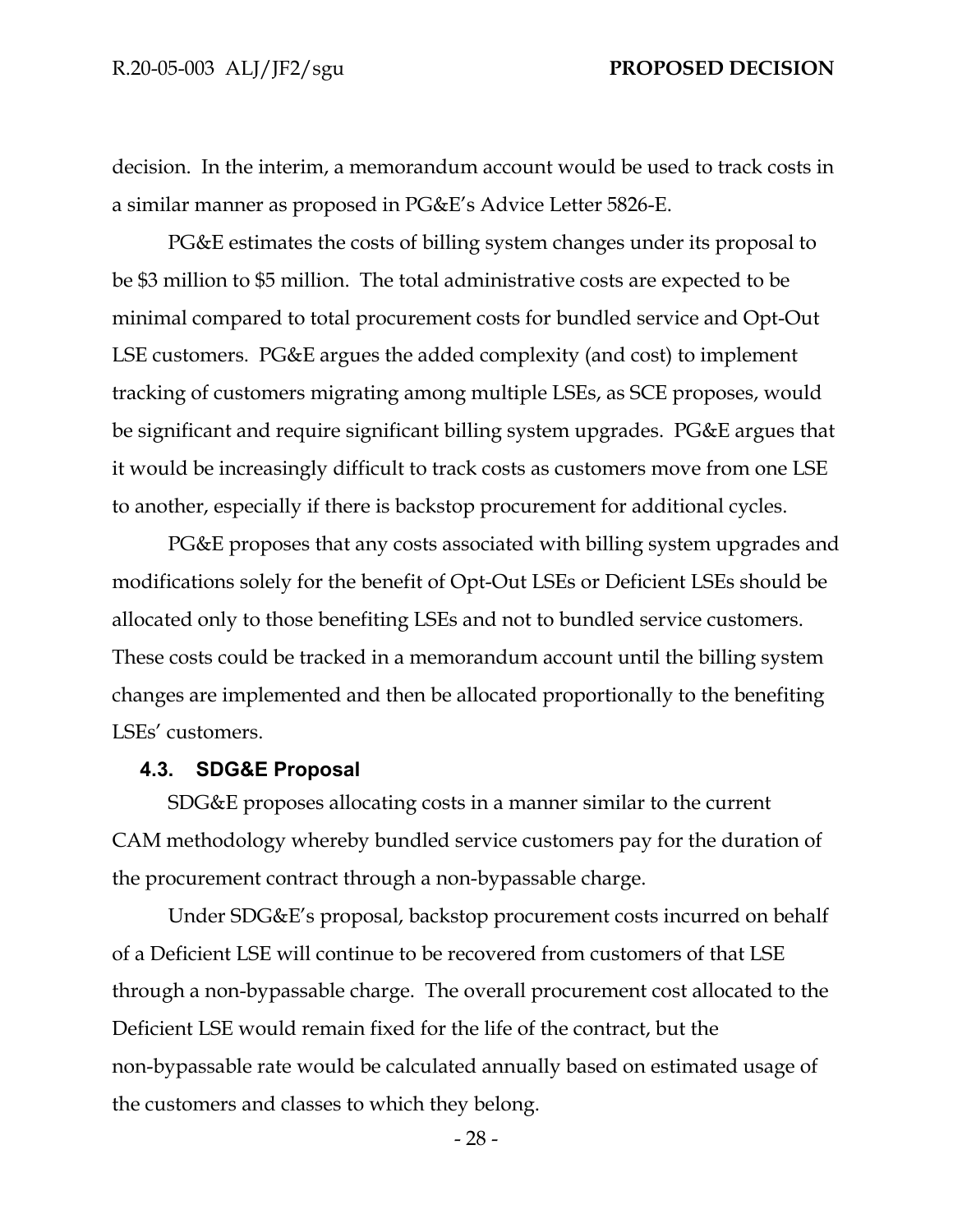Any customers that depart the Deficient LSE's service would not carry the costs of backstop procurement to their new LSE, just as they would not carry the cost of procurement had the LSE self-procured. That customer would pay the procurement costs imposed by the customer's new LSE. Effectively, this would create a system of LSE-specific customer rates based on modified CAM, similar to the unique commodity rates of each LSE, as if they had self-procured.

Given the statutory prohibition on cost-shifting and the need to distinguish between bundled versus backstop procurement, SDG&E argues, a backstop procurement mechanism should follow a sequential process. The first step would be to match resource contracts to bundled service customers to a reasonable extent, and then assign any additional contracts to LSEs relying on backstop procurement. SDG&E opposes any approach that seeks to equalize the costs allocated to bundled service customers and customers of Deficient LSEs or that matches a contract to the Deficient LSE's needs as first priority. SDG&E argues that such an approach is inequitable and contrary to the statutory prohibition on cost-shifting.

SDG&E argues that if the IOU procures energy and other attributes in additional to capacity as part of the contract, such benefits should also be allocated to the impacted LSEs. Energy revenues from the CAISO markets would offset total costs. SDG&E proposes to utilize actual CAISO costs and revenues, rather than the current backcast approach of expected CAISO revenues, to avoid either under- or over-collected costs due to differences with CAISO's own market model. SDG&E proposes not to "freeze" rates over the contract life to avoid over-collection or under-collection of costs as an LSE's load changes over time.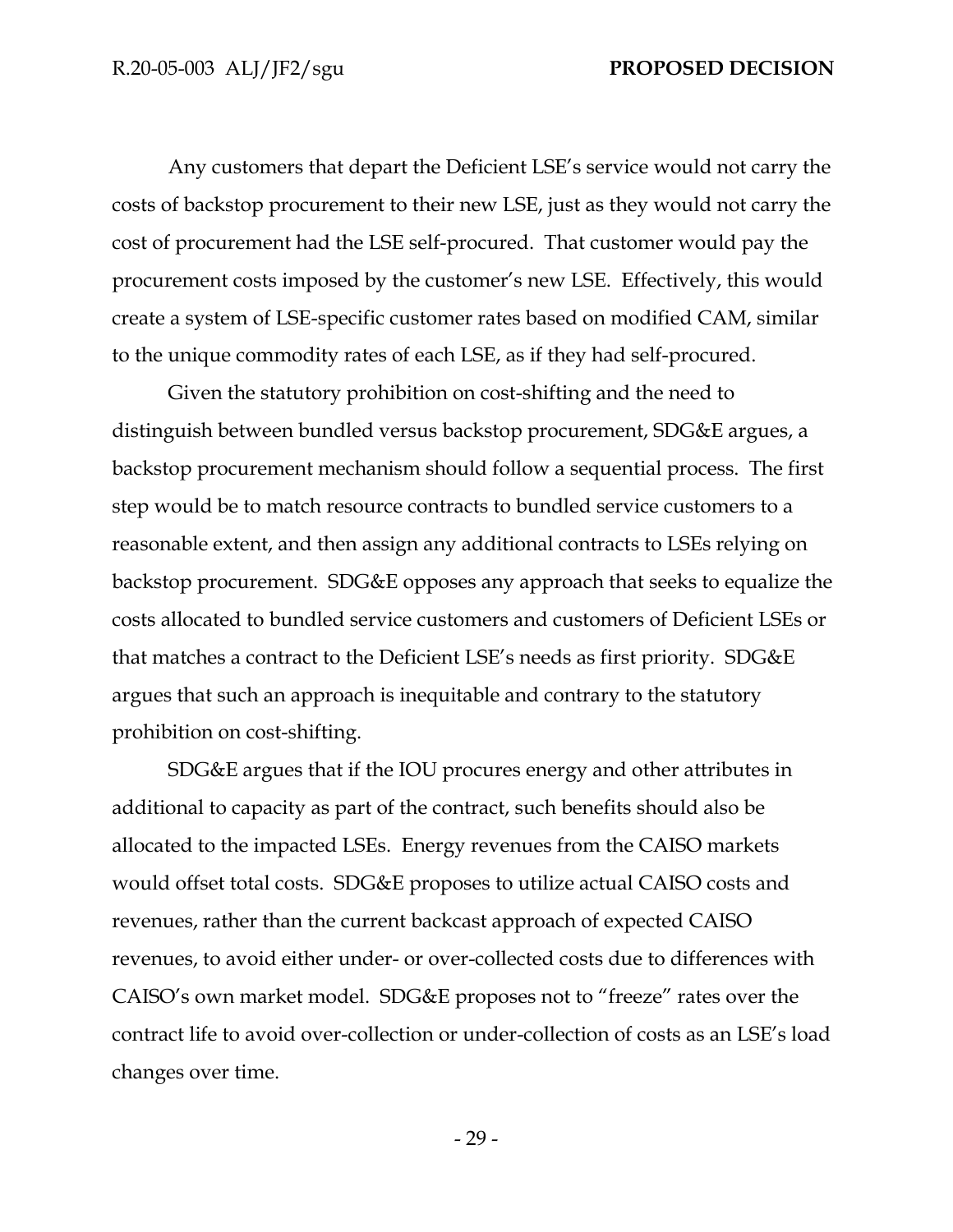Where conducting separate solicitations for bundled and backstop load is not feasible and procurement for both sub-sets of customers occurs in a solicitation conducted by the IOU, SDG&E proposes that lower-ranked offers in the selection pool, and the associated costs, generally be allocated to the Deficient  $LSE(s)$ .

SDG&E, like PG&E, does not propose to track customer migration for purposes of adjusting the allocation for backstop procurement cost recovery. SDG&E objects to tracking customers that depart from an Opt-Out LSE, arguing that doing so would create an unnecessary administrative burden. Under SDG&E's proposal, an LSE with backstop procurement that experiences load departure would seek to optimize its portfolio (*i.e*., sell unneeded resources) in the same manner as if it had no backstop procurement.

Under the existing CAM, customers are tracked based on their LSE service provider. Since all customers are currently charged the same distribution rate, SDG&E argues that it is not necessary to individually track customers for purposes of traditional Section 365.1 CAM cost recovery. SDG&E does track customer migration to ensure correct billing of PCIA costs and determine eligibility for different vintages of PCIA costs.

If a bundled service customer migrates to another LSE within the SDG&E service territory, the departed customer continues to pay the same non-bypassable charge as when it was under bundled service. If departed load customers migrate back to bundled service, those "new" customers would still pay the same non-bypassable rate as other customers in their service category.

Under SDG&E's proposal, RA benefits associated with bundled customer procurement would follow the existing Section 365.1 CAM process and be

- 30 -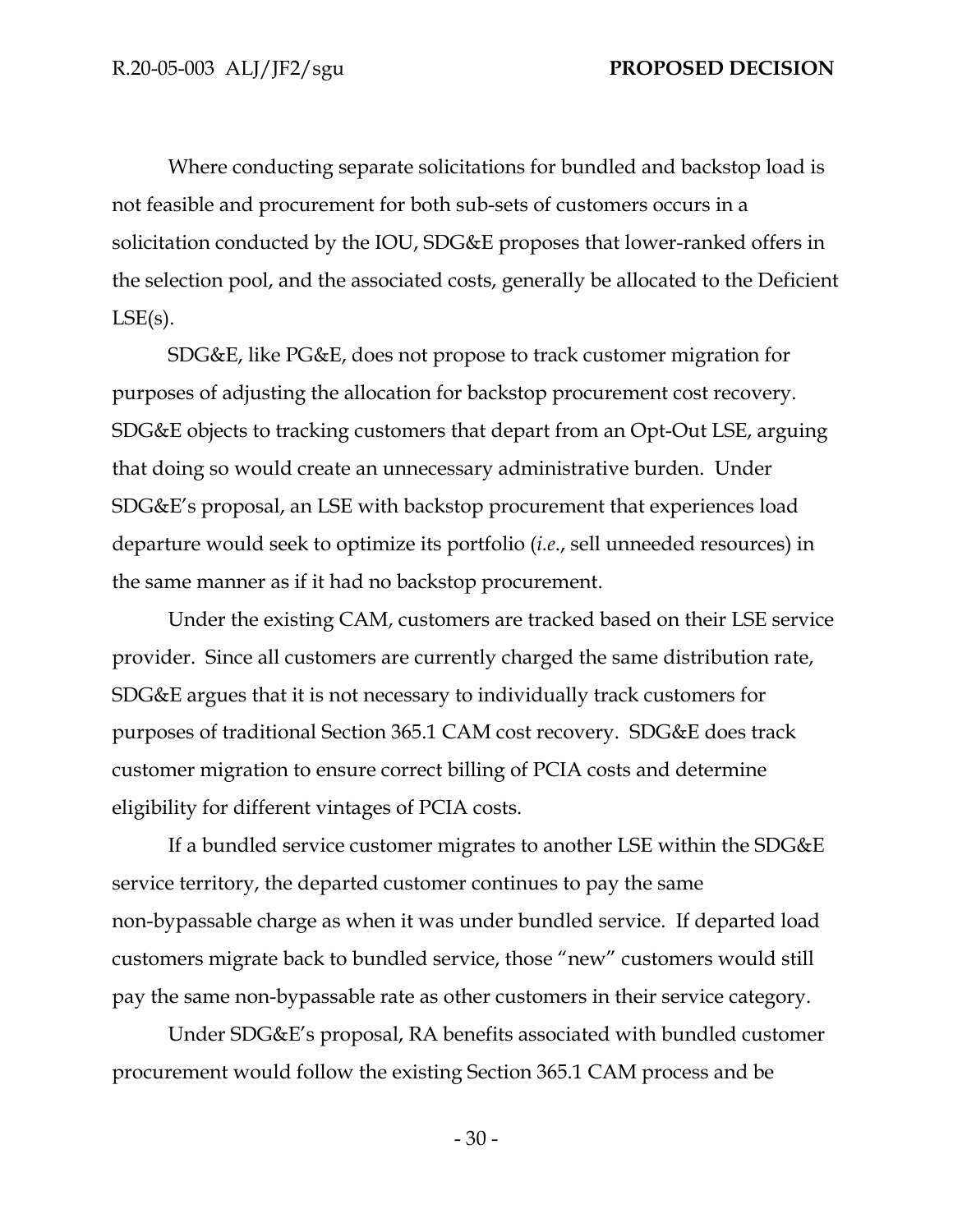allocated to LSEs that gain customers who depart bundled service. The IOU would receive a debit towards its RA requirements, while the LSE gaining customers who depart bundled service would receive a credit. For backstop procurement for Deficient LSEs, there would be a consistent allocation for the duration of the contract, not impacted by load migration.

Since, under SDG&E's proposal, procurement volumes remain with the Opt-Out or Deficient LSE for the life of the contract, the procurement costs and attributes do not vary as load migrates away from the Opt-Out or Deficient LSEs. SDG&E does not believe the mechanism should automatically optimize the LSE's portfolio with respect to procurement. SDG&E does not rely on a benchmark RA value, such as that used for PCIA, for departing customers, arguing that it is unnecessary where customers pay the full cost and receive full benefit of backstop procurement.

If SDG&E were to procure renewable resources that provide energy in addition to capacity, SDG&E proposes to transfer bundled energy and REC products in a manner consistent with the methodology for allocating procurement costs to impacted LSEs. If energy is procured from GHG-emitting resources, SDG&E proposes to utilize the methodology that is consistent and applicable to Power Content Label (PCL) rules to ensure each LSE accurately reflects the energy on its PCL.

#### **4.3.1. Implementation Timeline**

<span id="page-33-0"></span>SDG&E anticipates that under its new billing system currently being implemented, non-bypassable charges could appear as a separate line item in the Unbundled Charges breakout on the bill. SDG&E is implementing a comprehensive new billing system and estimates that the costs of implementing the changes in the billing system to be between \$500,000 and \$1.5 million. The

- 31 -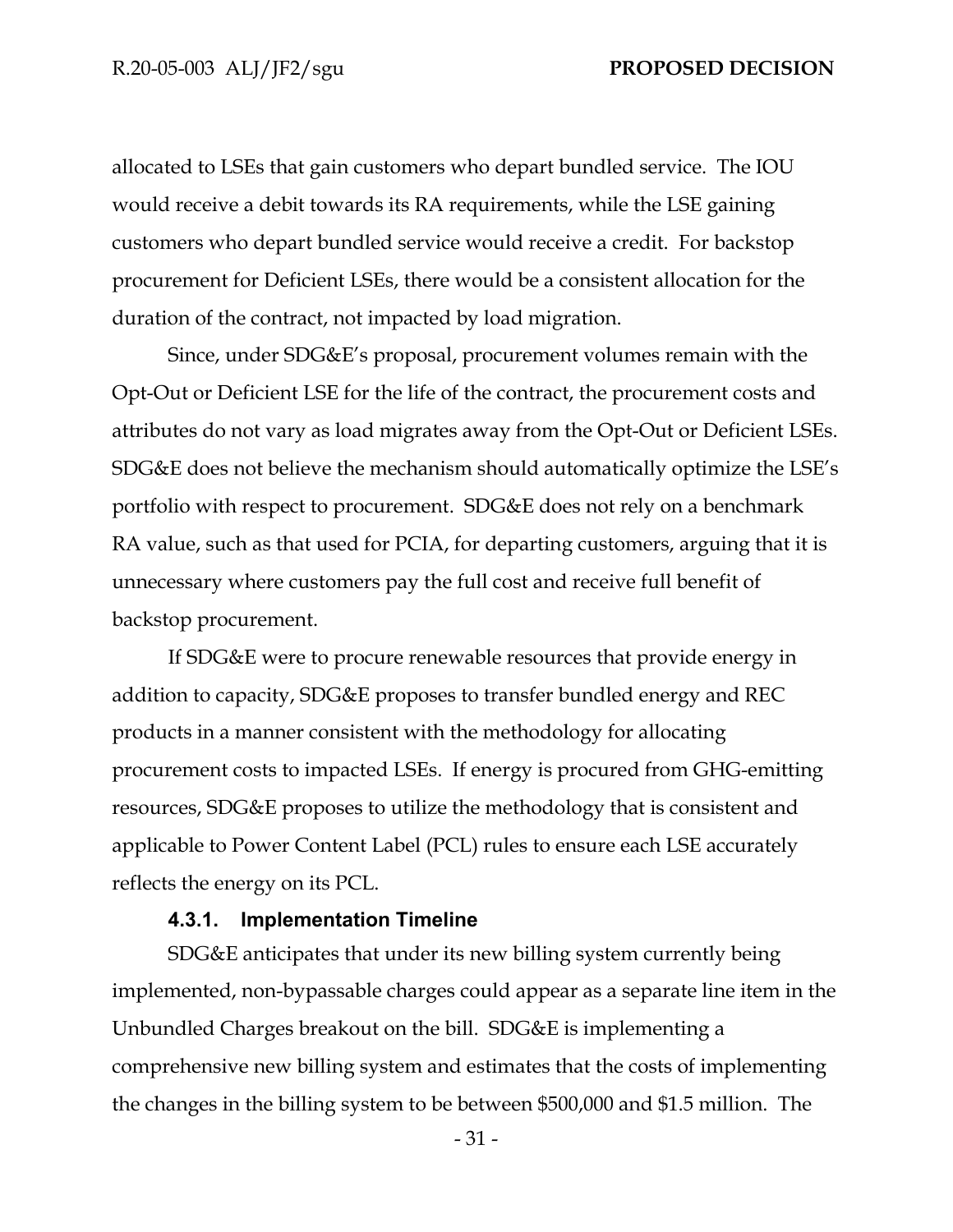potential impact from debt equivalence is dependent on the types of resources procured. SDG&E is evaluating such impacts as it progresses with its solicitation.

# <span id="page-34-0"></span>**4.4. IOU Responses to Each Other's Proposals**

The IOU proposals for an MCAM all have in common certain broad principles, most notably, incorporation of a non-bypassable customer charge. Each of IOU proposal, however, differs with respect to terminology used and details of implementation. Each IOU favors applying its own approach for use within its service territory and points out disagreements over certain details of implementation in the other IOU proposals.

SCE and SDG&E, in particular, argue that mandating rigid uniformity in all details of implementation across IOU service territories would be unwieldy and costly. They argue that each IOU should be permitted to implement a cost allocation and recovery approach tailored to its own service territory and billing system. SDG&E believes that only foundational principles related to backstop procurement and cost allocation should be adopted at this time, with more detailed implementation done through IOU-specific Tier 2 advice letters. SDG&E argues that such an approach helps ensure that the IOUs recover opt-out and backstop procurement costs without further delay. SDG&E asks that the IOUs be authorized to establish the necessary balancing accounts to track backstop procurement costs incurred through Tier 2 Advice Letters, and to establish the rate design and rate recovery of applicable costs.

SCE critiques PG&E's allocation approach, arguing that it would only apply to customers of Opt-Out and Deficient LSEs. SCE expresses concern that migrating customers would shift costs to the remaining customers of Opt-Out or

- 32 -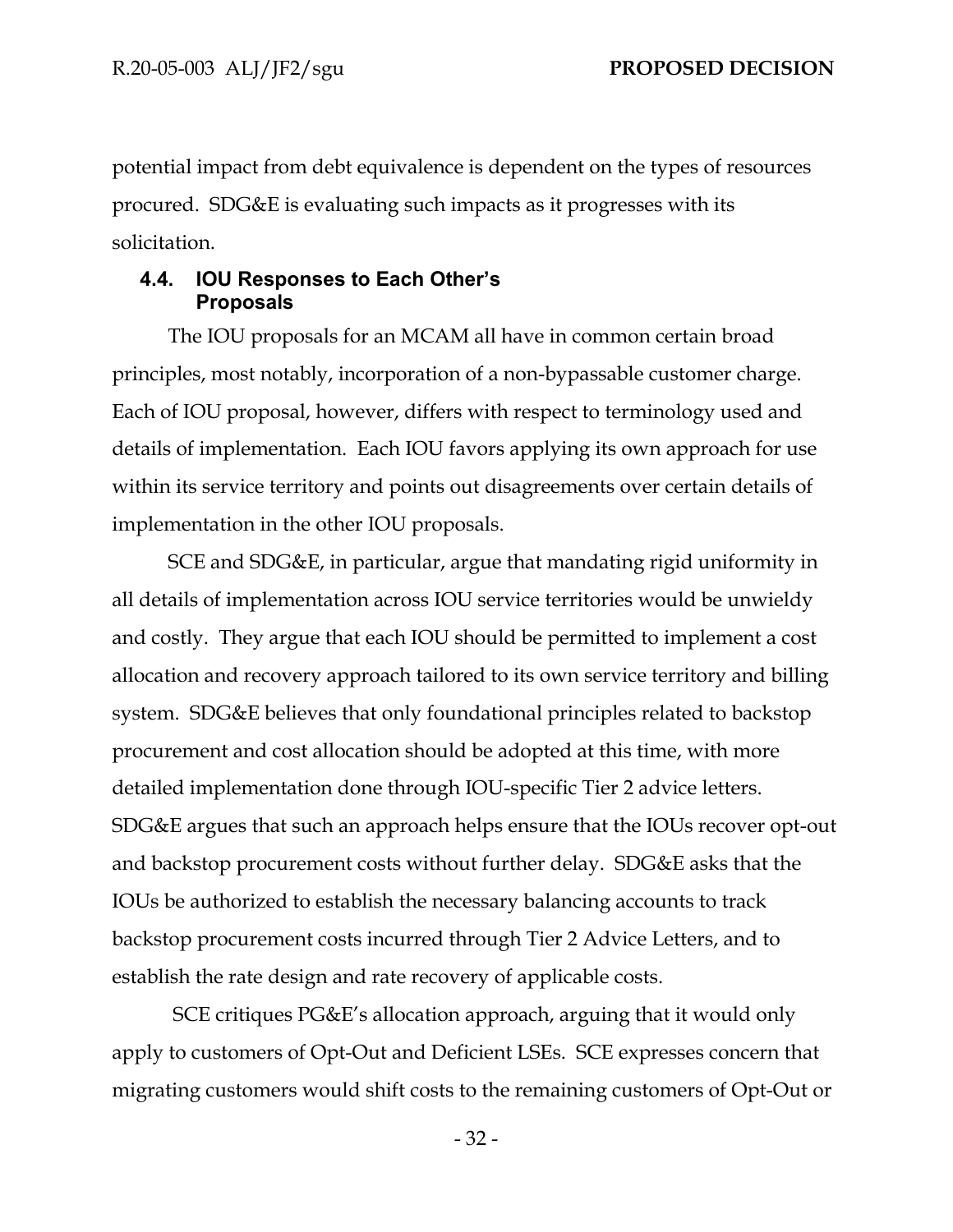Deficient LSE since these customers would not be tracked as they migrate. If significant load departure occurred, SCE believe that remaining customers could be left with a BAM charge that could shift costs back to bundled service customers if Opt-Out or Deficient LSE customers are unable to pay. PG&E notes, however, this same scenario exists today with respect to how Opt-Out LSEs perform procurement on an independent basis and how their customers can elect to depart their services for various reasons.

SCE, however, finds PG&E's approach simpler and easier to implement compared to that of SDG&E.<sup>23</sup> SDG&E's proposal would result in LSE-specific rates and require annual load forecasting and rebalancing of RA benefits between the IOU and each of the Opt-Out and Deficient LSEs. SCE has not proposed to allocate higher costs to the customers of Opt-Out LSEs compared to bundled service customers because it did not conduct its bundled service and opt-out procurement using separate solicitations. SCE agrees, however, that the customers of Deficient LSEs should be subject to the lowest NPV contract(s) in the IOU's portfolio and/or potentially a different pool of costs depending on whether excess procurement or separate procurement activities are used to fulfill a backstop procurement need.

SCE argues that implementation of LSE-specific rates would require significant billing system changes, and the recovery of those costs solely from customers of Opt-Out and Deficient LSEs could be challenging. While SDG&E's

<sup>23</sup> SCE states that if PG&E's proposal was implemented in SCE's own service territory, however, a different revenue allocation and rate design would result. For bundled service customers, SCE would allocate revenues based on generation allocators and recover the costs via time-differentiated generation demand and energy charges, depending on a customer's rate schedule. In contrast, for the customers of Opt-Out and Deficient LSEs, SCE would use a 12-CP allocation and the recovery would be via a flat energy charge.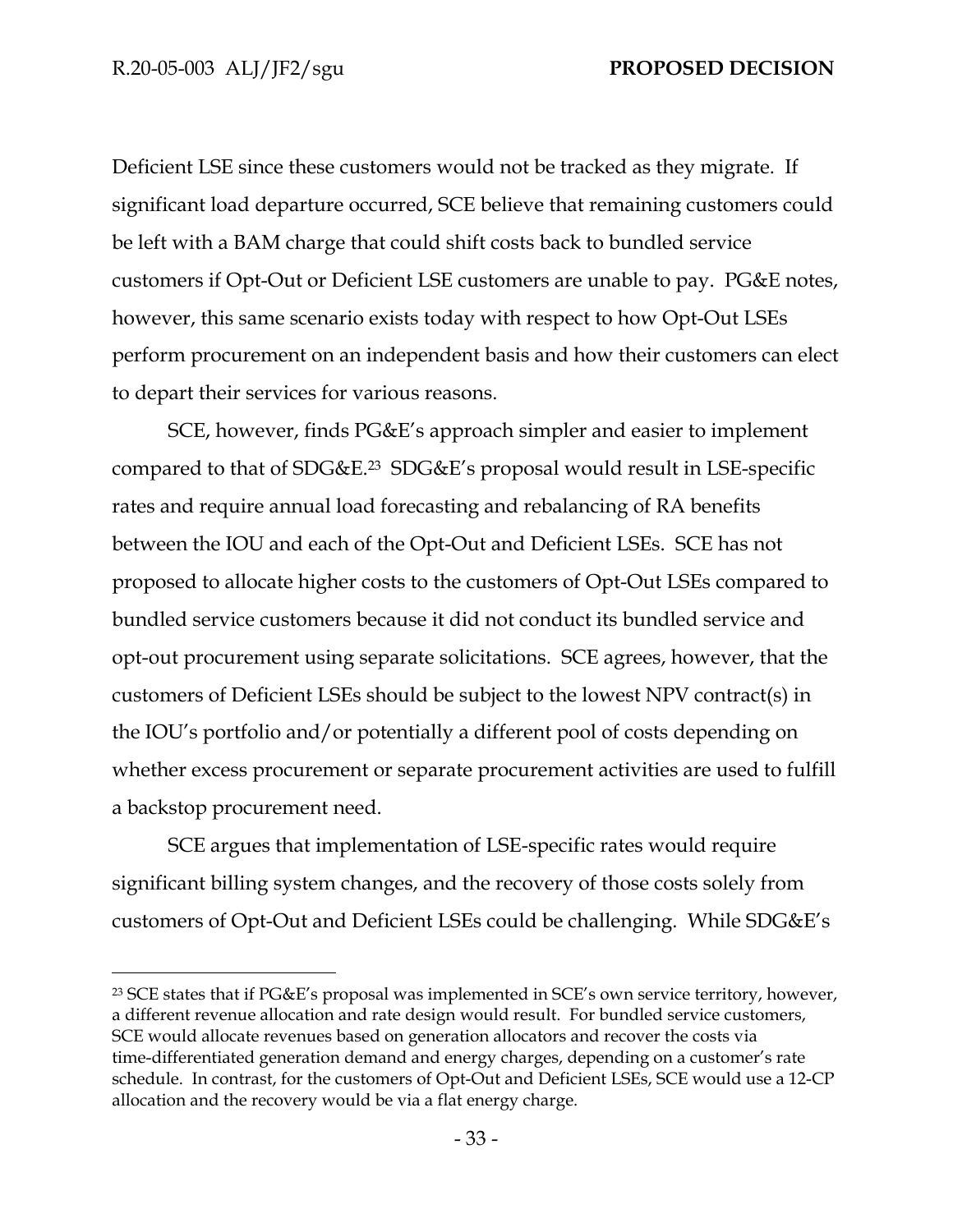approach may be workable in a service territory with a relatively smaller number of Opt-Out and Deficient LSEs, SCE argues, the process could be unworkable with the larger numbers of LSEs in its own service territory.

SDG&E, on the other hand, argues that customer tracking as proposed by SCE would not be compatible with SDG&E's system and would create an unnecessary administrative burden.

PG&E believes that its proposal achieves the same objectives as does the SDG&E proposal, but differs from SCE's proposal for customer tracking. PG&E agrees with SDG&E that the added complexity (and cost) to implement tracking of customers migrating among multiple LSEs would be significant. PG&E believes that the Opt-Out LSEs should be indifferent relative to an entity that elected to self-procure its procurement obligation. PG&E would have procurement and administrative costs incurred on behalf of Opt-Out LSEs remain with those LSEs to yield equivalent cost recovery treatment as that experienced by self-procuring LSEs.

## **4.5. Other Parties' Responses to IOU Allocation Proposals**

Parties' opposition to IOUs' proposal for a non-bypassable rate were addressed above. Parties also expressed disagreement with other aspects of their proposals as noted below.

AReM takes issue with PG&E's proposal as to the vintaging of resources.**<sup>24</sup>**  PG&E proposes to set the vintage for all the Commission approved contracts to

<sup>&</sup>lt;sup>24</sup> Under the PCIA methodology, each generation resource and departing customer is assigned a "vintage," that is, a separate portfolio of generation resource costs based on the year when a commitment to procure each resource was made. Customers are assigned to vintage years according to the date they depart bundled IOU service. Each vintage is assigned a separate *Footnote continued on next page.*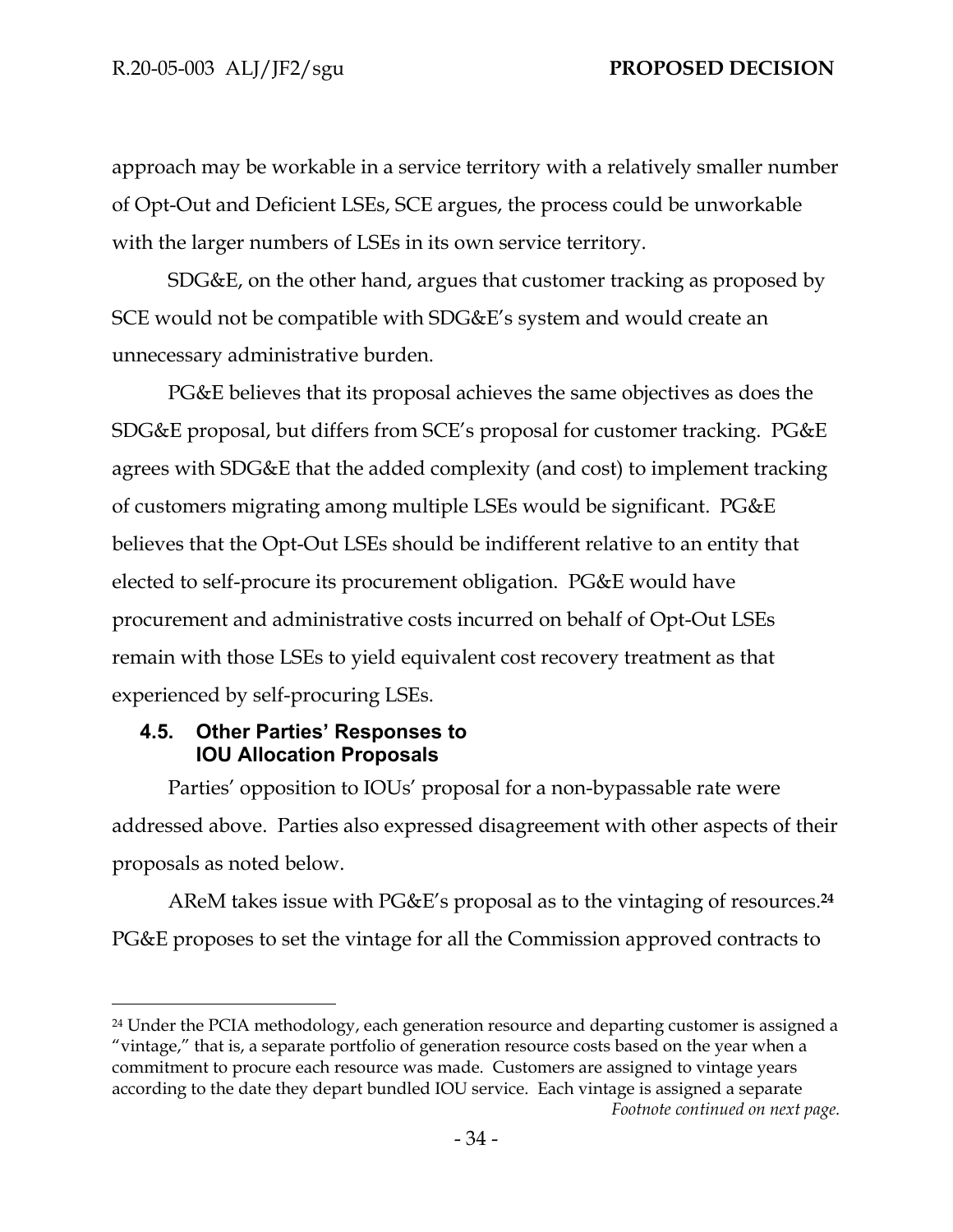meet the procurement obligation for bundled service customers in the Decision should be set at 2019 because the procurement quantities were allocated based on the load share at that moment and for the existing LSEs at that moment (*e.g.,* new or expanding LSEs may not have been accounted for in the Decision).AReM argues that PG&E's proposal is a substantive change from the rules in D.06-07-030. The vintage of a resource is currently set by its procurement approval date. These vintaged resources costs are then incorporated into the same vintage for the PCIA paid by departing load customers. AReM argues that this proceeding is not the forum to change Commission policy on establishing the appropriate vintage for resources procured on behalf of bundled customers.

AReM believes that cost recovery through MCAM only applies to the customers of the LSEs who elected not to self-provide their IRP procurement obligations, not to bundled customers. AReM argues that D.19-11-016 does not provide for the IRP procurement costs to be recovered from bundled service customers through the MCAM, and that the IOUs should recover the procurement costs from bundled service customers via bundled generation rates.

SCE disagrees with AReM, arguing that the only cost allocation mechanism discussed in D.19-11-016 is the MCAM. SCE argues that this language supports recovery of procurement attributable to bundled service customers, as well as Opt-Out and Deficient LSEs, through the MCAM. There is no mention of a different cost recovery mechanism for bundled service customers in D.19-11-016.

<sup>&</sup>quot;Indifference Amount" and customers are responsible for the cumulative PCIA rates for their vintage.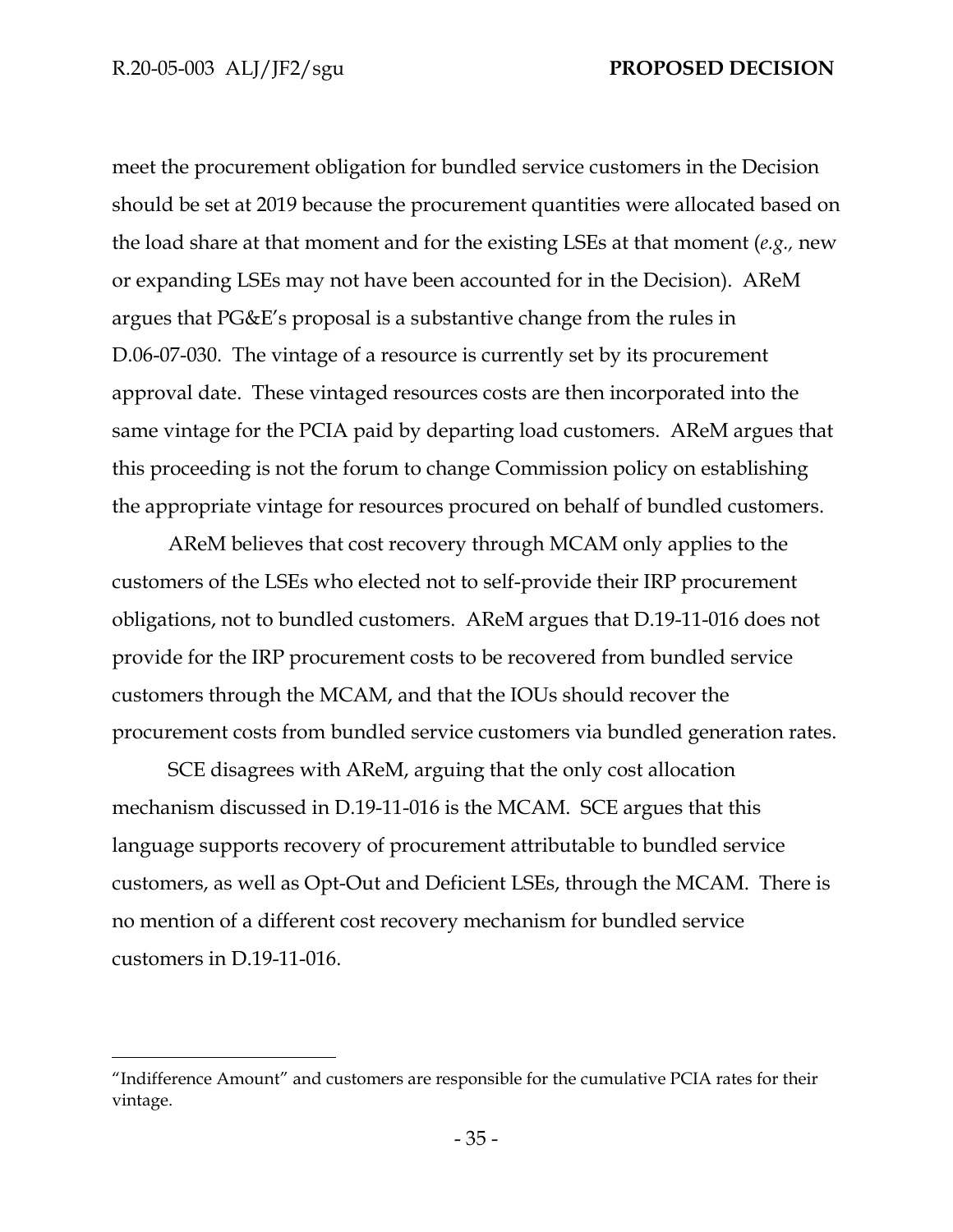Constellation also argues that that the IOUs should not be allowed to differentiate between the MCAM Vintage charges assessed to bundled versus opt-out customers. Constellation believes that cost allocation and tagging protocols should be the same for bundled service as for customers supplied by an LSE who opted out of the procurement. Constellation recommends that tagging protocols allow costs and attribute allocations follow the bundled and opt-out customers if, and when, they migrate from one LSE to another. Constellation does not believe that sequential tagging should be necessary if customers migrate multiple times, but that the costs should follow tagged customers as is the case with traditional CAM.

TURN expresses concern with SCE's proposal that RECs and GHG attributes associated with backstop procurement be treated the same way as RA benefits and that RECs retain their original portfolio content category and long-term contract classification. TURN believes that SCE's approach may run afoul of existing law and state policy. We address the details of TURN's objections further in Section 7.5 below. TURN, however, agrees with SCE that bundled customers and those served by an LSE that opted out of self-provision in a timely manner should be treated similarly for purposes of the assignment of IOU procurement and administrative costs. TURN disagrees with SDG&E that all costs incremental to those needed to serve bundled customers should be subject to separate accounting. TURN believes the approach outlined by SCE would result in equivalent treatment of these customers, a reasonable outcome given their comparable contribution to cost-causation.

TURN further agrees that backstop procurement on behalf of customers of LSEs that choose to self-provide, but subsequently fail to satisfy their obligations,

- 36 -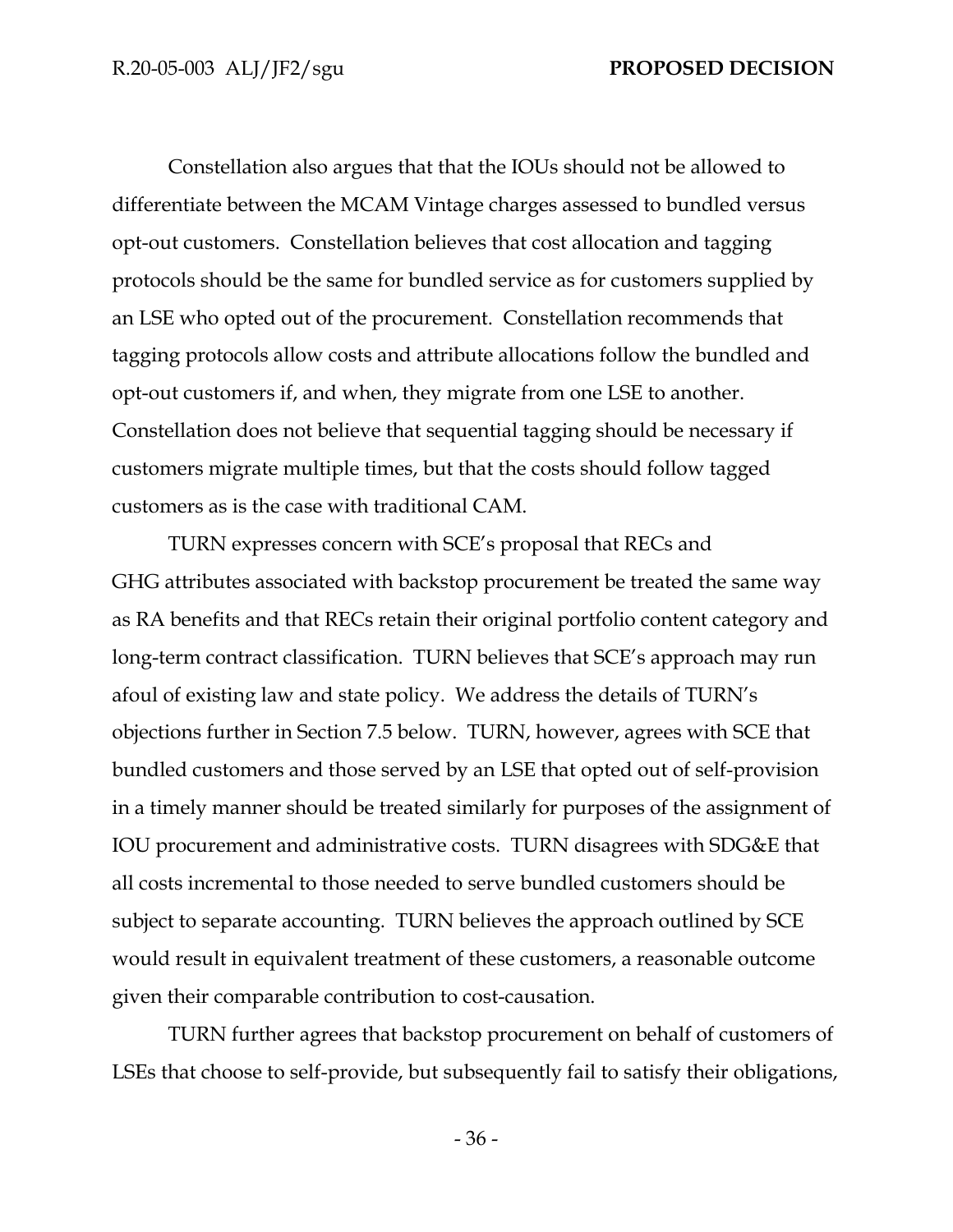should be subject to a separate calculation of cost responsibility based on incremental cost to satisfy this additional need. Incremental costs could include those for selection of additional resources that are less competitively priced and any other costs to conduct subsequent solicitations.

Shell believes that an IOU's administrative costs associated with opt-out or backstop procurement should not be imposed on bundled sales customers or on the customers of LSEs that procure their own incremental system RA capacity in accordance with D.19-11-016.

Constellation argues there can be no proof that an IOU could have avoided excess procurement absent the Opt-Out LSE load being part of the solicitation. Constellation argues that for the cost of all procurement conducted by an IOU in excess of a *de minimis* amount in excess of the D.19-11-019 procurement obligation should be borne by bundled service customers only. PG&E responds that: (1) a least cost solution may involve purchasing more than the procurement obligation to address commercial risk; (2) this would circumvent long-established before-the-fact procurement standards and processes (*e.g.,* Bundled Procurement Plan, Procurement Review Group, Independent Evaluator, etc.); and (3) the quantity associated with a *de minimis* amount is not defined by Constellation.

Constellation argues that the same tagging process that allows the IOUs to allocate costs of procurement for its bundled and opt-out customers would work equally for allocation of RA benefits associated with that procurement. Constellation does not believe that a benchmark RA value is necessary if RA attributes are allocated directly to the LSE serving the customer paying the 2020 CAM Vintage.

- 37 -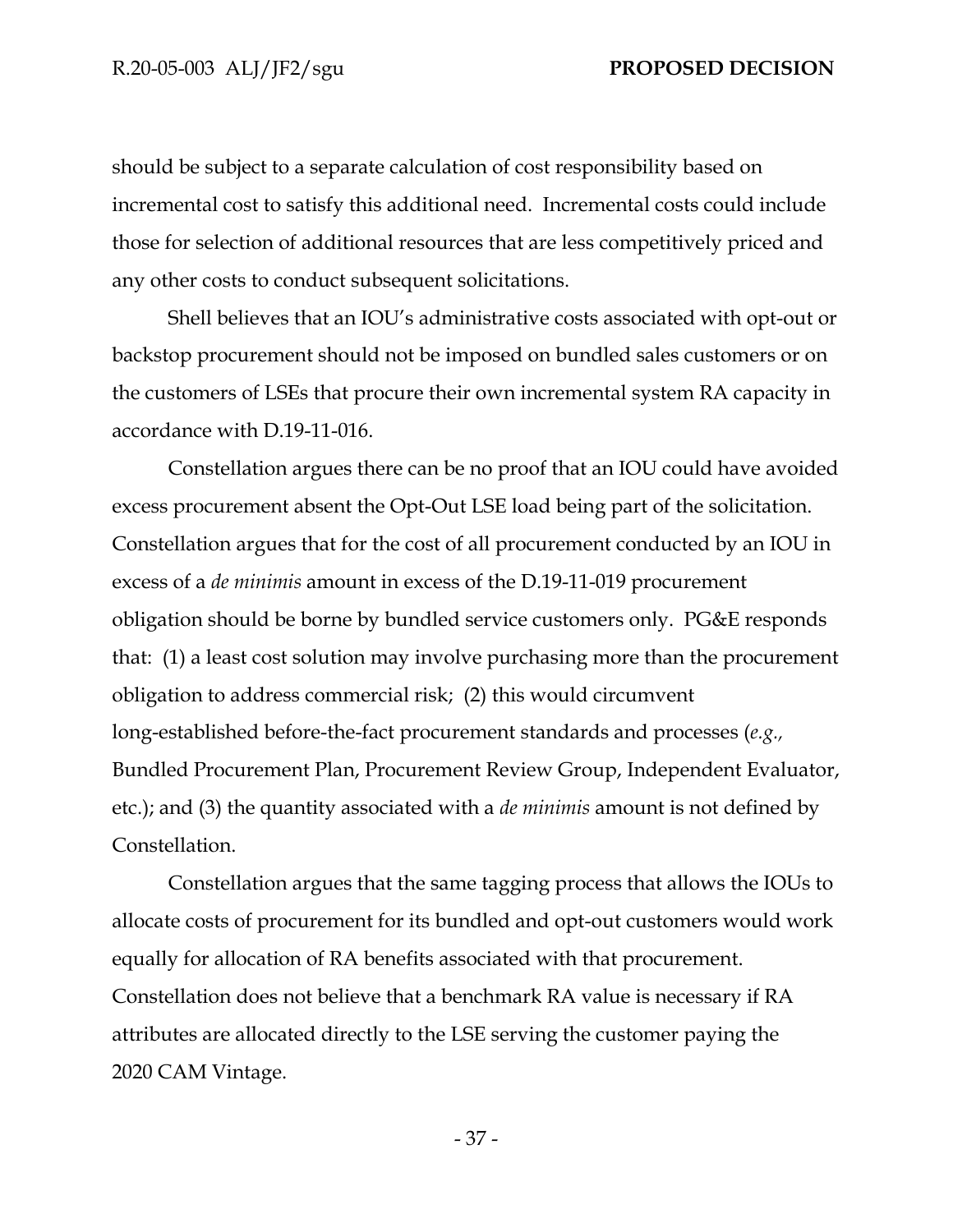Constellation argues that if the IOU procurement includes resources have RPS and/or GHG-free attributes, those attributes should follow the customers in the 2020 Modified CAM Vintage, and be made available to the customers' LSE. Alternatively, Constellation suggests the value of the attributes cold be accounted for in calculating the net capacity costs for the 2020 Modified CAM Vintage.

Constellation argues that the Commission should adopt a uniform cost allocation approach among all three IOU service territories to minimize confusion for customers whose businesses span more than one IOU territory.

## **5. Modifications to D.19-11-016 Addressing Cost Recovery for Procurement on Behalf of Bundled Customers**

# **5.1. PG&E's Proposed Modifications**

PG&E believes that specific language in D.19-11-016 may need to be modified to clarify the intent as well as to reflect principles described in the ALJ Ruling issued on June 5, 2020. PG&E's proposed modifications (italicized and underlined) to specific excerpts from D.19-11-016 are shown below. <sup>25</sup>

PG&E also requests clarification (or modification with the inserted text) from the Commission that the procurement referenced below is specifically regarding the procurement done by the IOU on behalf of the non-IOU LSEs and not procurement done on behalf of bundled service customers.

We [The Commission] also clarify that the capacity procured by the IOUs *on behalf of non-IOU LSEs* in response to this

<sup>25</sup> PG&E proposed certain modifications for clarity in the event the Commission found that direct billing of LSEs was permissible. Since we are rejecting that option, PG&E's proposed modifications on that point are moot.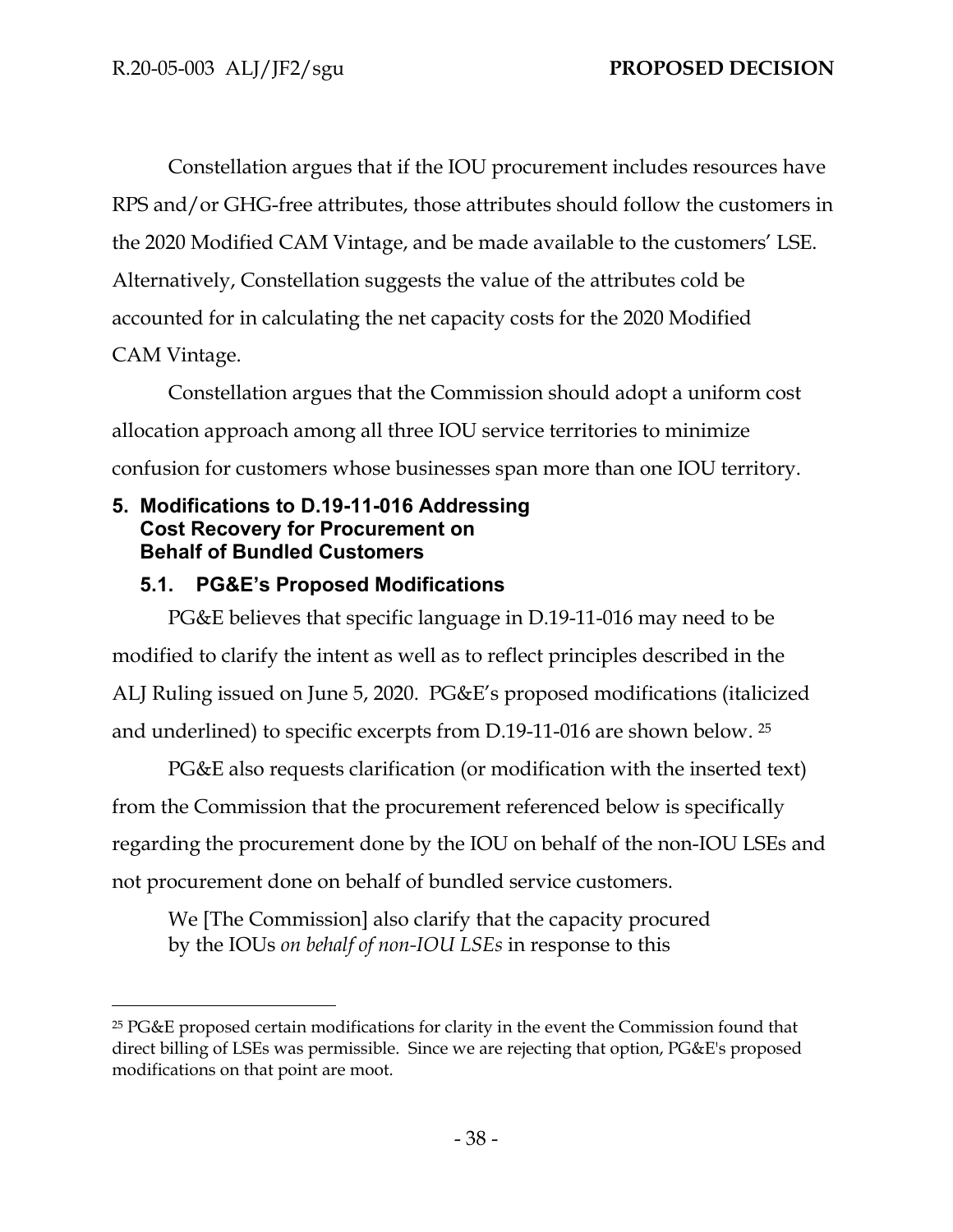decision will be allocated on a non-bypassable basis through a modified CAM mechanism and not PCIA.<sup>26</sup>

PG&E requests clarification (or modification with the inserted text) from

the Commission the cost allocation amounts referenced below are regarding the

costs allocated to the non-IOU LSEs for procurement done by the IOU on their

behalf and it is not referring to costs for bundled service customers.

In other words, we will not reduce the cost allocation amounts to be recovered by the IOUs after load migrates *from the non-IOU LSEs*. 27

PG&E requests clarification that the "modifications" referenced below are

changes to the procurement obligation of the IOU, not that the adopted cost recovery mechanism should account for IOU load migration.

Thus, we do not make the modifications suggested by SDG&E, in its comments, to account for load migration *from non-IOU LSEs* before or after the CCA or ESP elects whether it will self-provide, or for PCIA vintaging *for non-IOU LSEs*. 28

AReM supports PG&E's proposed minor revisions to D.19-11-016 to clarify the intended cost recovery for the IRP procurement.

## **5.2. Discussion**

We agree with PG&E that the clarifications identified above are appropriate and reflect a correct understanding of D.19-11-016. The cost allocation amounts referenced in the cited text are regarding the costs allocated to the non-IOU LSEs for procurement done by the IOU on their behalf and it is not referring to costs for bundled service customers. We affirm that the modified

<sup>26</sup> D.19-11-016, p. 67.

<sup>27</sup> D.19-11-016, p. 67.

<sup>28</sup> D.19-11-016, p. 67.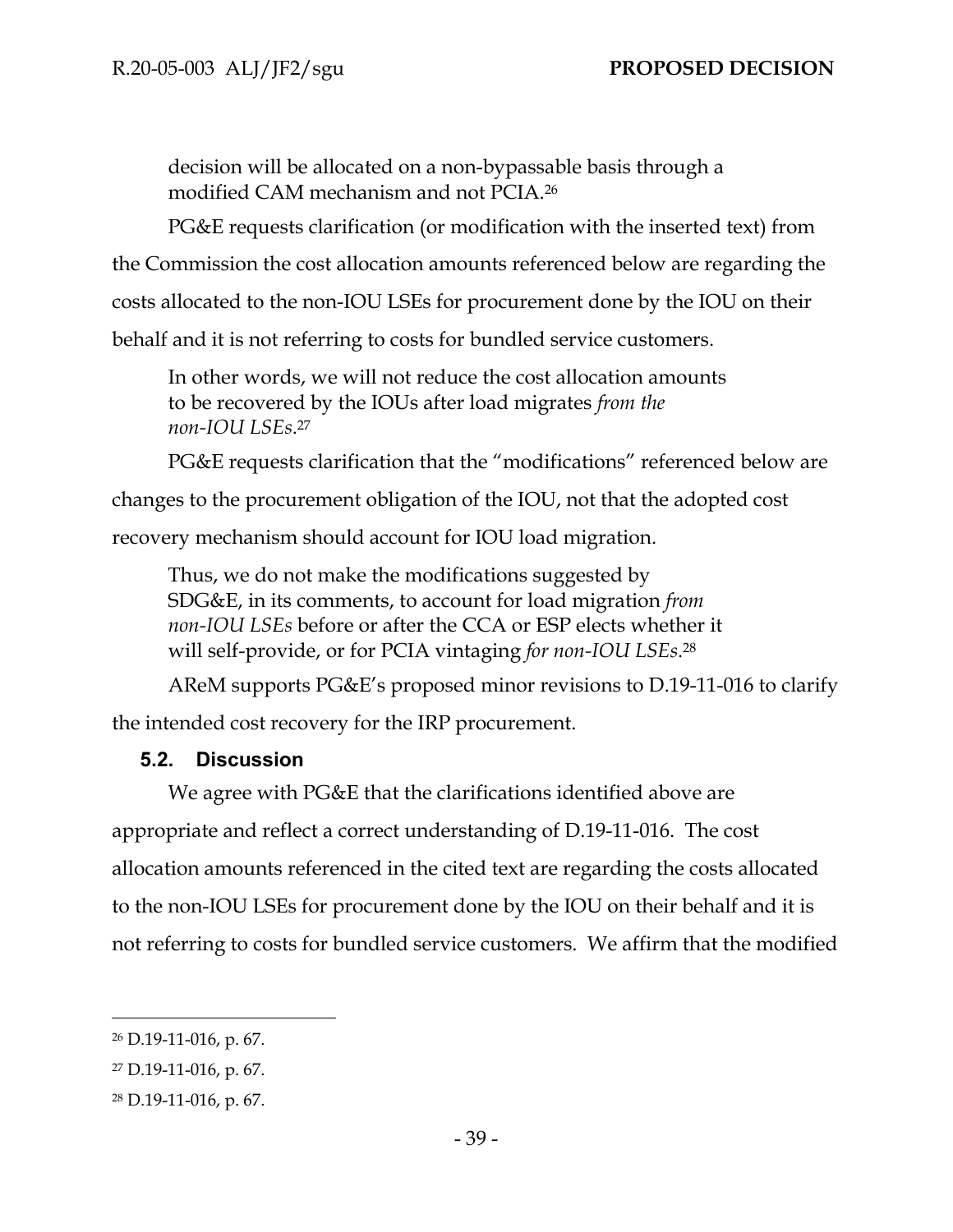language should be adopted. Accordingly, we adopt the requested modifications proposed by PG&E noted above.

We also further clarify that the purpose of the MCAM construct in general is to address cost recovery for procurement conducted by the IOUs on behalf of other LSEs, either opt-out procurement or backstop procurement. MCAM is not intended to address cost recovery for procurement conducted on behalf of bundled service customers.

Cost recovery for procurement on behalf of bundled service customers is a settled issue, and the Commission has longstanding policies addressing this. In addition, subsequent load migration also has associated established policy and is addressed through the PCIA mechanism and its vintaging policies addressing load departure at particular times. We do make a one-time provision for allocation of benefits of procurement related to D.19-11-016, as discussed further in the next section.

## **6. Joint Southern California CCA Motion for Clarification and Interim Guidance**

### **6.1. Motion**

The Joint Southern California CCAs filed a motion on December 10, 2021 out of concern that a decision addressing MCAM had not yet been issued and LSEs were making procurement decisions now. In particular, these CCAs were concerned about load that has departed IOU service since D.19-11-016 was issued, and sought assurance that the capacity procured in response to D.19-11-016 in particular would be allocated based on MCAM and not PCIA. D.21-06-035 already specified cost recovery for bundled service and load departure more precisely by vintaging the procurement requirements to 2021.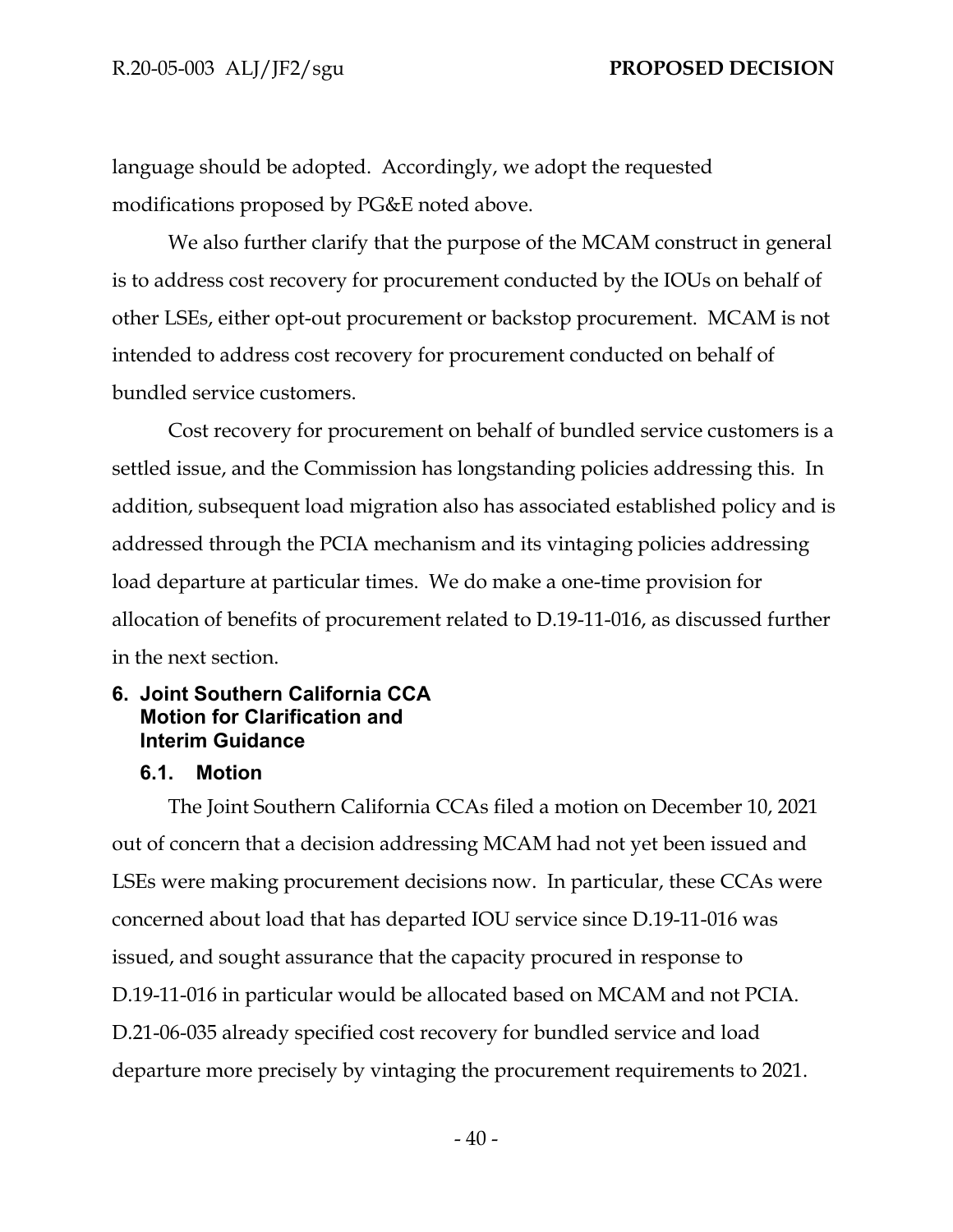#### **6.2. Responses to Motion**

SCE, PG&E, and SDG&E all responded to the Joint Southern California CCA motion in substantially the same manner. Namely, all three essentially argued that the Commission should issue a decision addressing MCAM implementation expeditiously, rather than issue interim guidance that would then need to be assimilated into the ultimate mechanism at a later time. The IOUs all argue that interim guidance could create additional confusion and uncertainty.

#### **6.3. Reply to Responses**

The Joint Southern California CCAs replied to the IOUs' responses by reiterating the urgency of need for direction so that LSEs could make reasonable procurement decisions, since D.19-11-016 compliance periods extend the next two years. They also highlight the time that has passed since D.19-11-016 was issued and an MCAM decision was originally expected, prior to the first compliance date of August 1, 2021.

#### **6.4. Discussion**

We understand the request from the Joint Southern California CCAs that the Commission issue guidance as soon as possible. By issuance of this proposed decision, that need has been met, and therefore the motion is denied as moot. However, we also understand the concern of the Joint Southern California CCAs that is related to the significant load departure from IOU service that has occurred since 2019 and their desire to understand the impact on the obligations of all LSEs. Commission staff have calculated that the capacity requirements associated with load that has departed since 2019 are approximately 180 MW of the 3,300 MW total requirement in D.19-11-016. This procurement shall be assigned to the 2019 vintage of the PCIA.

- 41 -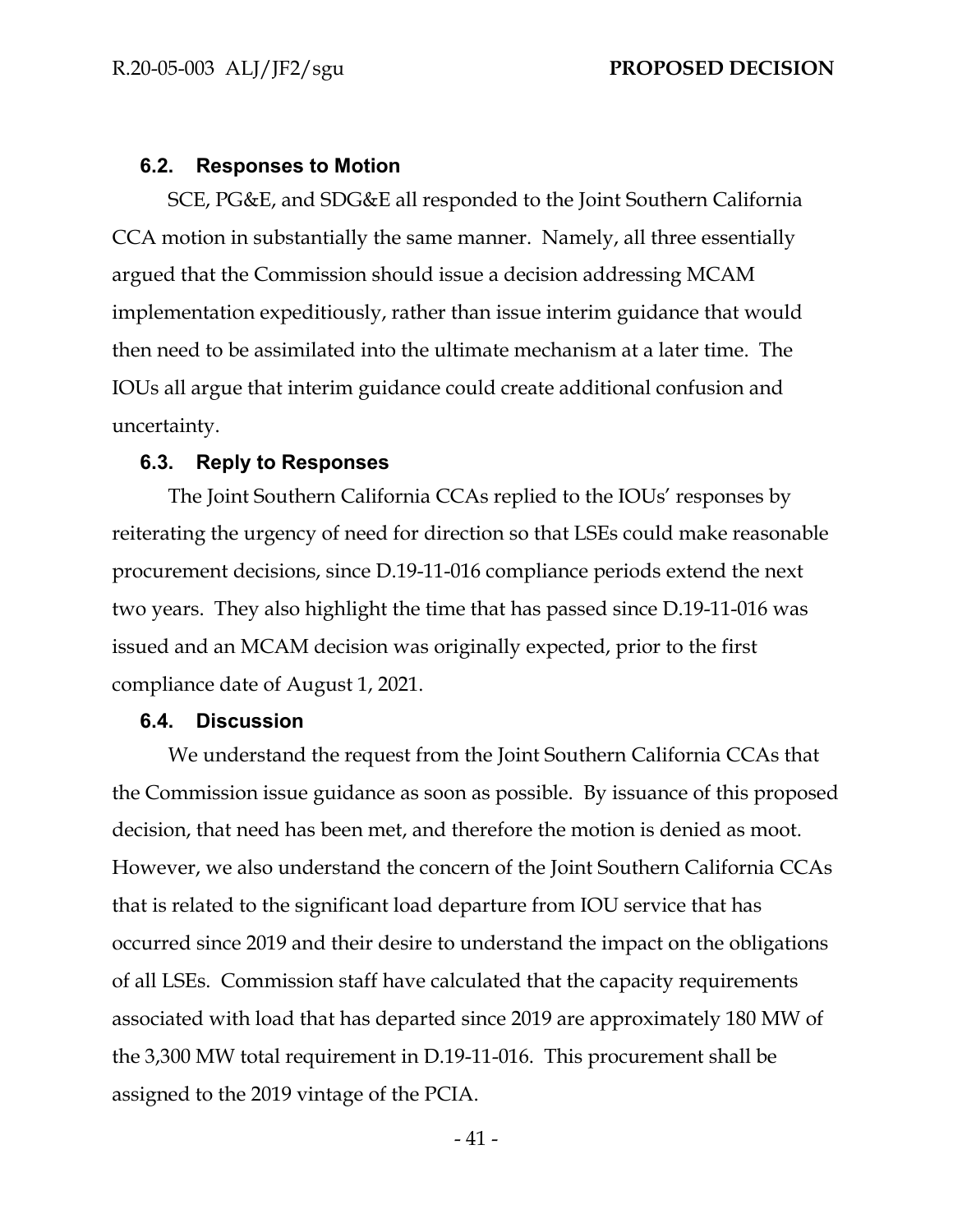The IOUs have largely, if not entirely, completed procurement based on the allocation of obligations in D.19-11-016, which began in 2021 and will extend through 2023. In light of these circumstances, we make a one-time provision associated with the procurement required in D.19-11-016 on behalf of customers who have now departed from IOU retail service. Namely, LSEs with new load since 2019 shall enter into bilateral agreements with the relevant IOUs to acquire resource adequacy capacity and RPS energy at the MPB as determined in the PCIA context pursuant to D.19-10-001.

The IOU and the non-IOU LSE shall enter into an agreement with appropriate credit support terms regarding payment for the RA and/or RPS allocations. The requirements for the RPS-related portions are discussed further in Section 7.5 below.

All such agreements should be filed with the Commission as Tier 1 Advice Letters (multiple agreements may be included in one Advice Letter), and agreements must be filed with the Commission no later than October 1, 2022.

### **7. Adopted Implementation of Modified CAM**

We now turn to the primary purpose of this decision, which is to decide how to address cost recovery for opt-out procurement and backstop procurement associated with D.19-11-016 requirements, as well as backstop procurement associated with D.21-06-035 requirements.

In this section, we address opt-out procurement associated with D.19-11-016 requirements first, before turning to backstop procurement. Rather than adopting any IOU's proposal in total, this decision chooses to select aspects of the proposals of each IOU and assemble them in a different fashion from any of the complete IOU proposals presented to us. However, in general terms, the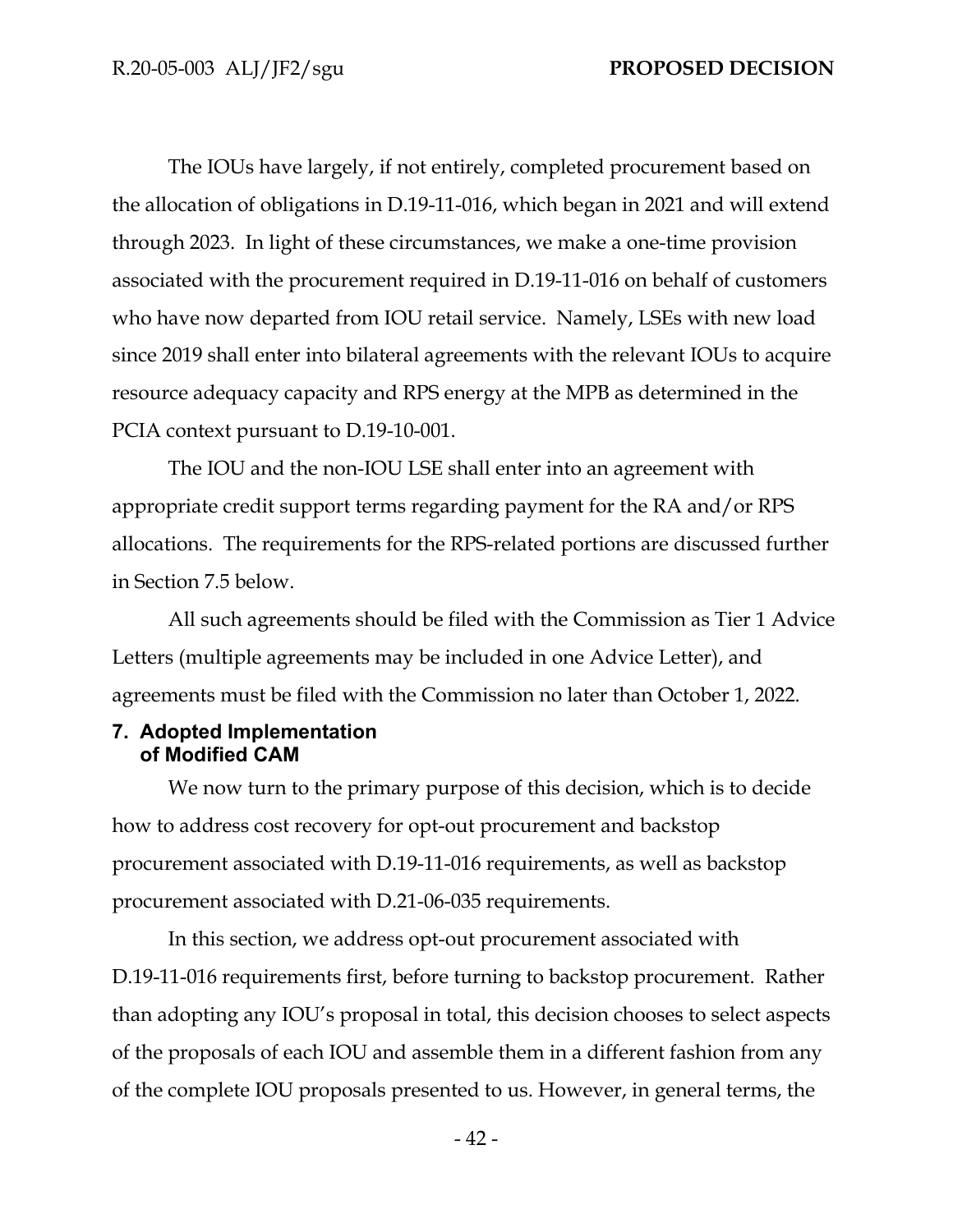adopted approach is most similar to the proposal from SCE, except it does not require the customer tagging in the billing system to track load migrations that SCE proposed.

## **7.1. Treatment of Opt-Out Procurement Costs and Benefits**

This section addresses measurement of costs and benefits, and cost recovery for procurement associated with LSEs who opted out of self-providing their capacity requirements associated with D.19-11-016.

LSEs who opted out of self-provision of capacity did so at the early stages of IOU procurement activities, as required by the Commission. The amount of capacity associated with the requirements of LSEs who opted out of selfprovision totals 113.2 MW out of the 3,300 MW total required by D.19-11-016. Because the opt-outs occurred at the front end of procurement, the IOUs were able to plan for these activities from the beginning and consider opt-out procurement in conjunction with procurement on behalf of bundled customers.

For this reason, we find no compelling justification for charging Opt-Out LSE customers for the more expensive contract bids received, which was an aspect of SDG&E's proposed approach. Instead, we find it reasonable to pool the costs, both administrative and contractual, for opt-out procurement and procurement on behalf of bundled customers. The pooled costs will then be allocated on a proportional basis to both bundled and Opt-Out LSE customers.

We will also allow for a small amount of excess procurement caused by contract "lumpiness," only in the instance where the last contract or lowest NPV contract chosen to meet the overall capacity requirements leads to a small amount of excess procurement. That amount should not exceed 5 percent of the total opt-out procurement required. Where necessary, the small amount of

- 43 -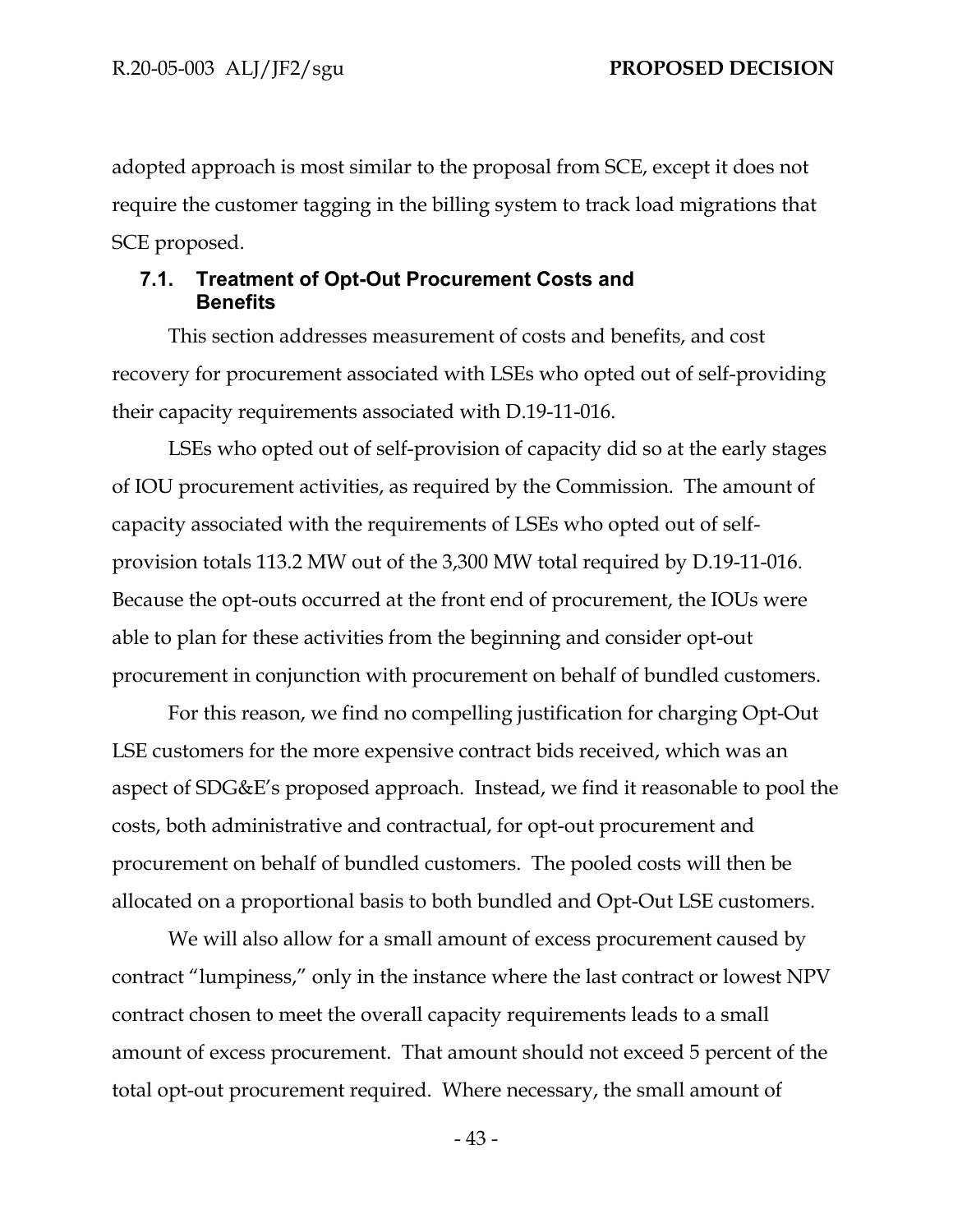excess procurement may be pooled and have the costs covered by both the Opt-Out LSE customers and bundled customers.

However, if an IOU chooses to intentionally procure beyond its required capacity for D.19-11-016 purposes in order to count the additional procurement toward its D.21-06-035 requirements, that additional discretionary procurement should be paid for only by, and benefits credited only to, bundled customers.

We also realize that not all contracts to meet the D.19-11-016 requirements will have the same contract duration. Though ten years is a minimum for new generation resources, some contracts may span 20 years or more, while contracts with demand response and existing generation resources will be shorter. For the actual procurement costs, the cost recovery period should be the life of the contract. To avoid stretching out the administrative costs for too long a period, for the IOU administrative costs associated with conducting the procurement, the portion attributable to the opt-out procurement shall be collected over a 10 year period, from both bundled and opt-out customers.

The opt-out costs and offsetting benefits shall be aggregated by each IOU into a single bucket for procurement and a single cost bucket for administrative costs. All of the actual procurement-related costs (including the incremental administrative costs) shall be recorded as debit entries in an MCAM-specific balancing account or sub-account. These costs shall be offset by a credit entry equal to the System RA MPB published pursuant to D.19-10-001 (which is paid for by the IOU or Opt-Out LSEs, pro-rated to their share of the required procurement) and a credit entry equal to any net energy or other revenues received from the contracts. Pursuant to D.19-10-001, a year end "true up" will apply to the RA MPB. The RPS-eligible energy benefits such as RECs will be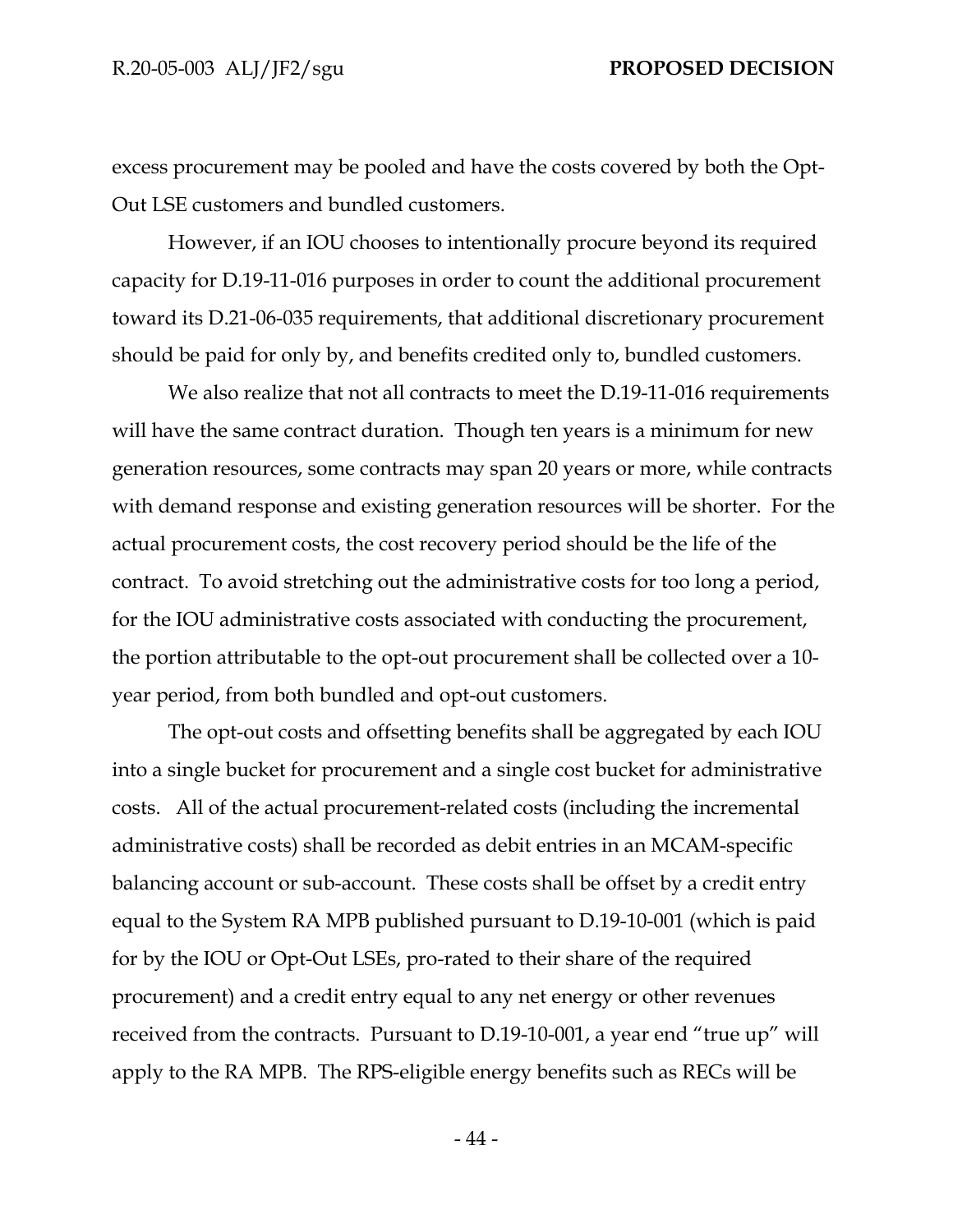treated the same way as the RA benefits, except payment will be at the RPS Adder MPB published pursuant to D.19-10-001. The remaining net costs (i.e., procurement/administrative and contract costs less System RA MPB, less RPS Adder MPB, if applicable, less actual net CAISO or other revenues) shall be recovered from bundled service and Opt-Out LSE customers via a nonbypassable charge.

In this way, the current customers of the Opt-Out LSE will continue to pay for the above-market costs of the capacity on a non-bypassable basis, while the Opt-Out LSE's customers pay their LSE directly for the market price of the capacity and RPS RECs, as detailed further in Sections 7.4 and 7.5, respectively, below.

The amount billed to bundled customers relative to Opt-Out LSE customers shall be based on the proportion of the capacity procurement obligation assigned to the LSEs in Ordering Paragraph 3 of D.19-11-016.

## **7.2. Treatment of Backstop Procurement Costs and Benefits**

This section addresses cost recovery for procurement associated with LSEs who planned to procure the capacity associated with D.19-11-016 and D.21-06-035 requirements, but who were found to have failed to do so, according to a determination from the Commission. This is referred to as backstop procurement and/or procurement on behalf of Deficient LSEs. D.20-12-044 established the procedures for this backstop procurement to be required by the Commission and then conducted by the relevant IOU. Today's decision addresses how the costs of any such procurement associated with D.19-11-016 and D.21-06-035 requirements, or any similar backstop procurement in the future, will be allocated to customers.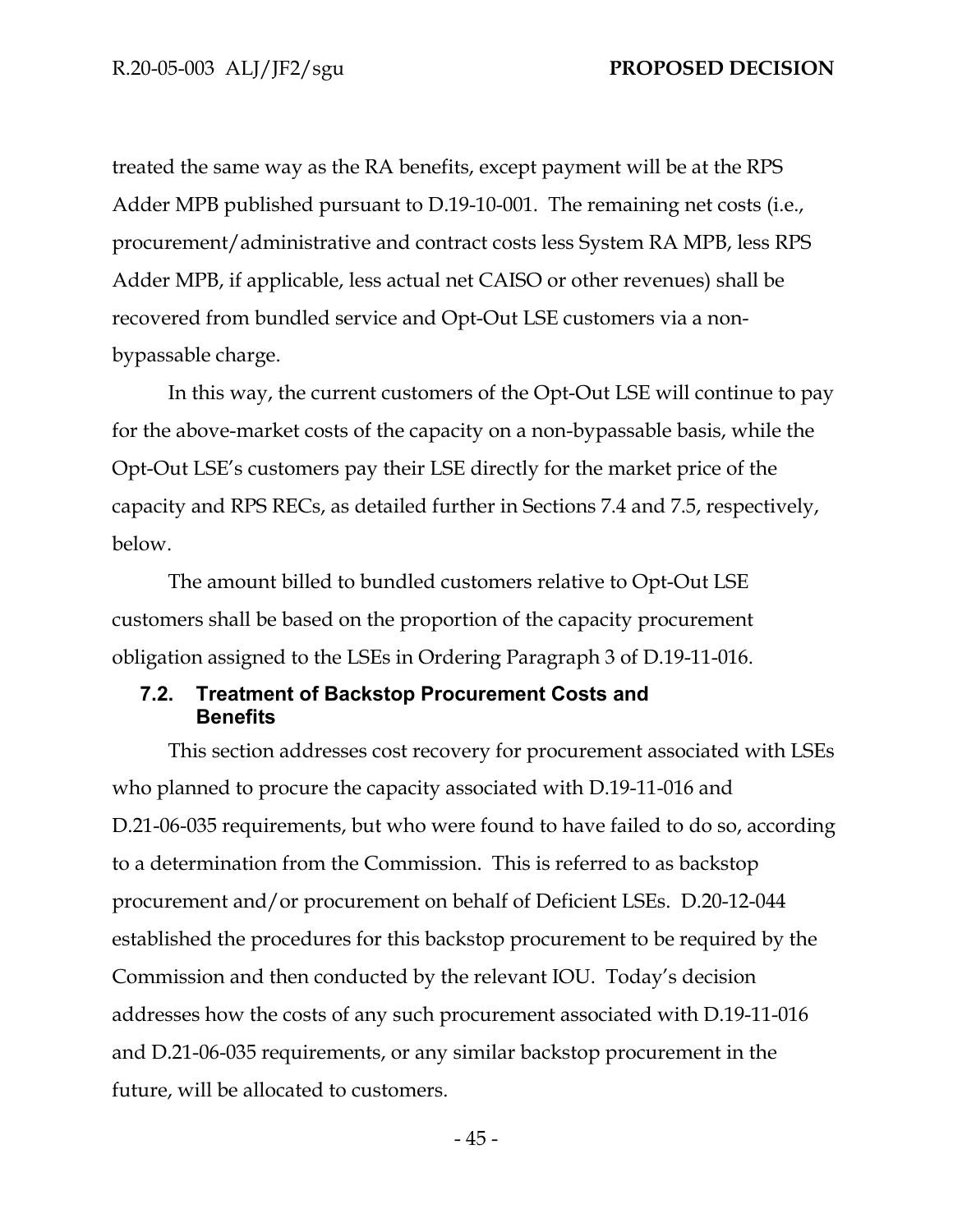Generally, unlike LSEs who opted out of self-provision of capacity and did so at the early stages of IOU procurement activities, backstop procurement will occur only after the non-IOU LSE has tried but failed to provide its required capacity and the Commission has determined that backstop procurement is required. Thus, this procurement will be, by definition, occurring much later, and most likely after the compliance deadline has passed. Thus, there is both an urgency and a potential system reliability deficit associated with backstop procurement.

As noted in D.19-11-016, backstop procurement for Deficient LSEs could be more costly compared to Opt-Out LSEs:

ESPs or CCAs electing not to self-provide capacity at the beginning of this process is fundamentally different from the situation that will arise when an LSE tries but fails to self-provide its capacity. In that instance, the emergency procurement required is likely to be more limited and more costly than if it is procured in an orderly fashion of the time period expected for this decision. We make clear here that either way, if an IOU procures the necessary capacity on behalf of an LSE's customers, we will allow them to recover those full costs.<sup>29</sup>

As further stated in D.19-11-016: "by the time we determine noncompliance from any other LSEs that do not procure, time will be extremely short to procure and bring online the needed reliability resources and this type of "just in time" procurement is typically quite expensive."30

<sup>29</sup> D.19-11-016 at 67.

<sup>30</sup> D.19-11-016 at 38.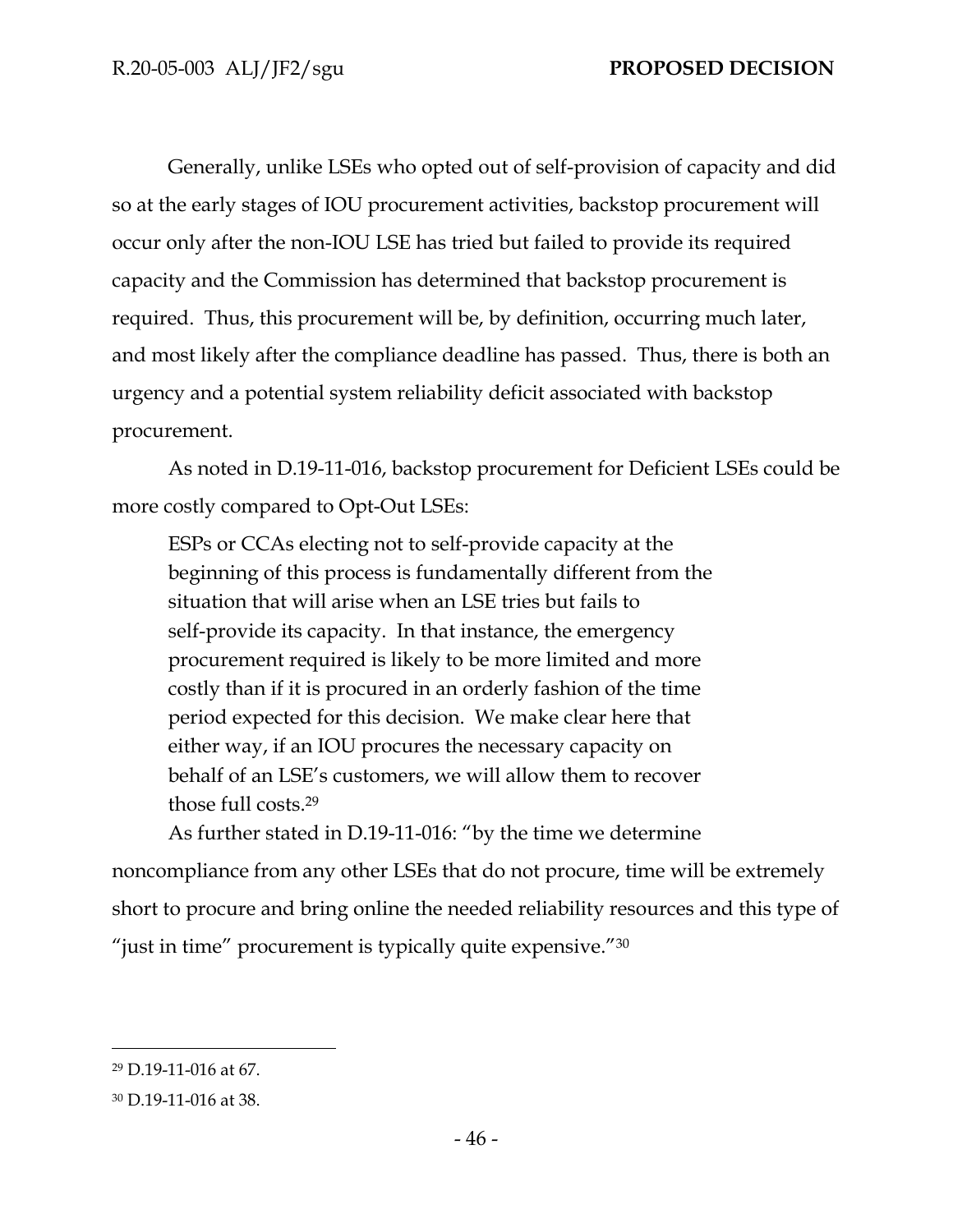Given these circumstances, we find that it would be reasonable for an IOU with a backstop procurement requirement assigned by the Commission to either 1) choose lower NPV (or higher cost) contract bids from among bids in a solicitation already conducted, and/or 2) conduct an entirely new solicitation to procure the backstop capacity. The choice may depend on the status of an IOU's existing solicitations, the quality of the existing bids, the contract volumes available, and the general state of the market.

For MCAM purposes, we find that if an IOU chooses to conduct a new solicitation, then it is clear that all costs, administrative and contractual, should be attributed to the customers of the Deficient LSE(s).

If an IOU chooses to select bids from among those in a pre-existing solicitation, then the administrative costs of the IOU should be pro-rated between bundled and Deficient LSE customers on the basis of the amount of capacity procured for each. The contract costs for the backstop procurement should be allocated to the customers of the Deficient LSEs only.

It is also possible that the IOU chooses to conduct backstop procurement from a combination of bids from a pre-existing solicitation along with bids in a new solicitation. In this case, pro-rated administrative costs for the existing solicitation would be pooled with administrative costs for the new solicitation, and then allocated to the customers of the Deficient LSEs proportionally on the basis of the capacity needs of each Deficient LSE. As with the opt-out procurement, administrative costs should be collected over a period of ten years.

In a similar fashion, the capacity contract costs for all backstop procurement, whether from an existing solicitation or a new one, would be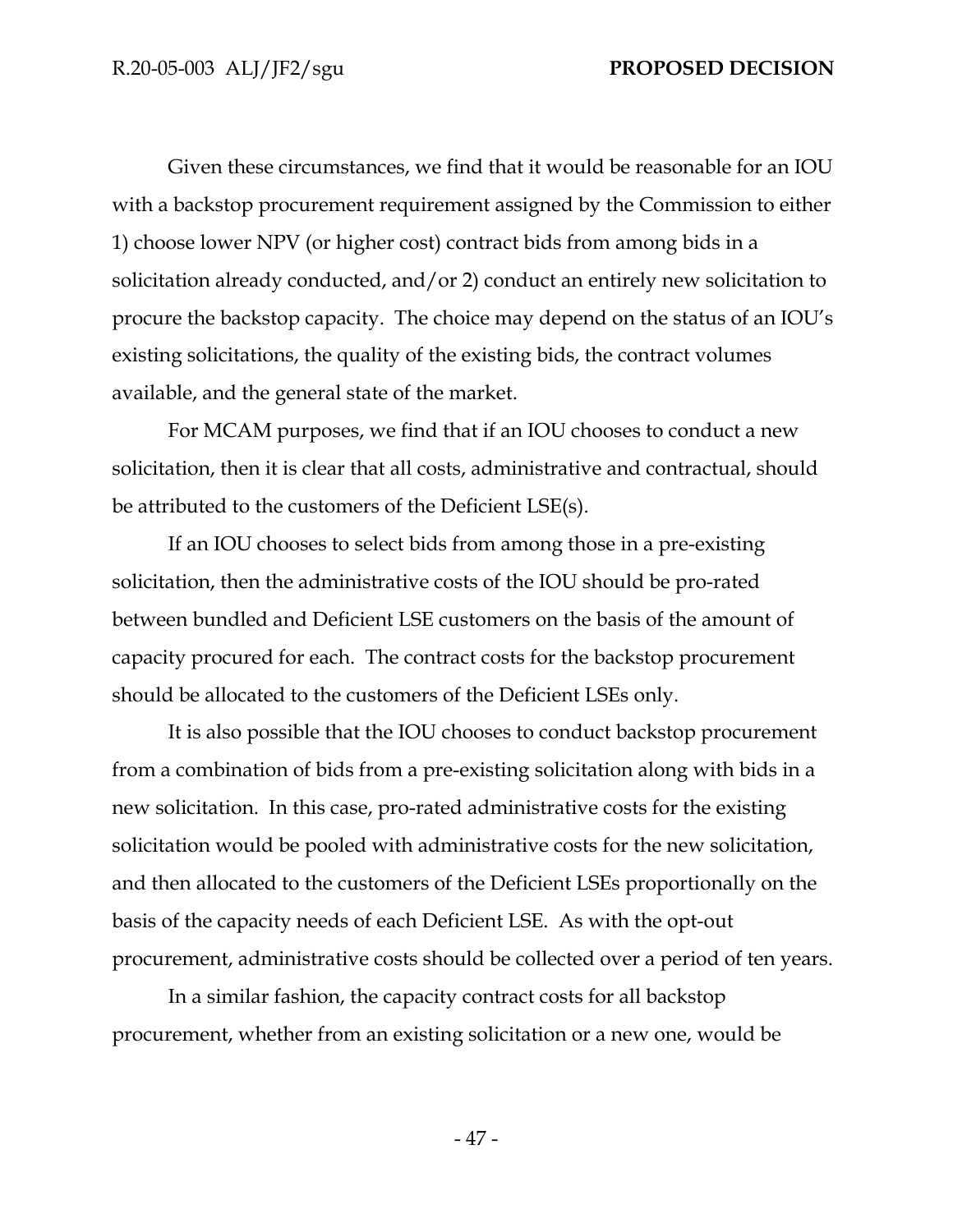pooled and then collected over the life of the contracts from all Deficient LSEs proportionally based on the backstop capacity required for each.

Similar to the situation for opt-out procurement, we will also allow for a small amount of excess backstop procurement caused by contract "lumpiness" (only an amount associated with the last contract or lowest NPV contract chosen to meet the overall capacity requirements, not to exceed five percent of the total backstop procurement amount) to be pooled and have the costs covered by all Deficient LSEs.

These backstop costs and offsetting benefits shall be aggregated by each IOU into a single bucket for procurement and a single cost bucket for administrative costs. The cost buckets shall be allocated to customers of Deficient LSEs based on the proportion of capacity required for each Deficient LSE.

All of these actual procurement-related costs (including the incremental administrative costs) shall be recorded as debit entries in an MCAM-specific balancing account or sub-account. These costs shall be offset by a credit entry equal to the System RA MPB published pursuant to D.19-10-001 (which is paid for by the IOU or backstop LSEs) and a credit entry equal to any energy or other revenues received from the contracts. Pursuant to D.19-10-001, a year end "true up" will apply to the RA MPB. The RPS-eligible energy benefits such as RECs will be treated the same way as the RA benefits, except payment will be at the RPS Adder MPB published pursuant to D.19-10-001. The remaining net costs (i.e., procurement/administrative and contract costs less System RA MPB, less RPS Adder MPB, if applicable, less actual net CAISO or other revenues) shall be

- 48 -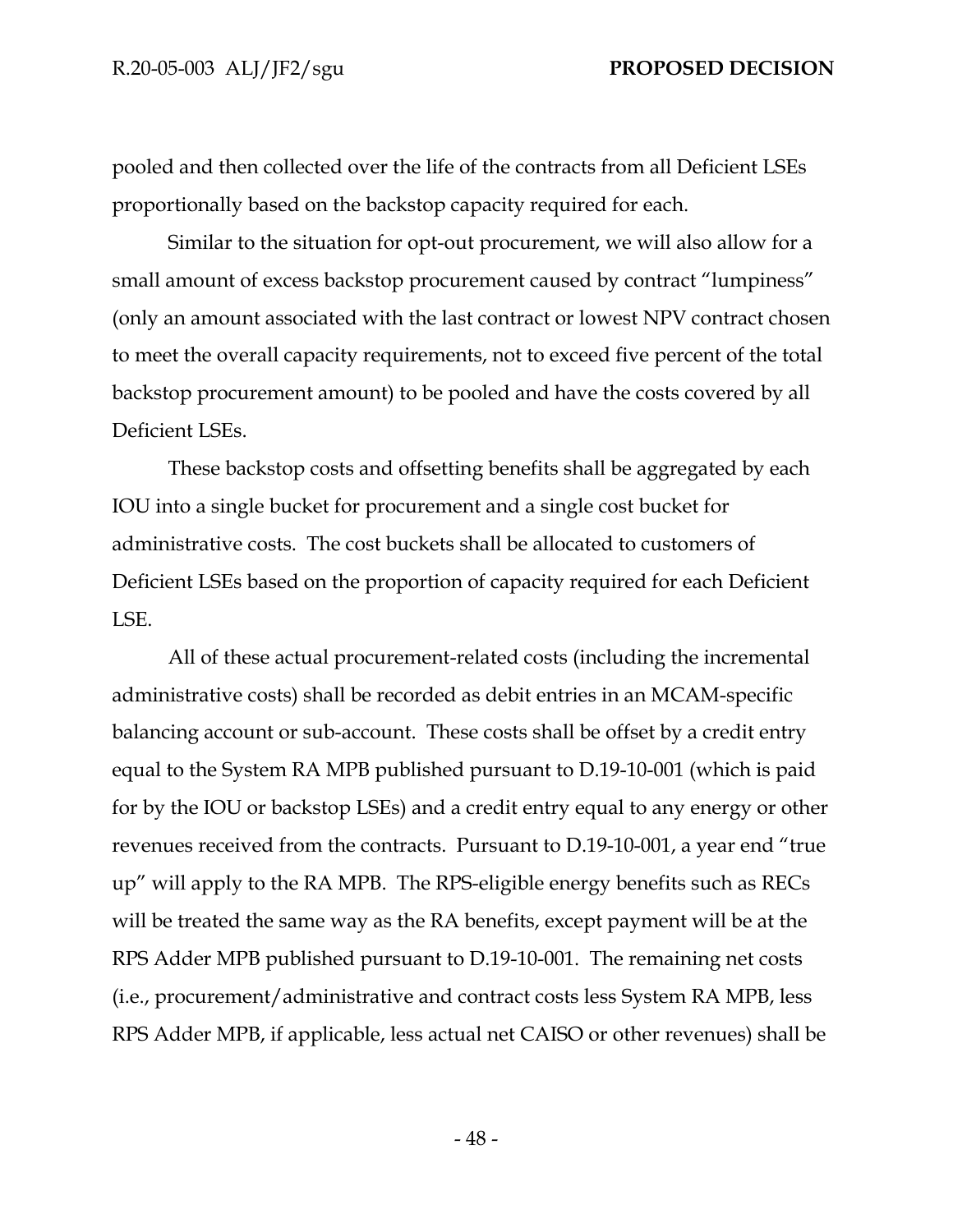recovered from bundled service and Deficient LSE customers via a nonbypassable charge.

In this way, the current customers of the Deficient LSE will continue to pay for the above-market costs of the capacity on a non-bypassable basis, while the backstop LSE's customers pay their LSE directly for the market price of the capacity and the RPS RECs, as detailed further in Sections 7.4 and 7.5 respectively, below.

#### **7.3. Tracking and Billing Protocols**

The IOUs each propose a slightly different approach to billing protocols for customers subject to the non-bypassable charges for MCAM costs. SCE, in particular, proposes to track and tag in the billing system individual customers subject to the MCAM charges, even if an individual customer subsequently migrates to another LSE separate from the one associated with the opt-out decision allowed by D.19-11-016 or the Deficient LSE subject to backstop procurement for D.19-11-016 or D.21-06-035. Though this SCE proposal is clearly more accurate for tracking costs, we find it to be onerous from the perspective of both billing and tracking costs, and ultimately unnecessary to achieve the basic principle of bundled customer indifference.

Instead, we adopt an approach to require the IOU to bill all current customers of the Opt-Out or Deficient LSE, but not to track and tag customers should they subsequently migrate to the service of a third LSE or return to bundled service. We recognize that under this approach, if an Opt-Out or Deficient LSE loses load, the remaining customers of that Opt-Out or Deficient LSE will be paying a higher rate to cover these procurement costs. However, the simplification that this approach allows outweighs the importance and costs of tracking individual customers for a minimum of ten years.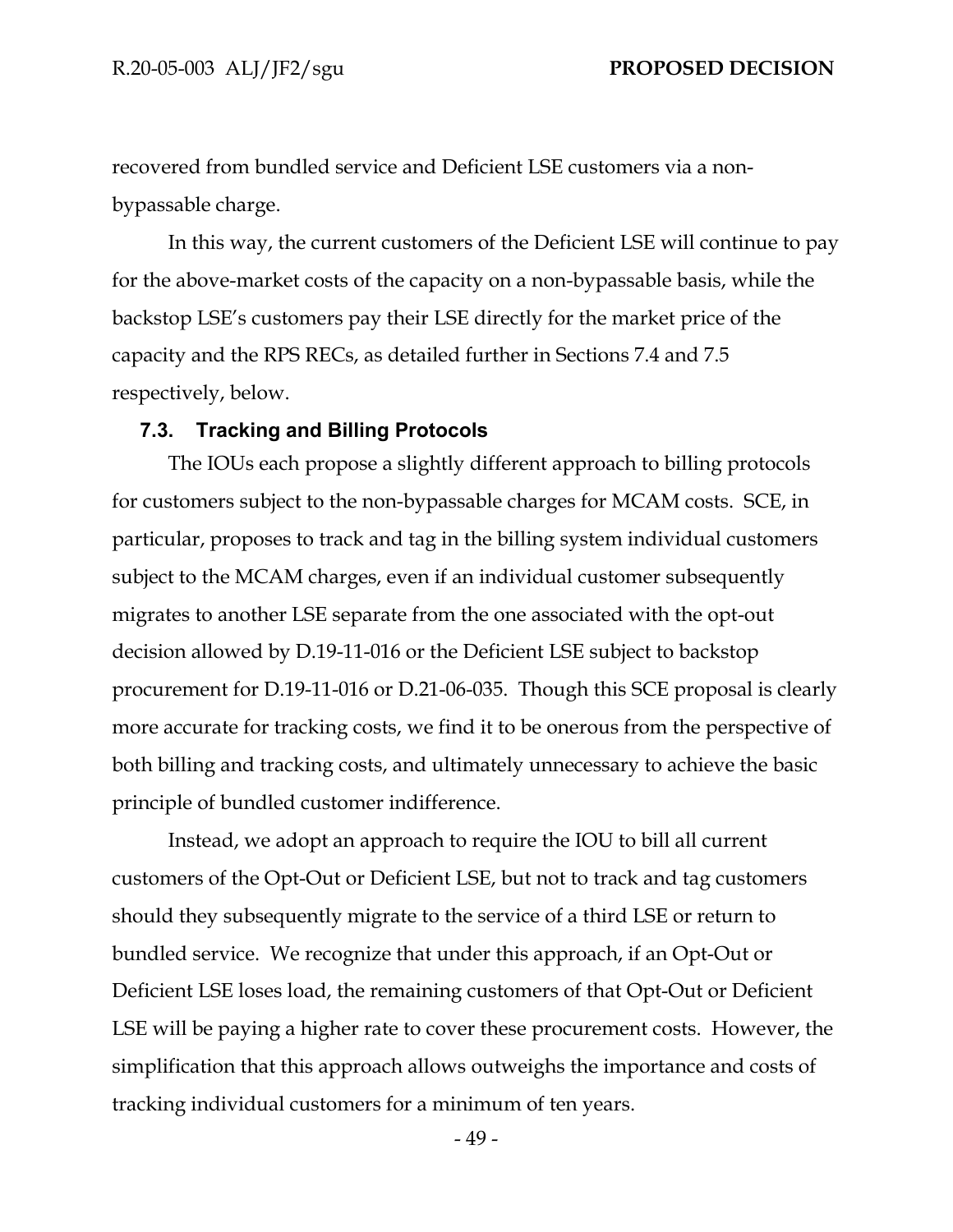With respect to the question of whether these procurement costs appear in bill presentation as part of the generation rates or the distribution rates for customers of Opt-Out or Deficient LSEs, we agree with most of the non-IOU LSE commenters who are concerned that embedding the opt-out and backstop procurement costs in the distribution rates is not transparent and does not allow for real comparisons between the costs of different providers, causing the potential for unfair competition.

While we cannot correct this fully, because there are already several different generation and distribution charges on both IOU and other LSE customers' bills, we can take steps not to make the situation worse or more confusing to customers.

For these reasons, we direct the IOUs to apply the MPB portion of the costs to the LSE's generation portion of the bill, which is appropriate since the LSE is paying the IOUs these costs. For the above-market costs, we favor and adopt the SCE proposal to bill this portion of the MCAM costs in the "fast lane" section of the bill (similar to what is done for CAM costs) so that the MCAM charges are broken out separately. We will require SDG&E and PG&E to include a similar separate line item in billing opt-out and backstop LSE customers, so that customers can more effectively compare costs that are related to provision of generation and distribution services.

### **7.4. Allocation of RA Benefits**

As noted in D. 19-11-016 and D.21-06-035, the energy resources to be procured thereunder qualify to meet the Commission's system resource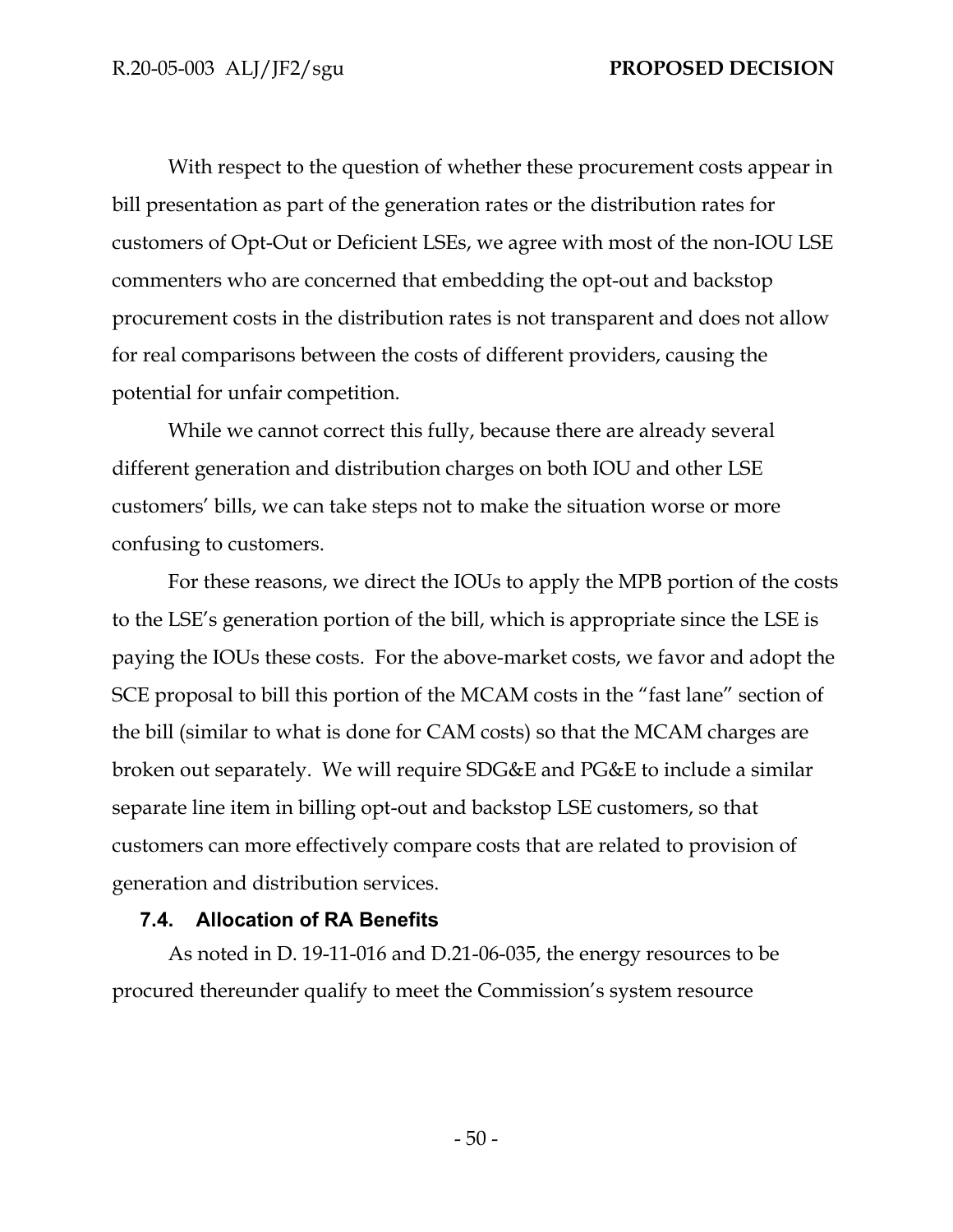adequacy requirements. <sup>31</sup> Accordingly, the RA benefits associated with the procured energy must also be allocated. We authorize the allocation of RA benefits associated with procurement for customers of Opt-Out and Deficient LSEs to correspond to the allocation of LSE procurement requirements adopted in D.19-11-016 and D.21-06-035. The IOU and the opt-out and/or backstop LSEs will pay for their allocation at the System RA MPB published pursuant to D.19-10-001 for PCIA purposes. The IOU and the opt-out and/or backstop LSE should enter into a Commission-approved agreement with appropriate credit support terms regarding payment for the System RA allocation. Each such agreement should be filed with the Commission as a Tier 1 Advice Letter. Multiple such agreements may be grouped into an individual advice letter.

## **7.5. Allocation of Renewable Energy Credits (RECs) and GHG Attributes**

We authorize RECs and GHG attributes to be allocated on the same basis as the resource adequacy benefits. We note the concerns raised by TURN, however, regarding SCE's proposal about RECs and GHG attributes associated with opt-out and backstop procurement allocation. TURN argues that under the SCE proposal, an LSE could acquire unbundled REC attributes and apply them to reduce, or eliminate, GHG emissions associated with purchase of unspecified energy. TURN advises caution about permitting LSEs to acquire unbundled GHG reduction attributes to reduce portfolio emissions in the context of an IRP plan. TURN argues that any initiative to create a new class of unbundled GHG-free attributes traded separately from the electricity generated by the associated units would run afoul of the IRP Clean System Power methodology

<sup>31</sup> Section 380(a)1 established that: "The commission, in consultation with the Independent System Operator, shall establish resource adequacy requirements for all load-serving entities."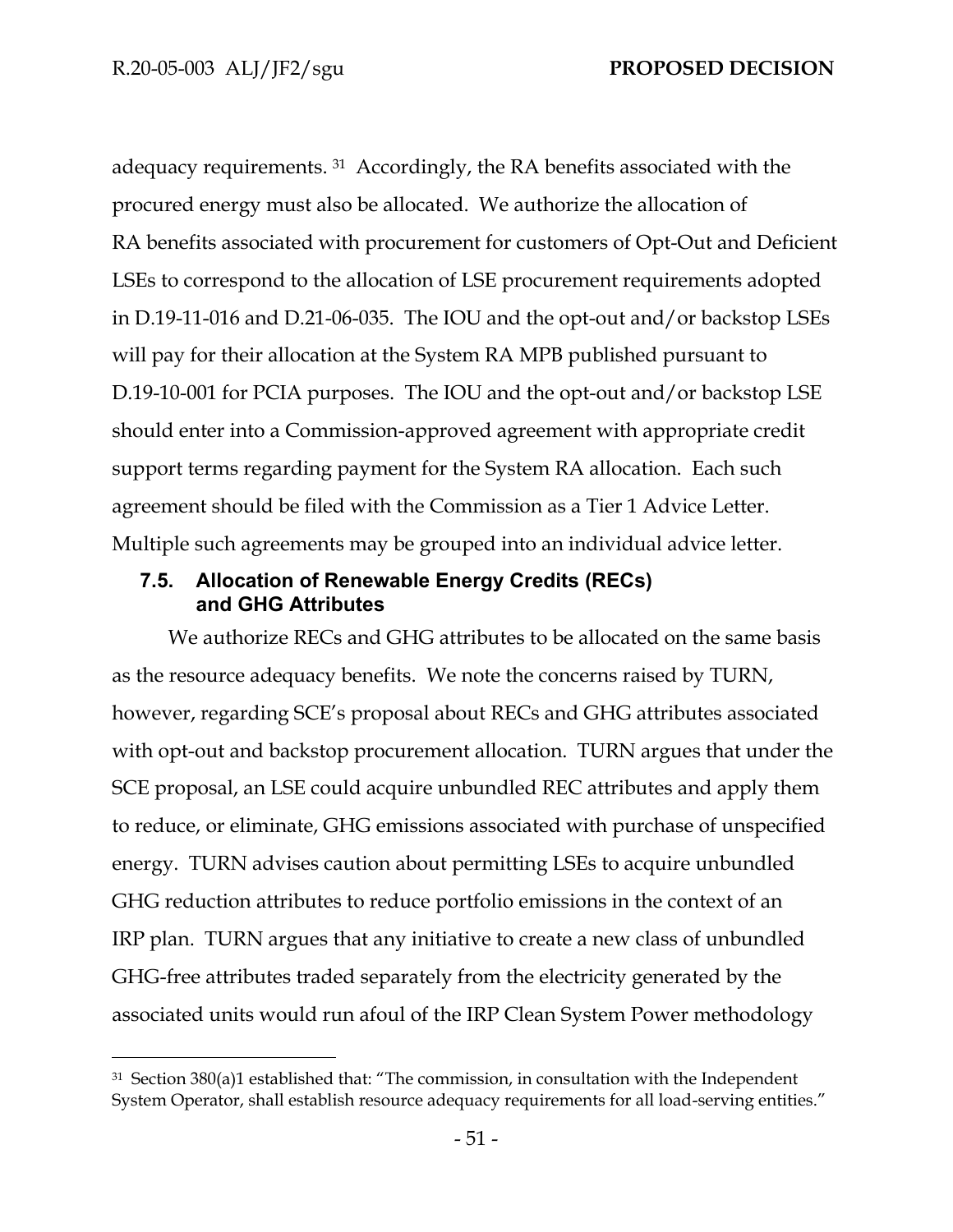and the California Energy Commission's Power Source Disclosure Program (PSDP). Neither program allows LSEs to acquire unbundled attributes to offset portfolio GHG emissions for reporting purposes.

We find that TURN's concern has merit. A transfer of RECs to LSEs must be accompanied by a forward sale of the associated energy to satisfy the Product Content Category (PCC) requirements of Public Utilities Code §399. Arrangements that remarket or allocate unbundled RECs on a stand-alone basis cannot retain a PCC1 categorization regardless of whether the RECs were previously transacted as part of a bundled arrangement (energy + RECs).

D.11-12-052 outlined the conditions governing resale of "part or all of a contract for RPS procurement" eligible for PCC1 treatment to include the obligation to transfer "only electricity and RECs that have not yet been generated prior to the effective date of the resale contract" and to ensure that "the electricity transferred by the resale contract is transferred to the ultimate buyer in real time."32 There are no exceptions to this requirement under existing law.

In recognition of these restrictions, we thus prescribe that for purposes of the MCAM, REC and GHG attributes shall not be traded among LSEs separately from the electricity generated by the associated units. As affirmed in D.17-06-026, repackaging of a long-term contract must remain consistent with the approach adopted in D.12-06-038.33 Each retail seller must demonstrate it has made a long-term commitment (via ownership or contract) for output from RPS-eligible facilities. As TURN notes, repackaging does not permit a long-term

<sup>32</sup> D.11-12-052 at 36-37.

<sup>33</sup> D.17-06-026 at 21-22. Repackaging occurs where a long-term contract for a large volume of generation is divided into smaller pieces, with the pieces being sold to several different parties.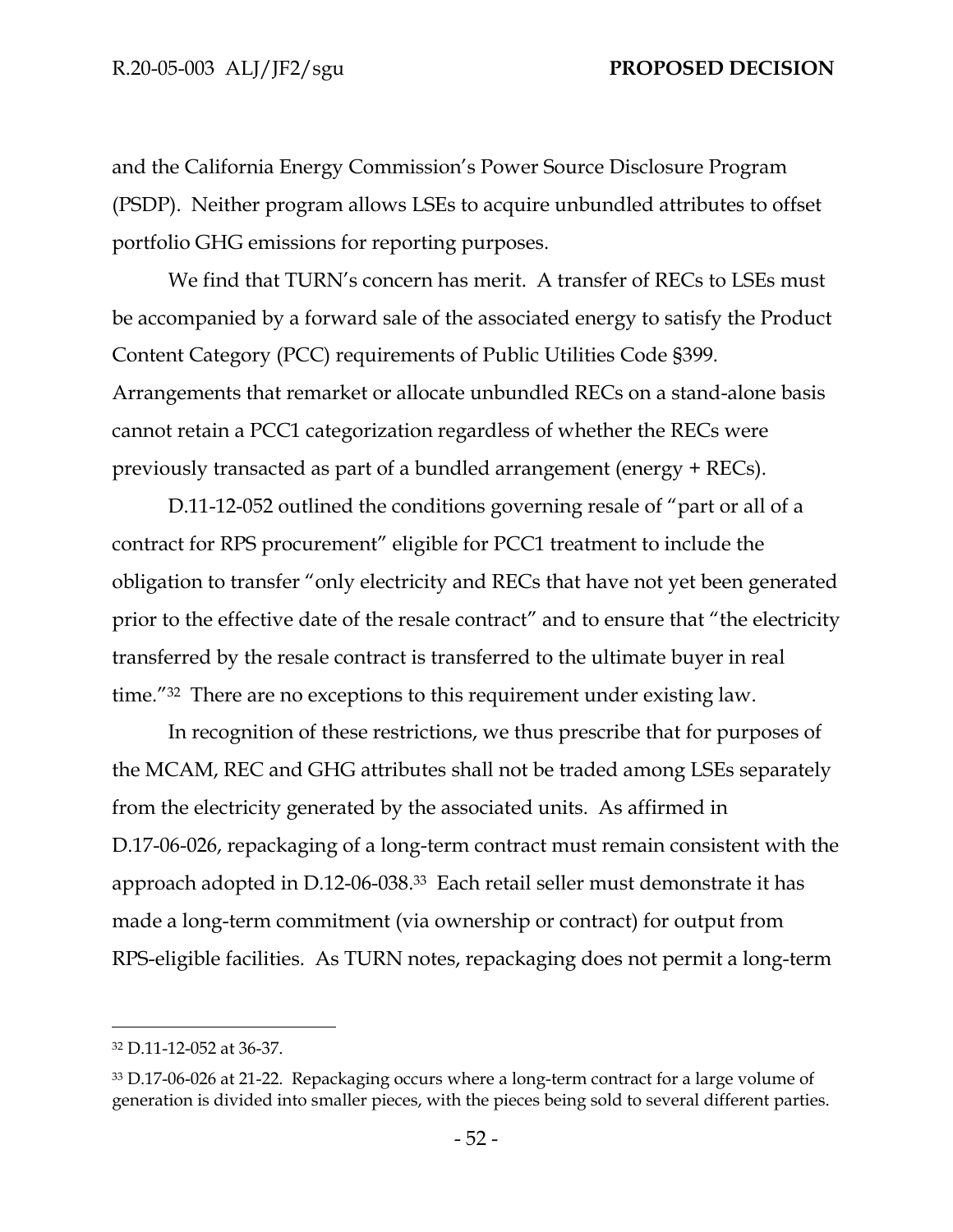contract or ownership agreement to retain its compliance value under §399.13(b) if it is resold or allocated for a term under 10 years. To demonstrate compliance with the long-term contracting requirement relating to the resource obligations mandated under D. 19-11-016 and D.21-06-035, an LSE must enter into a binding commitment for at least 10 years. So long as each LSE is obligated to the opt-out procurement commitments for at least 10 years, the resulting procurement quantities should be eligible for long-term treatment.

The details of any of these arrangements between Opt-Out LSEs and/or Deficient LSEs and the IOUs should be detailed in the Tier 1 advice letters filed with the Commission, to ensure conformity with these requirements.

## **7.6. Summary**

To summarize how we are implementing the provisions of MCAM cost recovery, this section provides a set of formulas, as follows:

Non-Bypassable Charge = Non-IOU LSE Customer Portion of Total Costs – At-Market Costs

Where:

- 1. Non-IOU LSE Customer Portion of Total Costs = Total Costs \* LSE Load Share at Time of D.19-11-016 (or D.21-06-035)
- 2. Total Costs = Administrative Costs + Procurement Costs
- 3. At-Market Costs = Market Revenues + System RA MPB + RPS MPB
- 4. Procurement Costs = At-Market Costs (Defined in D.19-10-001) + Above-Market Costs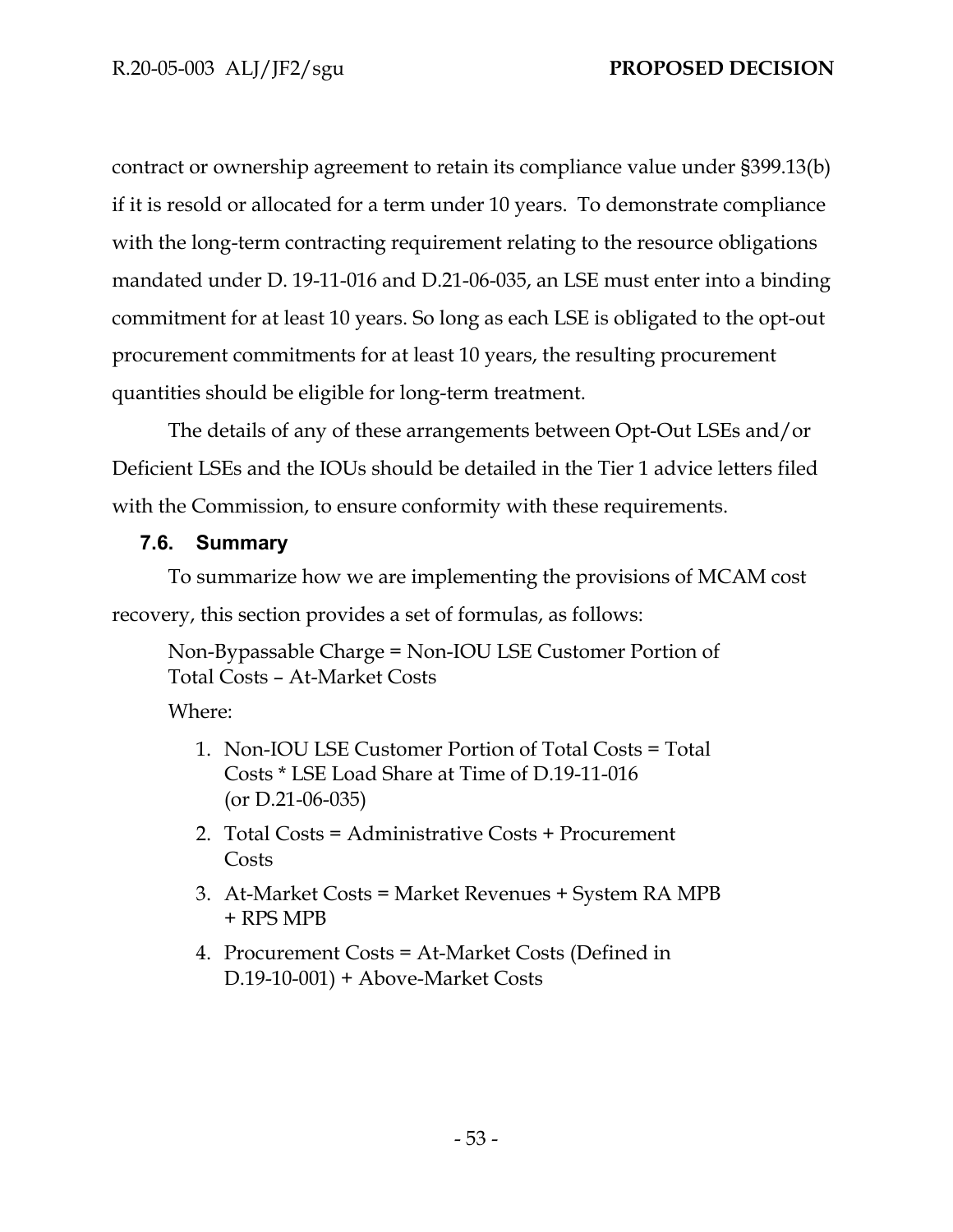## **8. Financial Protection in the Event of LSE Bankruptcy or Exit from Serving Load**

## **8.1. Parties' Positions**

Various parties raised concerns regarding how the MCAM could or should impact the financial protection of LSEs and their customers in the event of an LSE bankruptcy.

Under the SCE proposal, the IOU would enter into a standard contract with the LSE with appropriate credit support to pay for the RA benefits and/or RECs at the System RA MPB and/or RPS Adder MPB, as applicable. If the non-IOU LSE were to go bankrupt and default, the IOU would retain the collateral to offset the net costs paid by customers.

Under PG&E's proposal, in the event of an LSE bankruptcy, the costs and benefits of procurement on behalf of Opt-Out and Backstop LSEs be recovered and allocated through the existing CAM. Since the resource procured by the IOU is to meet a system reliability need, PG&E recommends that all customers in the respective distribution service territory be allocated the costs and benefits in the event of an LSE bankruptcy.

Under SDG&E's proposal, in the event of an LSE bankruptcy, the opt-out or backstop procurement costs would continue to be collected from customers of the LSEs that opted out or required backstop. The opt-out or backstopped LSE would also continue to receive its share benefits as well. Once a bankrupt LSE ceases its operations and its customers migrate to other LSEs or the provider of last resort, SDG&E recommends that the backstopped capacity and other attributes of the contract be auctioned off, with all LSEs eligible to participate in the auction and assume the contract, including any dispatch rights.

- 54 -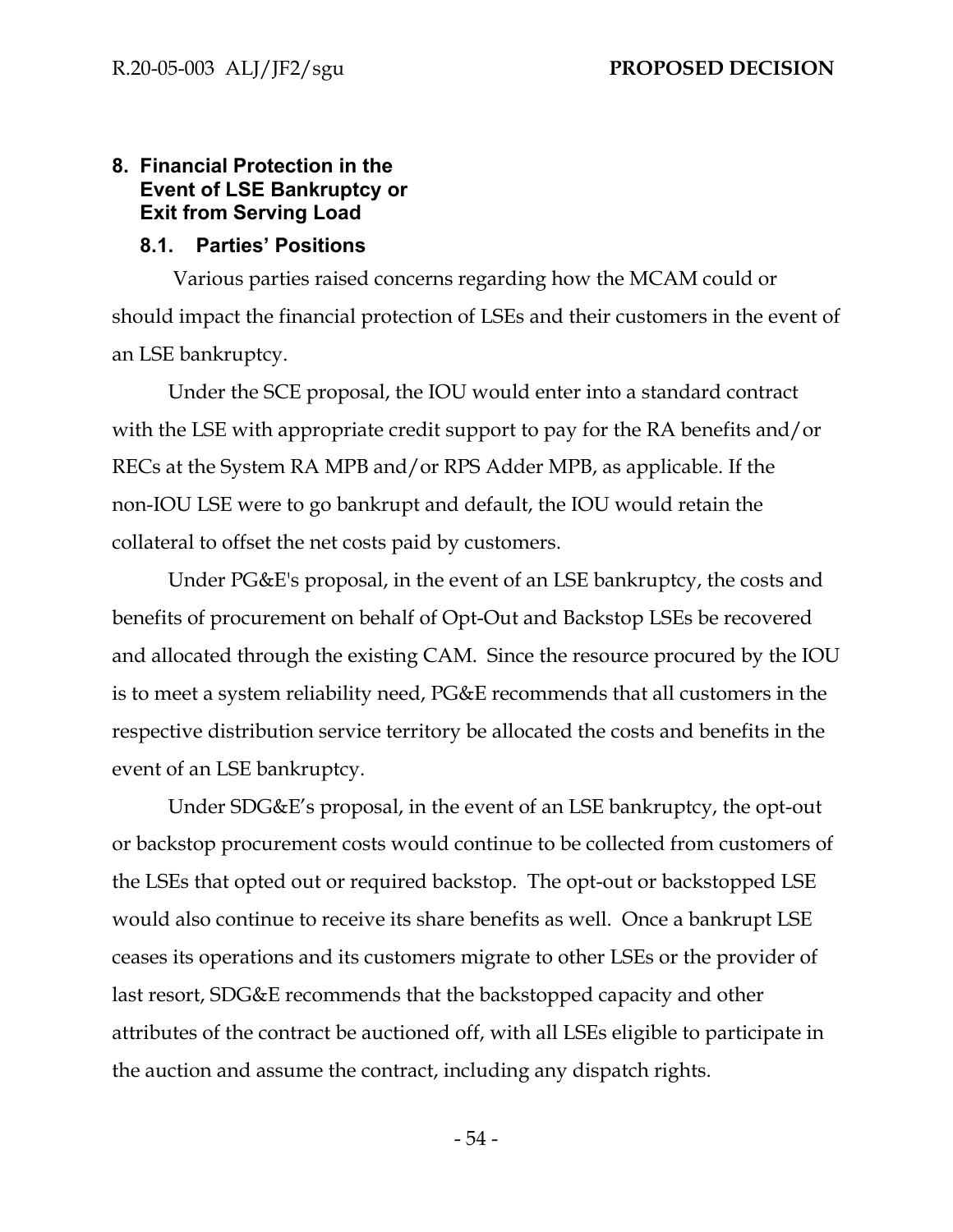Shell notes that if an ESP becomes insolvent and unable to pay the full costs of billed opt-out- or backstop procurement, the IOU will be a creditor of the ESP and the ESP's direct access customers would be responsible for any unrecovered costs. Shell argues that the IOUs' tariffs provide credit and financial security requirements for ESPs and CCAs, enabling the IOUs to take action if an ESP is in a difficult financial position. Shell argues that the incremental IOU procurement costs can be imposed on affected customers (in accordance with the Transitional Bundle Service (TBS) tariff) if the customers return to bundled IOU service.

Calpine argues that some, if not all, of the LSE credit risk concerns can be addressed by requiring the Opt-Out LSEs to post financial security to the IOU(s) in the form of a bond, an irrevocable letter of credit, a cash deposit, a guarantee from an investment grade rated guarantor and/or other financial security reasonably acceptable to the Commission.

#### **8.2. Discussion**

We conclude that the MCAM measures adopted herein, together with other existing rate support structures, provide reasonable financial protection to the IOUs and ratepayers in the event of an LSE bankruptcy. We will not require the posting of additional security by LSEs at this time. Proposals to adopt rules for broader sharing of costs in the event of an LSE bankruptcy raise broader issues that would require further inquiry and are beyond the scope of the MCAM.

However, we do agree with PG&E that in the event of an LSE bankruptcy, or any other exit from the market or serving retail load, it makes the most sense to allocate any remaining costs attributable to either opt-out procurement or backstop procurement via the regular CAM, since at least initially and under

- 55 -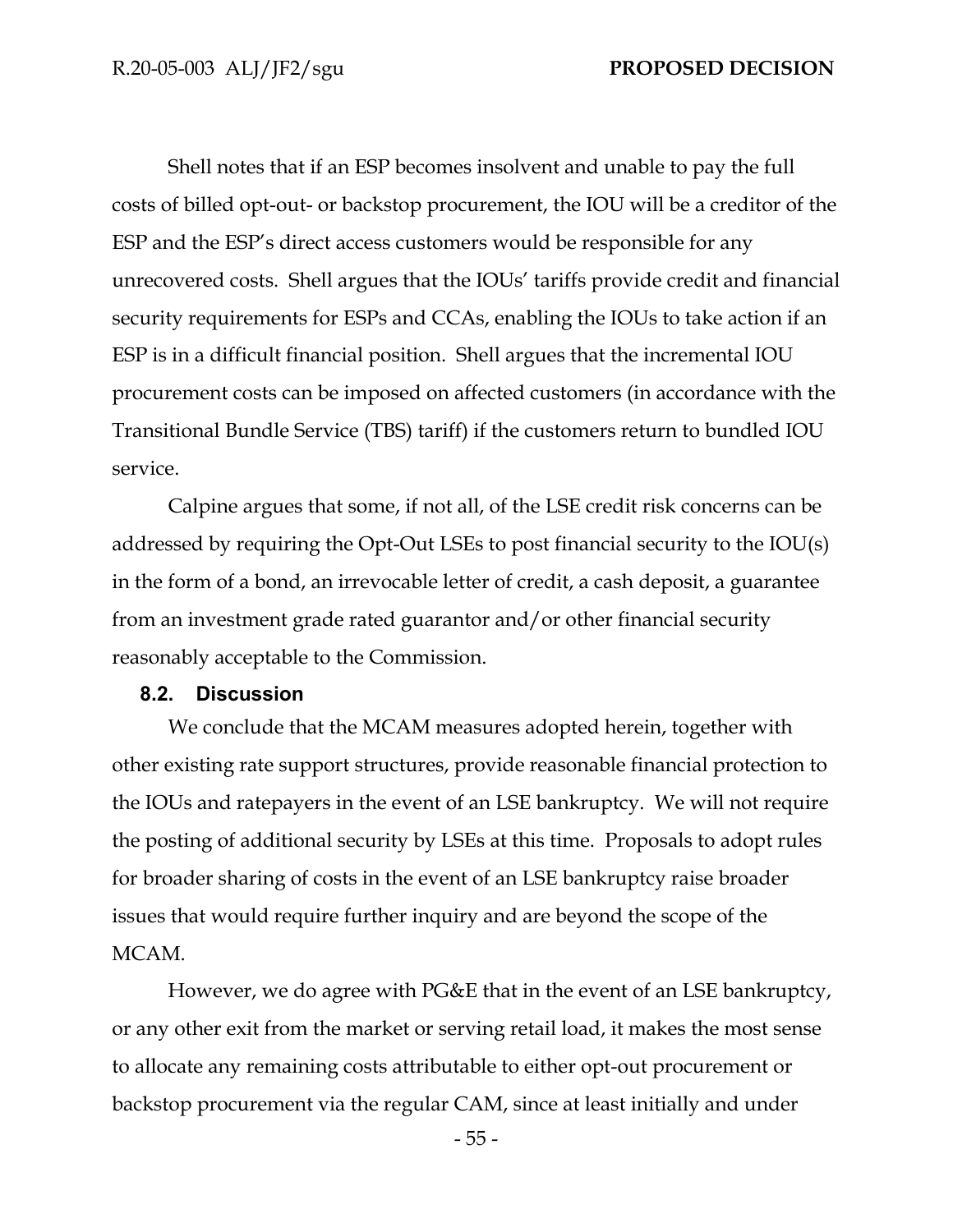current policy, customers of the bankrupt non-IOU LSE would revert to IOU service. We will make this a requirement in the context of this MCAM decision.

In addition, any capacity allocated to an Opt-Out LSE or a Deficient LSE will revert to the IOU at the time of the bankruptcy filing or notification that the non-IOU LSE is ceasing to serve retail load.

These provisions will ensure that bundled customers are not burdened with excess costs without benefits, in the event of the failure or market exit of another non-IOU LSE.

#### **9. MCAM Implementation**

We authorize each of the IOUs to file a Tier 2 Advice Letter to implement the MCAM in accordance with the directives of this decision. The Tier 2 Advice Letter shall be filed no more than 60 days from the effective date of this decision. The Tier 2 Advice Letter shall include a proposed time schedule for complying with the requirements for the MCAM implementation including the design of non-bypassable customer charges, the creation and/or adaptation of any balancing accounts and other related tracking necessary to account for actual costs and benefits incurred by the IOUs for opt-out and backstop procurement in reference to D.19-11-016, and backstop procurement for D.21-06-035. To the extent that further details and/or refinements are incorporated by an IOU in its Tier 2 Advice Letter filing to implement the MCAM beyond what has been specified by this decision, those elements must not conflict with the principles and requirements adopted in this decision. To the extent that our MCAM rules leave specific details of implementation to the IOU's discretion, the IOU shall provide the requisite degree of detail in their Tier 2 Advice Letter filings explaining these implementation measures.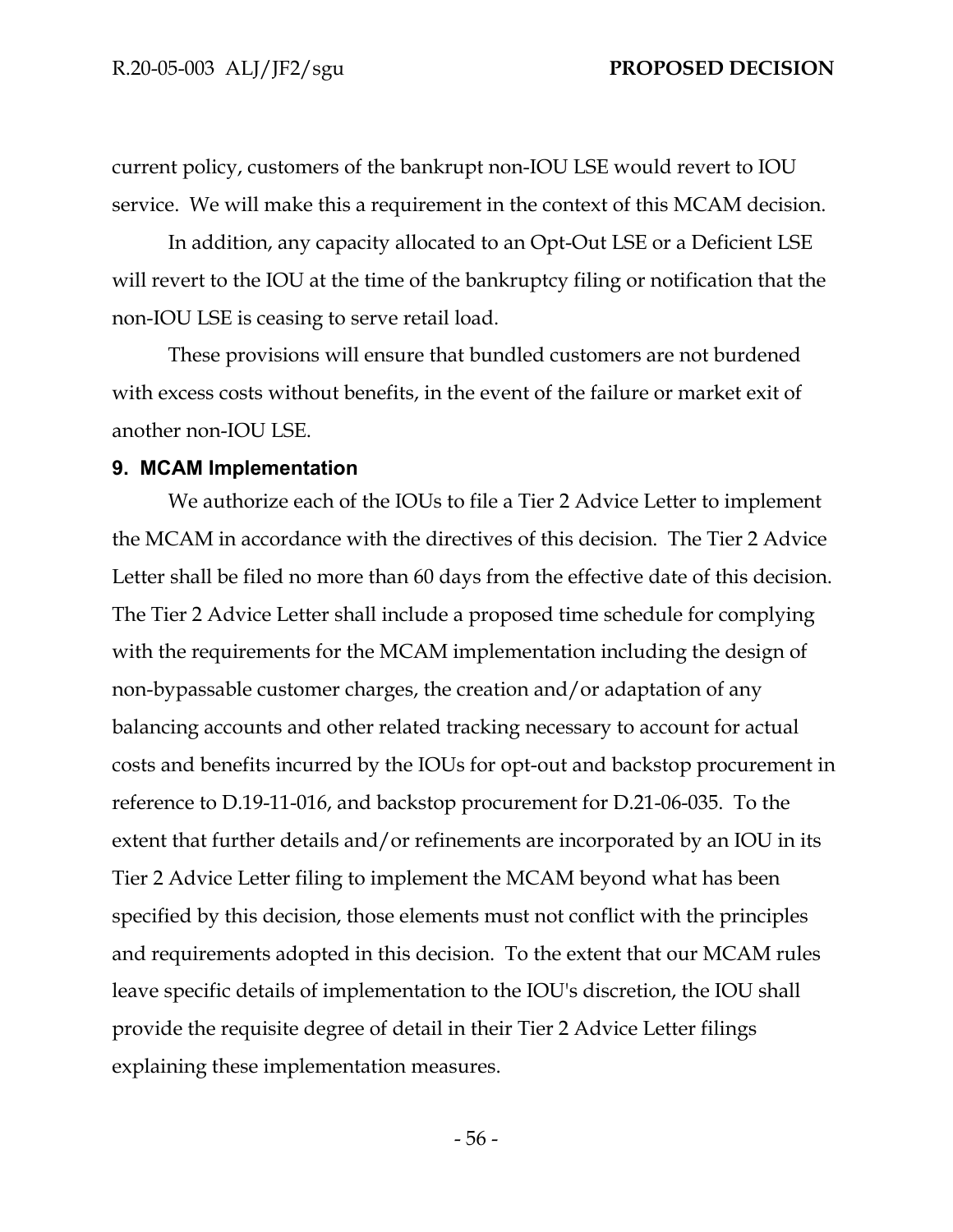In addition, as with CAM procurement generally, all procurement for which MCAM cost recovery treatment is requested must be presented to the CAM procurement review group (PRG) and must contain the request for cost recovery treatment when the advice letter is filed seeking Commission authorization, for any procurement not already authorized as of the effective date of this order. IOUs who have conducted procurement pursuant to D.19-11-016 or D.21-06-035 requirements and for which Commission approval has already been granted are not required to file additional advice letters only to address the cost recovery and allocation treatment, since those provisions are already addressed within the requirements of this order.

Further, as with certain PCIA and CAM costs, we will require the IOUs to file periodic reports to summarize the costs associated with implementation of the MCAM. We delegate to the Deputy Executive Director for Energy and Climate Policy, responsible for the Commission's Energy Division, to determine the form and frequency of the reporting that is necessary to monitor the implementation of MCAM. Where possible, the reporting should be combined with PCIA and/or CAM reporting for administrative efficiency.

### **10. Comments on Proposed Decision**

The proposed decision of ALJ Fitch in this matter was mailed to the parties in accordance with Section 311 of the Public Utilities Code and comments were allowed under Rule 14.3 of the Commission's Rules of Practice and Procedure. Comments were filed on \_\_\_\_\_\_\_\_\_\_\_ and reply comments were filed on

## **11. Assignment of Proceeding**

 $\overline{\phantom{a}}$  . The same set of  $\overline{\phantom{a}}$  ,  $\overline{\phantom{a}}$  ,  $\overline{\phantom{a}}$  ,  $\overline{\phantom{a}}$  ,  $\overline{\phantom{a}}$  ,  $\overline{\phantom{a}}$  ,  $\overline{\phantom{a}}$  ,  $\overline{\phantom{a}}$  ,  $\overline{\phantom{a}}$  ,  $\overline{\phantom{a}}$  ,  $\overline{\phantom{a}}$  ,  $\overline{\phantom{a}}$  ,  $\overline{\phantom{a}}$  ,  $\overline{\phantom{a$ 

Clifford Rechtschaffen is the assigned Commissioner and Julie A. Fitch is the assigned ALJ in this proceeding.

- 57 -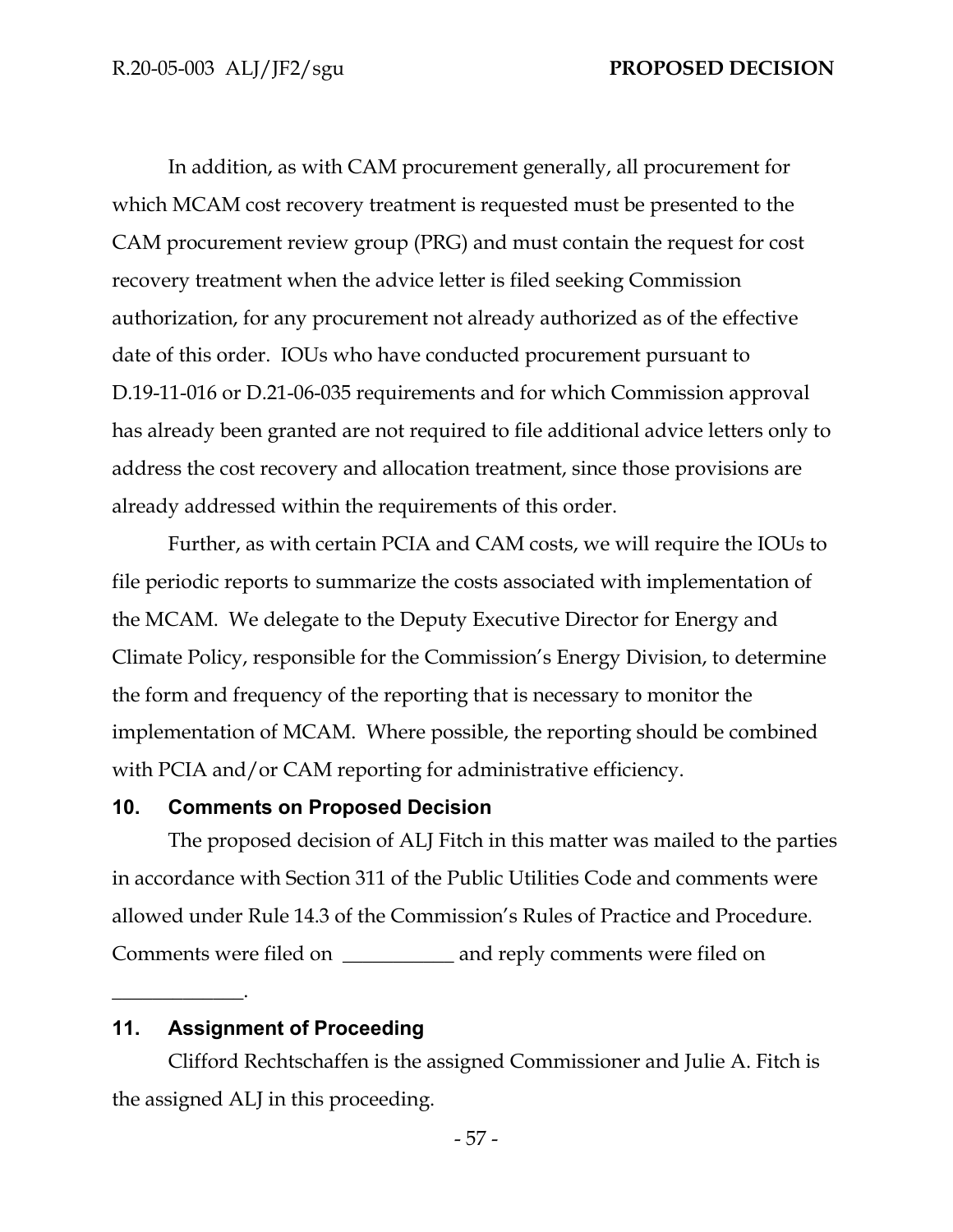#### **Findings of Fact**

1. In D.19-11-016, load serving entities subject to the IRP were required to procure an aggregate of 3,300 MWs in additional resource adequacy capacity over a three-year period beginning in 2021 to meet statewide reliability needs, unless the LSE opted-out of the required procurement.

2. As prescribed in D.19-11-016, if an LSE notified the Commission that it elected not to procure its designated share of the incremental requirements for system resource capacity required thereunder, the relevant incumbent IOU was to conduct procurement on behalf of that LSE.

3. D.19-11-016 established preliminary guidelines, but deferred specific issues regarding how costs relating to opt-out procurement incurred by the IOUs on behalf of other LSEs should be allocated.

4. With regard to the IOU procurement conducted on behalf of other LSEs as directed D.19-11-016, the mechanism to allocate the associated costs was to address both Opt-Out LSEs and Deficient LSEs.

5. As determined in D.19-11-016, LSEs electing not to self-provide capacity at the beginning is a fundamentally different situation from an LSE that tries but fails to self-provide its capacity. Any emergency procurement to meet the latter situation is likely to be more limited and more costly than if it is procured in an orderly fashion over a longer timeframe.

6. As determined in D.20-12-044, once the Commission adopts a resolution requiring an IOU to conduct backstop procurement on behalf of other LSEs, the resulting administrative and procurement costs incurred by that IOU are recoverable.

7. In D.21-06-035, load serving entities subject to the IRP were required to procure an aggregate of 11,500 MWs in additional resource adequacy capacity

- 58 -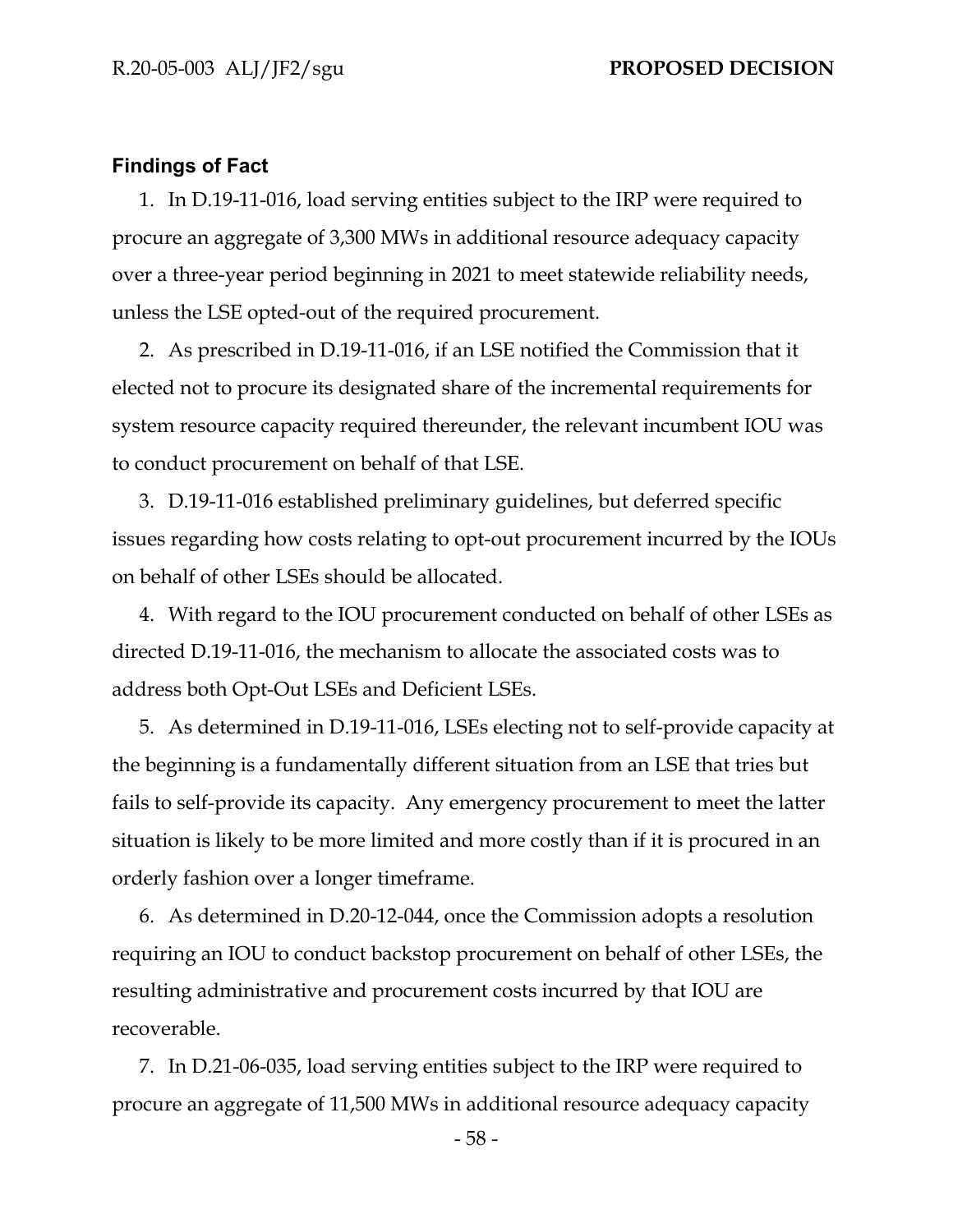over a four-year period beginning in 2023, with a possible two-year extension for certain resources, to meet statewide reliability needs.

8. D.21-06-035 specified that the MCAM developed for D.19-11-016 purposes would also be used for any Commission-ordered backstop procurement associated with D.21-06-035 requirements.

9. The Cost Allocation Mechanism adopted in D.06-07-030 provides a framework for designing cost allocation of opt-out and backstop procurement costs incurred pursuant to D.19-11-016, and backstop procurement costs incurred pursuant to D.21-06-035, but on a modified basis.

10. For purposes of allocating the opt-out and backstop procurement costs incurred pursuant to D.19-11-016 and backstop procurement costs incurred pursuant to D.21-06-035, adjustments to the traditional CAM are needed to account for the fact that procurement costs will only be recovered from bundled service customers, Opt-Out LSE customers, and potentially Deficient LSE customers, rather than all customers in an IOU's service territory.

11. The IOUs' implementation proposals for an MCAM all incorporate a non-bypassable charge on the customer bills of Opt-Out and Deficient LSEs.

12. Public Utilities Code Sections 454.51(c) and 365.1(c)(2), taken together, require that the above-market costs of any IOU opt-out or backstop procurement required by D.19-11-016, or backstop procurement required by D.21-06-035, be allocated on a non-bypassable basis to the relevant benefitting customers.

13. To meet statutory requirements against cost shifting, a non-bypassable customer charge is required as a billing mechanism for recovering the abovemarket procurement costs incurred by the IOUs on behalf of other LSEs pursuant to D.19-11-016 and D.21-06-035.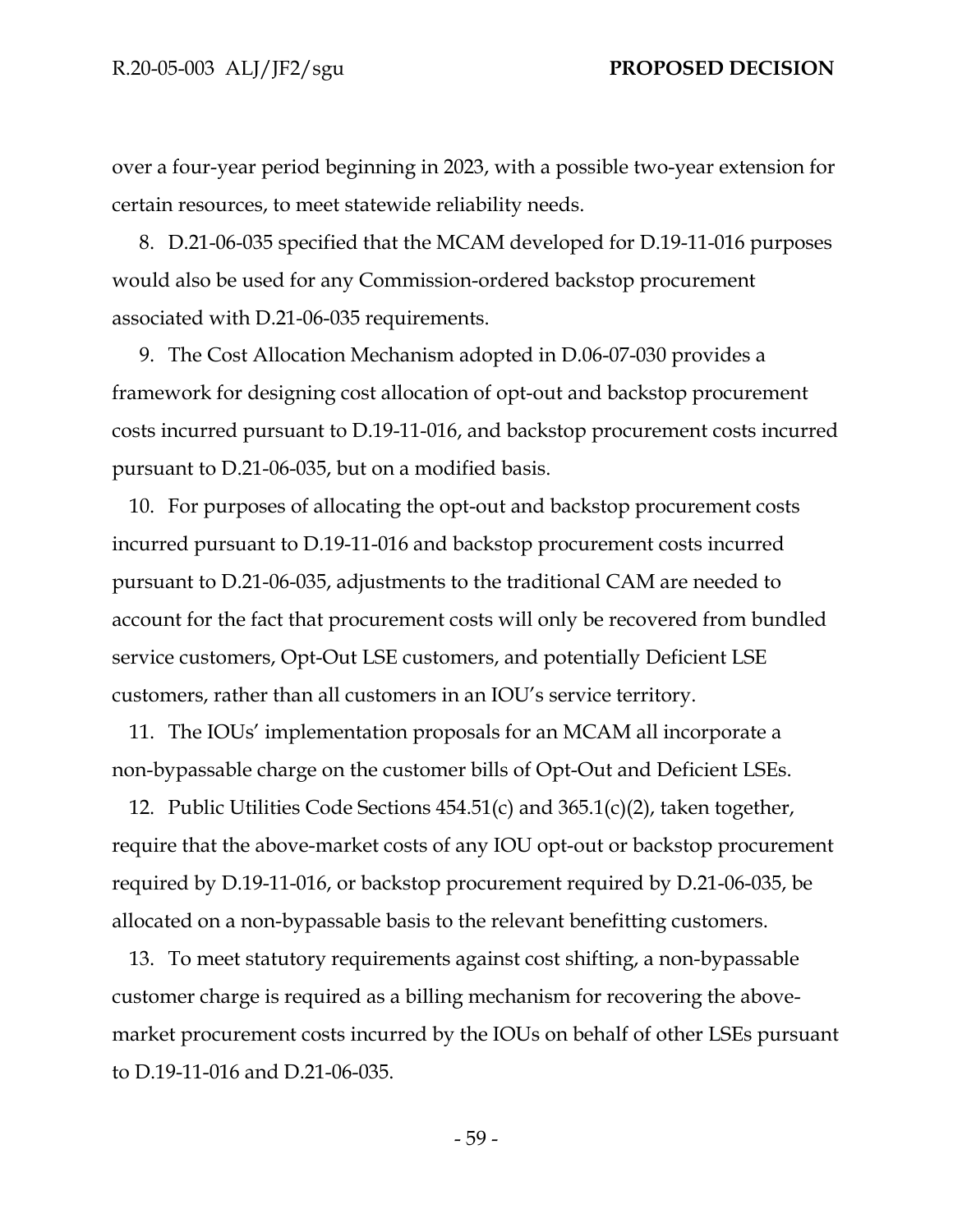14. The MCAM adopted in this decision addresses the following requirements: (a) meeting cost causation principles (*i.e*., costs are borne by and benefits are credited to the customers on behalf of whom they were procured); (b) requiring that customers of Opt-Out LSEs pay as close to equivalent costs and receive as close to equivalent benefits, per MW, as bundled customers; and (c) being based on publicly-available information, avoiding reliance on confidential or commercially-sensitive information, as much as possible.

15. The modifications to D.19-11-016 as PG&E proposed are appropriate and reflect a correct understanding of D.19-11-016. The cost allocation amounts referenced in the cited text are regarding the costs allocated to the non-IOU LSEs for procurement done by the IOU on their behalf and it is not referring to costs for bundled service customers. PG&E's proposed modified language should be adopted.

16. The December 10, 2021 Joint Southern California CCA motion for clarification and interim guidance is now moot with the issuance of this decision.

17. It is important to have transparency of costs in bill presentation, as much as possible, so customers can more effectively compare costs related to generation and distribution services, and to promote fair competition among retail providers.

18. As noted in D.19-11-016, the energy resources to be procured thereunder qualify to meet the Commission's system resource adequacy requirements, and therefore RA benefits should be allocated on the same basis as costs for purposes of the MCAM.

- 60 -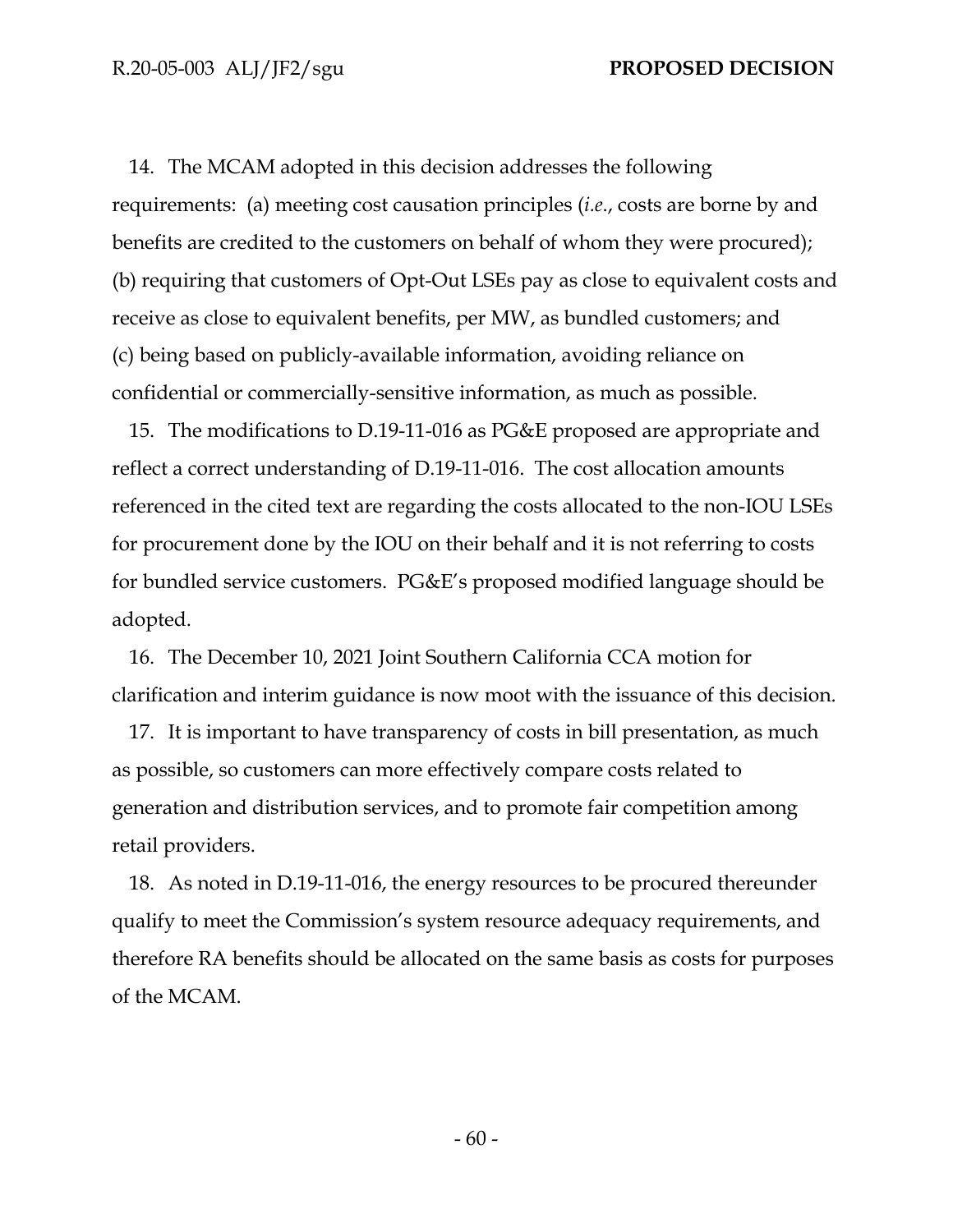19. Under the SCE proposal for the MCAM, an LSE could acquire unbundled REC attributes and apply them to reduce, or eliminate, GHG emissions associated with purchase of unspecified energy.

20. Any initiative to create a new class of unbundled GHG-free attributes traded separately from the electricity generated by the associated units would run afoul of the IRP Clean System Power methodology and the California Energy Commission's Power Source Disclosure Program. Neither program allows LSEs to acquire unbundled attributes to offset portfolio GHG emissions for reporting purposes.

21. A transfer of RECs to LSEs must be accompanied by a forward sale of the associated energy to satisfy the PCC requirements of Public Utilities Code §399. Arrangements that remarket or allocate unbundled RECs on a stand-alone basis cannot retain a PCC1 categorization regardless of whether the RECs were previously transacted as part of a bundled arrangement.

22. The applicable costs and offsetting benefits of opt-out and backstop procurement conducted under the MCAM should be allocated based on the load share designated for each applicable LSE as specified in Ordering Paragraph 3 of D.19-11-016 or Ordering Paragraph 5 of D.21-06-035, as applicable.

23. Using the process adopted by the Commission in D.19-11-016, eleven LSEs opted out of self-providing their capacity, with a capacity obligation of 113.20 MW.

24. To date, the Commission has not required any backstop procurement associated with either D.19-11-016 or D.21-06-035 requirements.

25. The opt-out procurement costs and offsetting benefits should be aggregated by each IOU with costs for bundled service customers into a single

- 61 -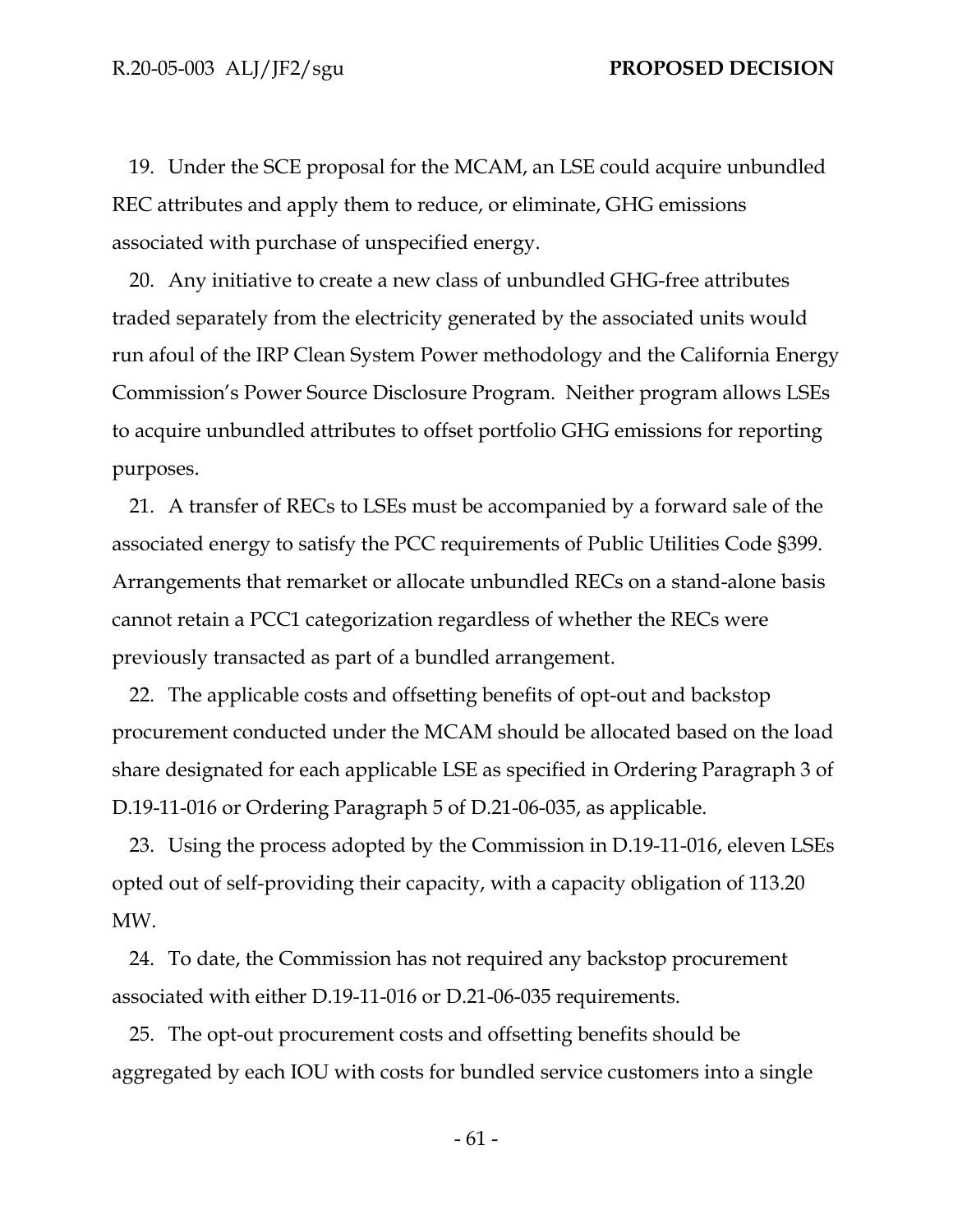bucket for procurement and a single cost bucket for administrative costs and allocated both to bundled service customers and customers of Opt-Out LSEs on a proportional basis. Procurement costs should be recovered over the life of the contracts, with administrative costs recovered over a period of ten years.

26. An IOU conducting backstop procurement for the requirements of D.19-11-016 or D.21-06-035, after being required to do so by the Commission, should have the option to choose contracts from an existing solicitation or a new solicitation, depending on the status of an IOU's existing solicitations, the quality of the existing bids, the contract volumes available, and the general state of the market.

27. If an IOU chooses to conduct a new solicitation for Commission-required backstop procurement, then all costs and offsetting benefits, administrative and contractual, should be attributed to the customers of the Deficient LSEs.

28. If an IOU chooses to select bids from an existing solicitation for Commission-required backstop procurement, then all costs and offsetting benefits, administrative and contractual, should be pro-rated based on capacity allocation, between bundled service customers and customers of the Deficient LSEs.

29. If an IOU chooses to combine bids from an existing solicitation with a new solicitation for Commission-required backstop procurement, then all costs and offsetting benefits, administrative and contractual, should be combined (pro-rated costs between bundled customers and Deficient LSE customers for an existing solicitation, and total costs of new solicitation) and then allocated to Deficient LSE customers.

- 62 -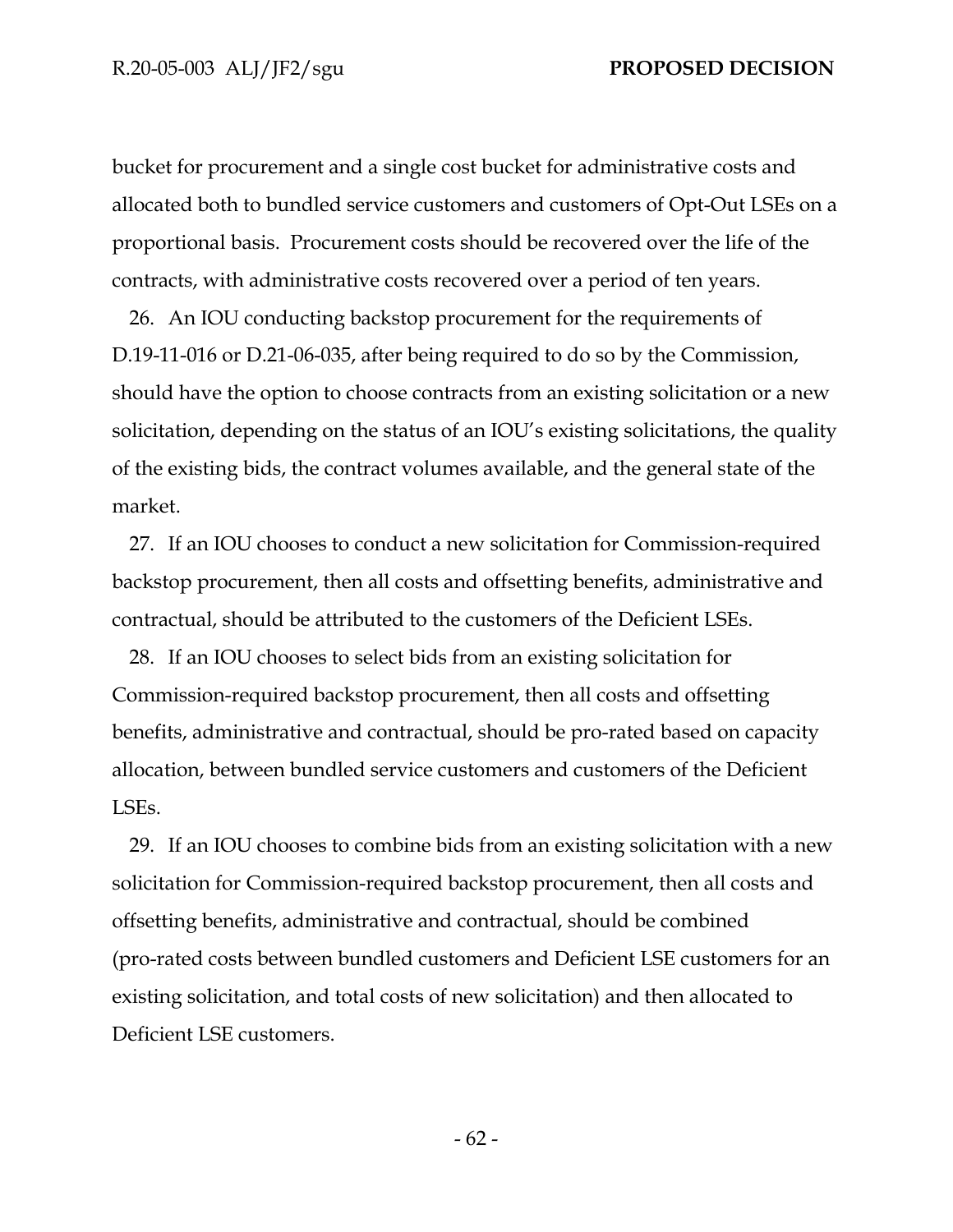30. As with opt-out procurement costs, backstop procurement costs should be recovered over the life of the contracts, with administrative costs recovered over a period of 10 years.

31. The opt-out and backstop energy resources to be procured under D.19-11-016 and backstop resources to be procured under D.21-06-035 must qualify to meet the Commission's system resource adequacy requirements.

32. Opt-out and backstop procurement-related costs (including any incremental administrative costs) incurred by the IOUs should be recorded as debit entries in an MCAM-specific balancing account or other appropriate sub-account. These costs should be offset by a credit entry equal to the System RA MPB and the RPS REC MPB published pursuant to D.19-10-001 and a credit entry(ies) equal to any net energy sales or other revenues received from the contracts.

33. A year-end "true up" should be applied to the RA MPB and RPS REC MPB.

34. The remaining net costs shall be recovered from current Opt-Out or Deficient LSE customers via a non-bypassable charge. The IOUs should not tag or track the customers of non-IOU LSEs for these purposes.

35. In the event of a bankruptcy of a non-IOU LSE, or if a non-IOU LSE ceases providing retail electricity in California, and the non-IOU LSE has a procurement obligation under D.19-11-016, D.21-06-035, or any subsequent procurement order under the IRP framework, the remaining capacity and costs associated with any backstop or opt-out procurement should revert to the relevant IOU. Thereafter, the remaining costs and benefits should be allocated using the traditional CAM

- 63 -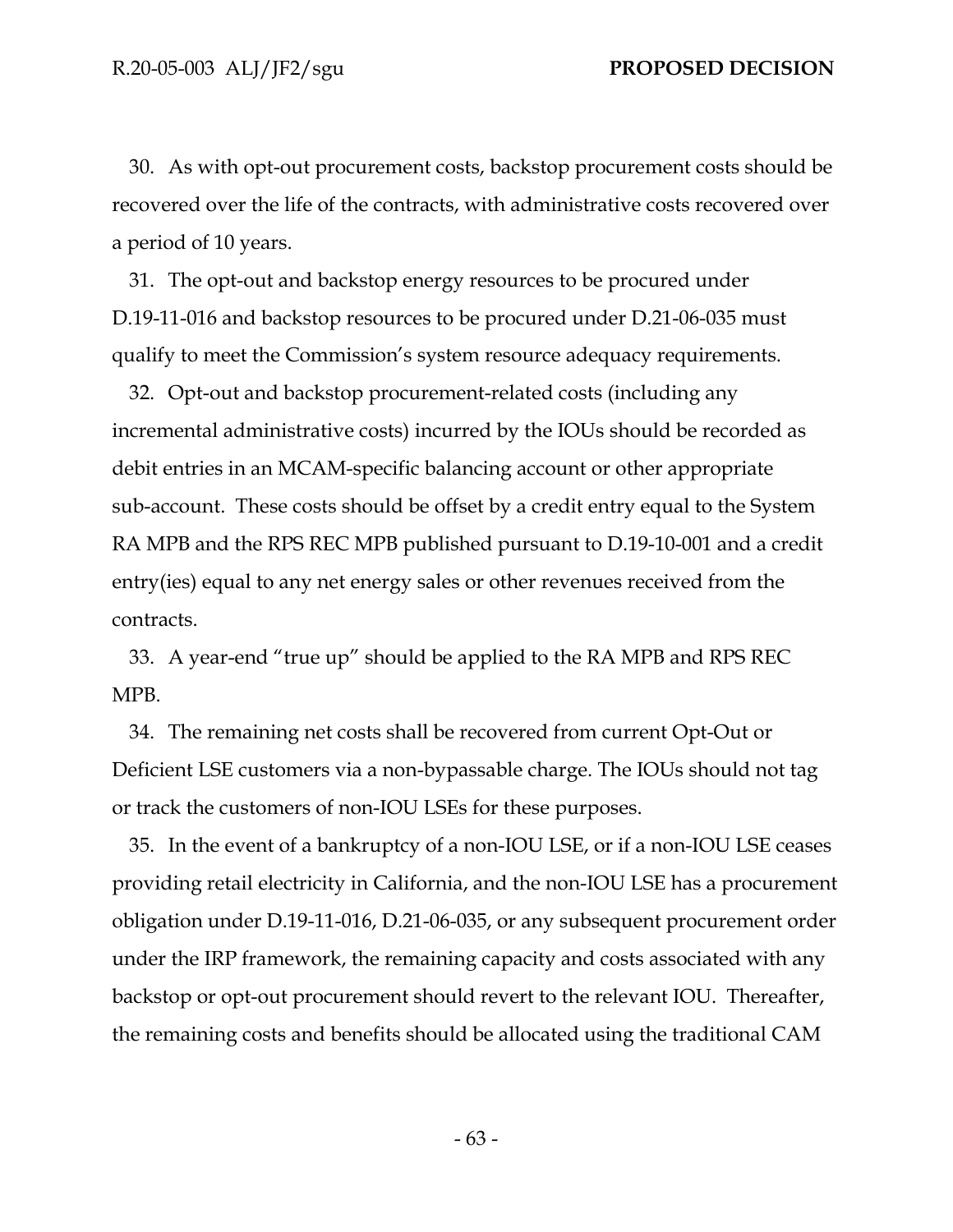and not the MCAM, with costs and benefits shared among all IOU distribution customers.

## **Conclusions of Law**

1. The Commission has the authority, articulated in Section 454.51(c), to direct the IOUs to procure renewable integration resources on behalf of the electricity system as a whole, and to allocate those costs on a non-bypassable basis to all benefiting customers.

2. Under statutory requirements in Section  $454.51(c)$  and  $365.1(c)(2)$ , the above-market costs of any IOU backstop procurement required by D.19-11-016 must be recovered by imposing non-bypassable customer charges billed to benefitting retail customers.

3. D.19-11-016 should be modified to reflect the revised language proposed by PG&E as set forth in the ordering paragraphs of this decision.

4. The December 10, 2021 motion by the Joint Southern California CCA for clarification and interim guidance should be denied as moot.

5. To address the significant load migration that has taken place since the issuance of D.19-11-016, the LSEs with the new load should receive a one-time allocation of the RA capacity and RPS RECs and energy to be paid for at the MPB determined in the PCIA pursuant to D.19-10-001. The IOU should file all such agreements as Tier 1 advice letters (multiple agreements may be grouped in one advice letter) by no later than October 1, 2022. The procurement associated with this departed load should be assigned a 2019 vintage.

6. After the Commission requires an IOU to initiate backstop procurement by adopting a resolution brought forward by Commission staff pursuant to the requirements of D.20-12-044, all administrative and procurement costs associated with the backstop procurement should be eligible for cost recovery.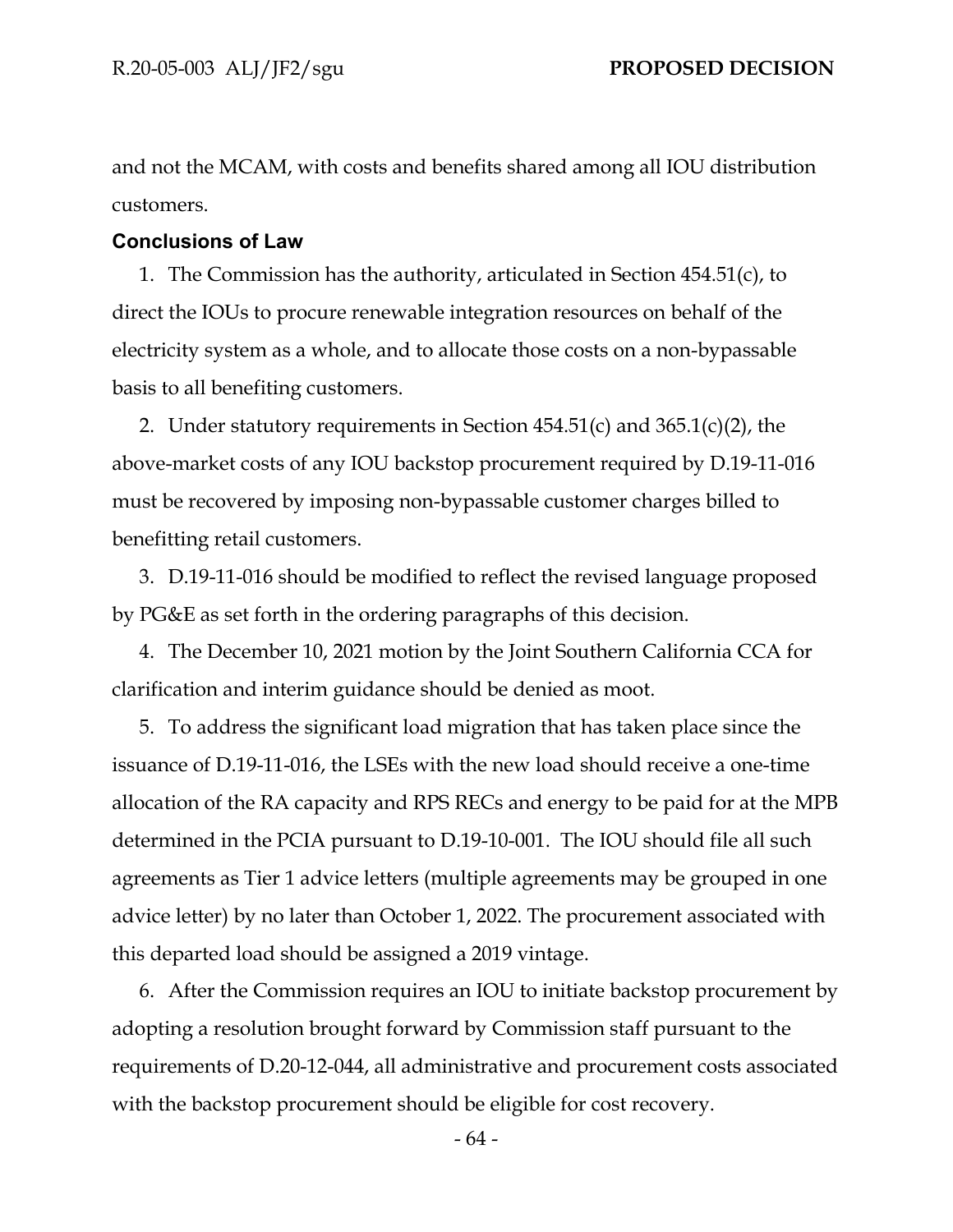7. The traditional CAM adopted in D.06-07-030 should be modified for purposes of developing cost allocation for the opt-out or backstop procurement costs associated with D.19-11-016 requirements and the backstop procurement costs associated with D.21-06-035 requirements. Modifications should recognize that procurement costs will only be recovered from bundled service customers, Opt-Out LSE customers, and potentially Deficient LSE customers, rather than all customers in an IOU's service territory.

8. The MCAM adopted in this order is compliant with statutory law and results in just and reasonable rates insofar as it: (a) meets cost causation principles (*i.e*., costs are borne by and benefits are credited to the customers on behalf of whom they were procured; (b) requires customers of Opt-Out LSEs to pay as close to equivalent costs and receive as close to equivalent benefits, per MW, as bundled customers; and (c ) is based on publicly-available information, avoiding reliance on confidential or commercially-sensitive information, as much as possible.

9. The MCAM adopted in this order meets statutory requirements by allocating above-market costs to bundled service customers, Opt-Out LSE customers, and Deficient LSE customers on a non-bypassable basis and market costs to Opt-Out or Deficient LSEs.

10. It is not necessary to track and tag every customer of a non-IOU LSE in order to achieve the principles of bundled customer indifference and compliance with statutory requirements under the MCAM structure adopted herein.

11. MCAM charges should be required to appear as a separate billing line item for non-IOU LSE customers, so that customers can more effectively compare costs related to the provision of generation and distribution services.

- 65 -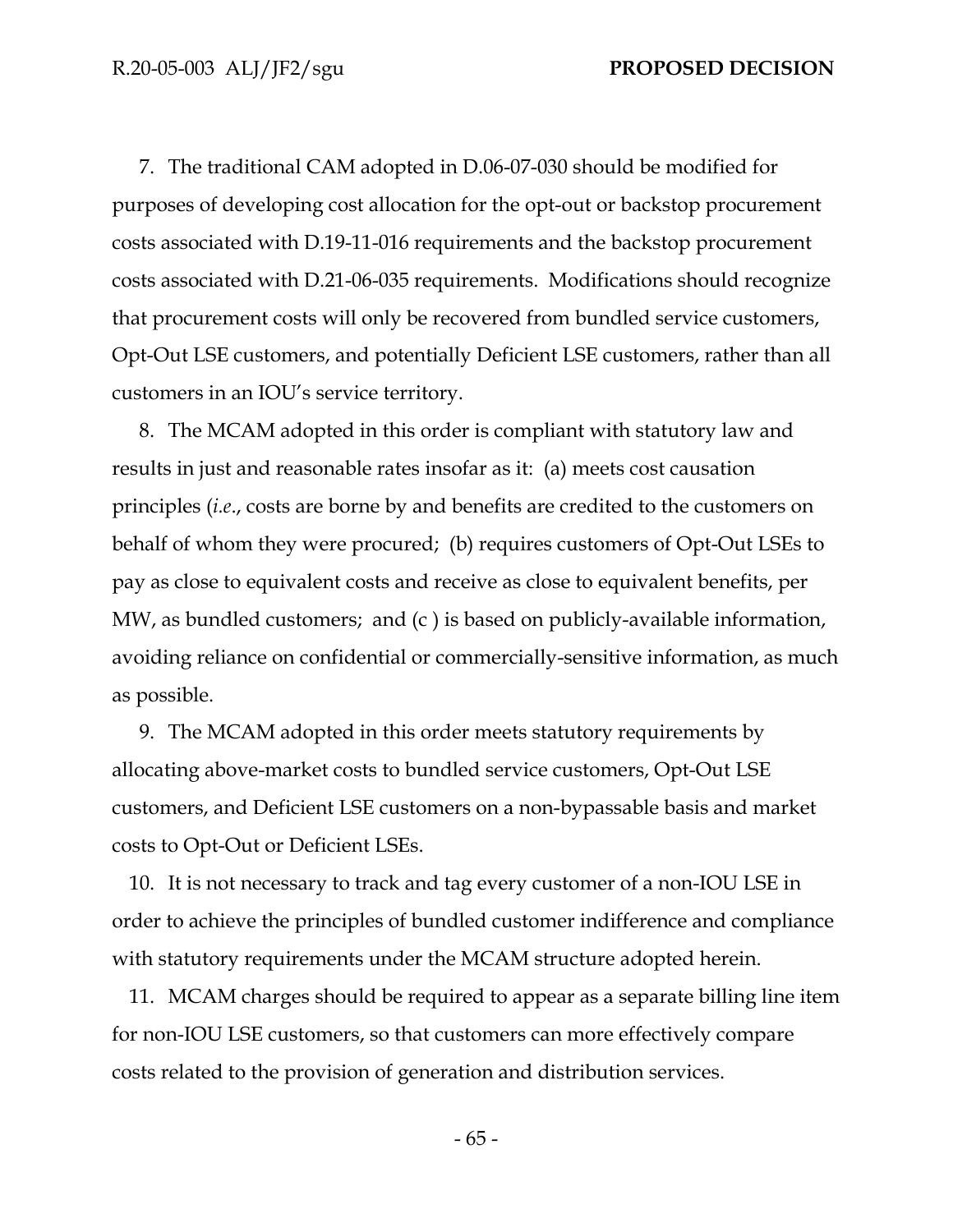12. Allocation of benefits associated with backstop procurement must be consistent with allocation of costs through the approved MCAM.

13. Agreements to transfer resource adequacy capacity at the System RA and RPS REC MPB as identified in the context of PCIA in D.19-10-001, shall be filed with the Commission as a Tier 1 advice letter. Multiple such agreements may be grouped together in one advice letter filing.

14. Renewable Energy Credits should be allocated on the same basis as the RA capacity for purposes of the MCAM.

15. A transfer of RECs between LSEs must be accompanied by a forward sale of the associated energy to satisfy the PCC requirements of Public Utilities Code § 399. Arrangements that remarket or allocate unbundled RECs on a stand-alone basis cannot retain a PCC1 categorization regardless of whether the RECs were previously transacted as part of a bundled arrangement.

16. For purposes of MCAM, REC and GHG attributes should not be traded among LSEs separately from the electricity generated by the associated units.

17. In the event of a bankruptcy of a non-IOU LSE, or if a non-IOU LSE ceases providing retail electricity in California, and the non-IOU LSE has a procurement obligation under D.19-11-016, D.21-06-035, or any subsequent procurement order under the IRP framework, the remaining capacity and costs associated with any backstop or opt-out procurement should revert to the relevant IOU. Thereafter, the remaining costs and benefits should be allocated using the traditional CAM and not the MCAM, with costs and benefits shared among all IOU distribution customers.

18. The IOUs should be authorized to file Tier 2 Advice Letters to implement the MCAM in accordance with requirements of this order.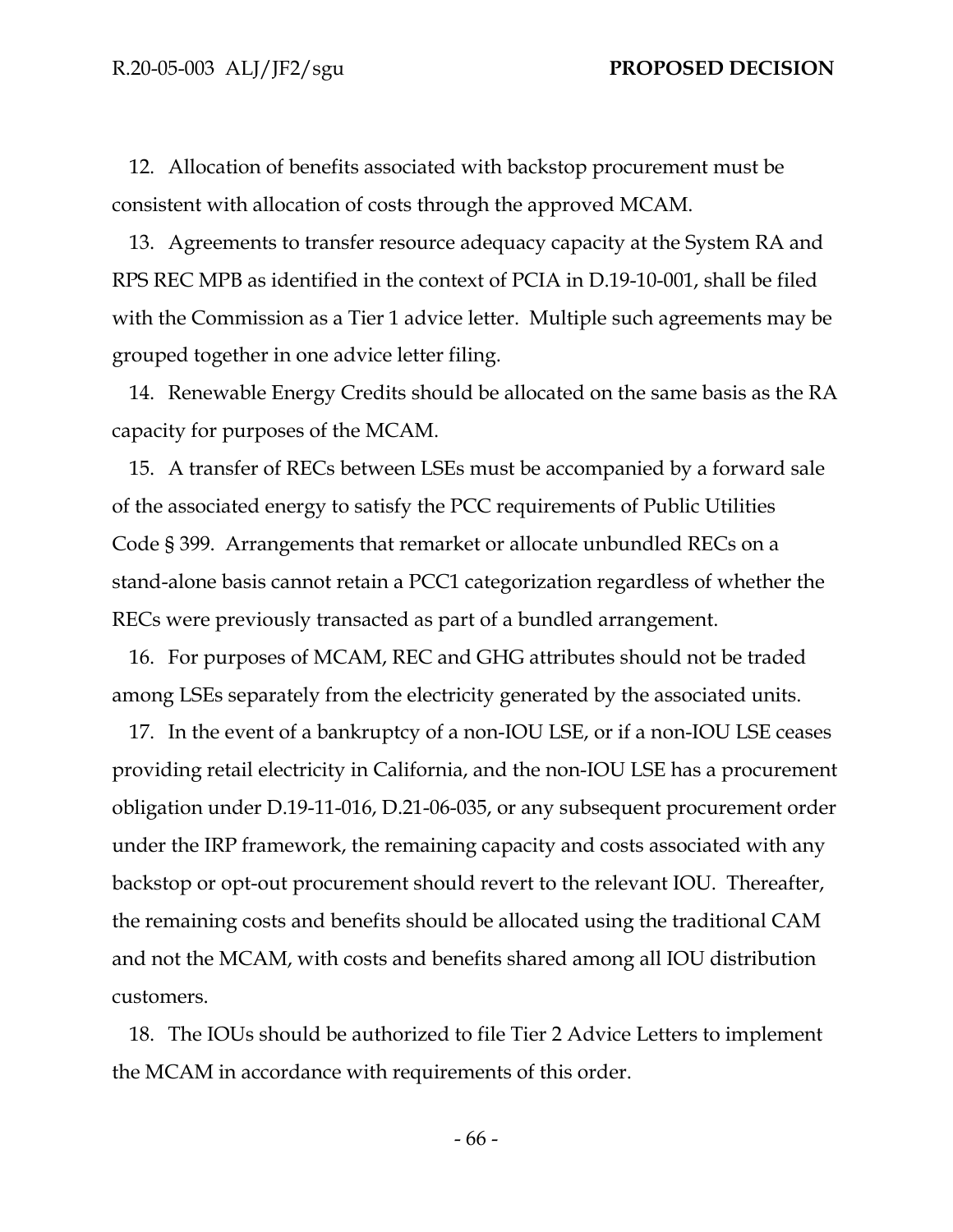19. The IOUs should be required to present any procurement after the effective date of this order for which MCAM cost recovery is sought to the CAM PRG.

20. It is appropriate to require the IOUs to file periodic reports related to the implementation of MCAM with the Commission. It is reasonable to delegate the form and frequent of such reporting to be determined by the Commission's Deputy Executive Director for Energy and Climate Policy.

21. Rulemaking 20-05-003 should remain open.

# **O R D E R**

# **IT IS ORDERED** that:

1. The December 10, 2021 Motion for Clarification and Interim Guidance filed

jointly by San Diego Community Power, Clean Energy Alliance, Desert

Community Energy, City of Pomona and Santa Barbara Clean Energy is denied as moot.

2. The modifications to Decision 19-11-016 set forth below, as proposed by

Pacific Gas and Electric Company, are hereby adopted;

Text on page 67 of Decision 19-11-016 is modified as follows (with adding of wording shown in italics):

We [The Commission] also clarify that the capacity procured by the IOUs *on behalf of non-IOU LSEs* in response to this decision will be allocated on a non-bypassable basis through a modified CAM mechanism and not PCIA.

Thus, we do not make the modifications suggested by SDG&E, in its comments, to account for load migration *from non-IOU LSEs* before or after CCA or ESP elects whether it will self-provide, or for PCIA vintaging *for non-IOU LSEs*.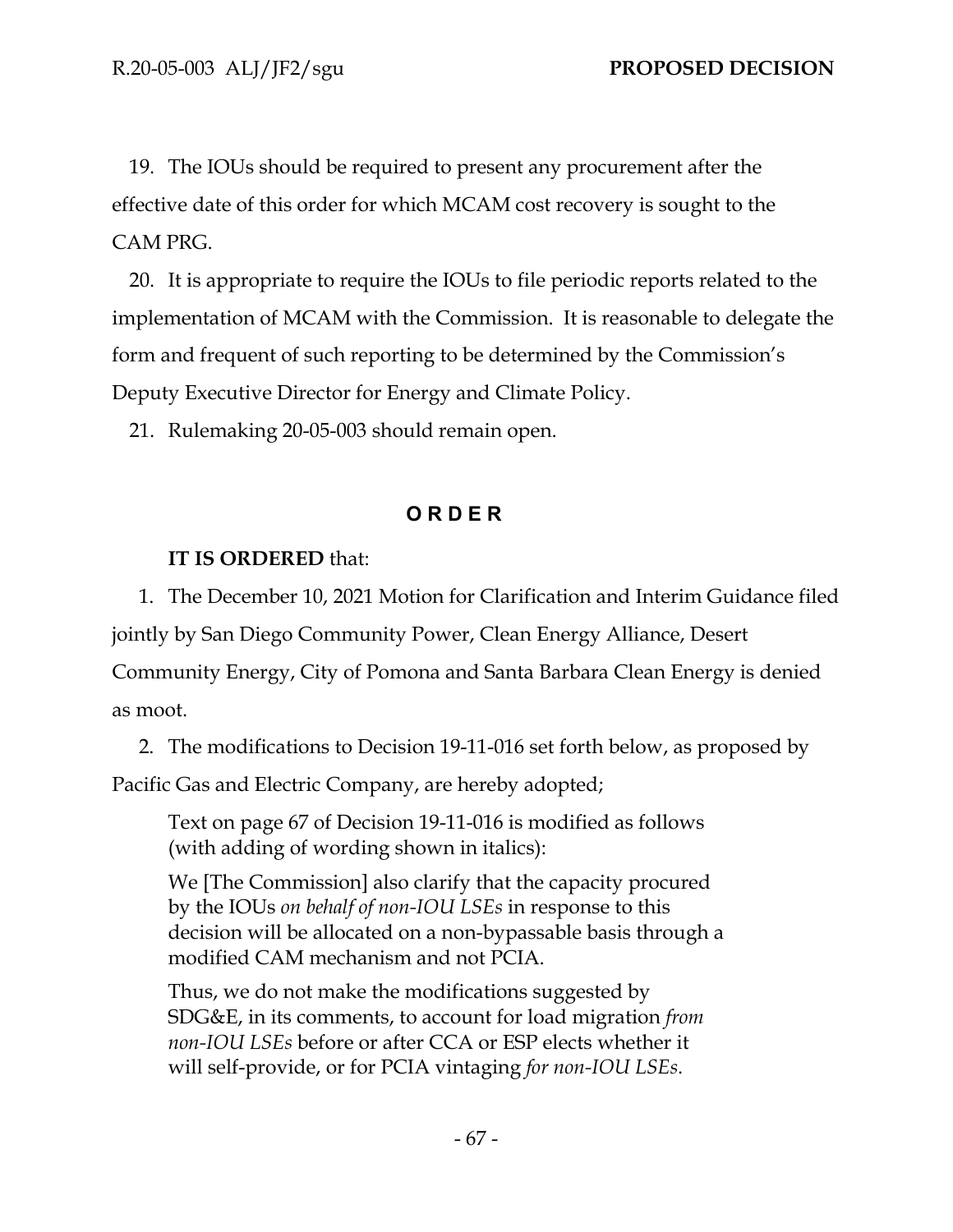Southern California Edison Company (SCE); Pacific Gas and Electric Company (PG&E); and San Diego Gas & Electric Company (SDG&E) are each directed to file a Tier 2 Advice Letter within 60 days of the effective date of this order for authority to implement the Modified Cost Adjustment Mechanism (MCAM) in accordance with this order. The MCAM shall apply to recovery of costs associated with procurement of energy resources by PG&E, SCE, and SDG&E incurred on behalf of certain other load-serving entities in the following circumstances: a) opt-out procurement associated with Decision (D.) 19-11-016 requirements; b) backstop procurement associated with D.19-11-016 requirements; c) backstop procurement associated with D.21-06-035 requirements; and d) backstop procurement associated with any future procurement requirements ordered by the Commission in the context of the integrated resources planning process. Any further details and/or refinements included in the Tier 2 advice letter filings to implement the MCAM beyond what is specifically prescribed in this decision shall not conflict with any principles or requirements adopted in this decision.

3. All load-serving entities with procurement obligations as identified in Decision (D.) 19-11-016, D.21-06-035, and any future procurement order in the context of the integrated resources planning (IRP) process, unless or until procurement orders are replaced with a programmatic IRP framework, are subject to the requirements for cost allocation of procurement costs incurred by an incumbent investor-owned utility on their behalf, as adopted in this decision.

4. For procurement conducted on behalf of bundled customers of the investor-owned utilities (IOU) in 2019 in accordance with Decision 19-11-016, where the load has subsequently migrated to service by another load-serving entity (LSE), the LSE with new load shall enter into an agreement with the relevant IOU to purchase the system resource adequacy capacity and the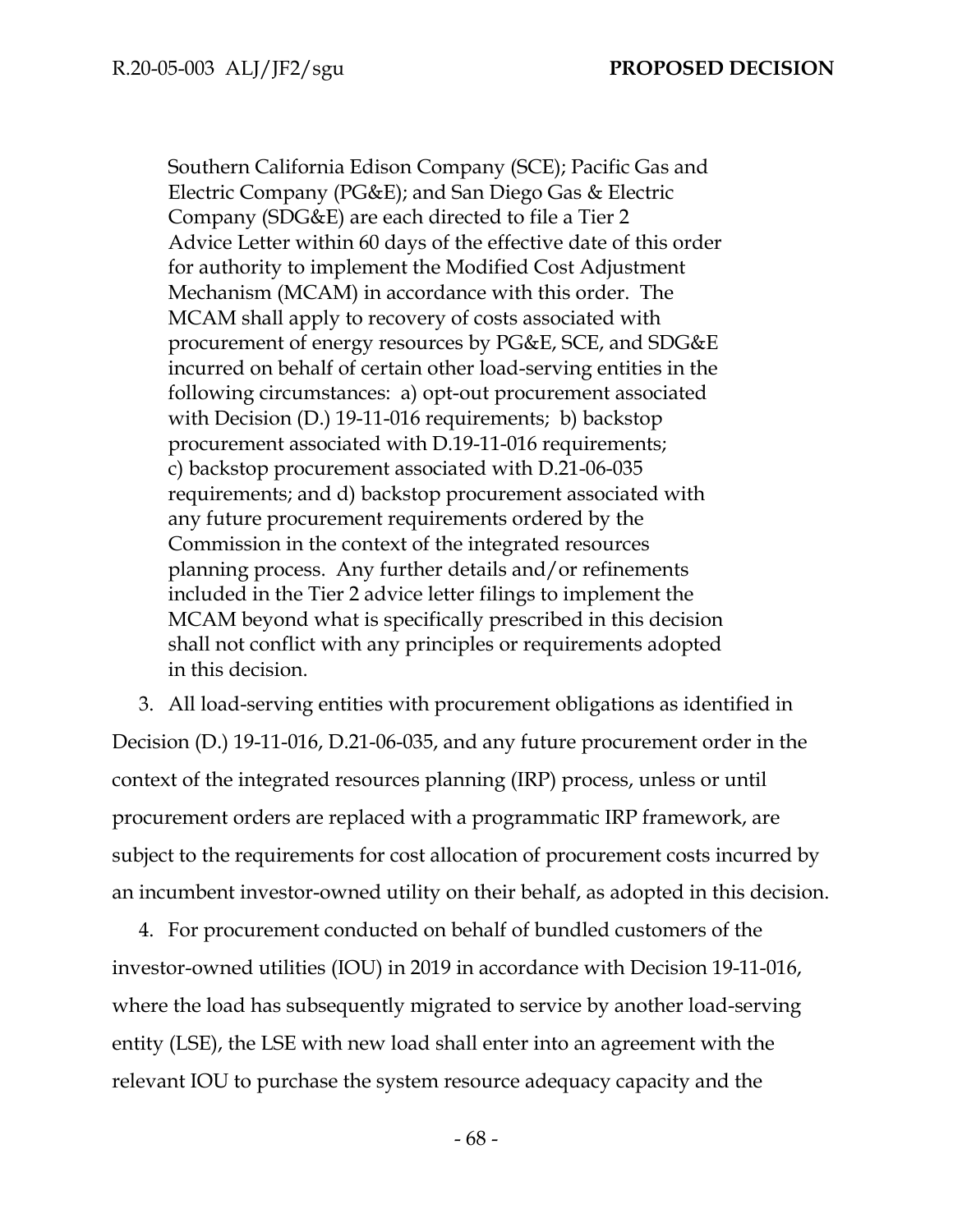renewables portfolio standard renewable energy credits at the Market Price Benchmark calculated in accordance with the provisions of Decision 19-10-001. This procurement shall be assigned a 2019 vintage and the above-market costs shall be collected from all customers of the non-IOU LSEs with a non-bypassable charge. Once executed, the IOU(s) shall file Tier 1 Advice Letters with all such agreements (one advice letter may contain more than one agreement) by no later than October 1, 2022.

5. Any load-serving entity (LSE) with a compliance obligation emanating from Decision (D.) 19-11-016 and/or D.21-06-035 that opted out of self-providing capacity in D.19-11-016 or failed to procure the requisite capacity shall enter into a contract with the investor-owned utility (IOU) to purchase the system resource adequacy and renewables portfolio standard renewable energy credits at the Market Price Benchmark calculated in accordance with the provisions of Decision 19-10-001, with appropriate credit support provisions regarding payment for the system resource adequacy allocation. The IOU shall file each such agreement in a Tier 1 advice letter with the Commission. Multiple such agreements may be grouped into a single advice letter.

6. Renewable energy credits (RECs) and renewable energy transferred under the provisions of this order shall not be conveyed separately and shall follow the provisions of Decision 17-06-026.

7. In the event that a non-investor-owned-utility (IOU) load serving entity (LSE) declares bankruptcy or ceases providing retail service in California and has acquired capacity and/or renewable energy credits (RECs) in an agreement with an IOU as authorized in this decision, the capacity and RECs shall revert to the

- 69 -